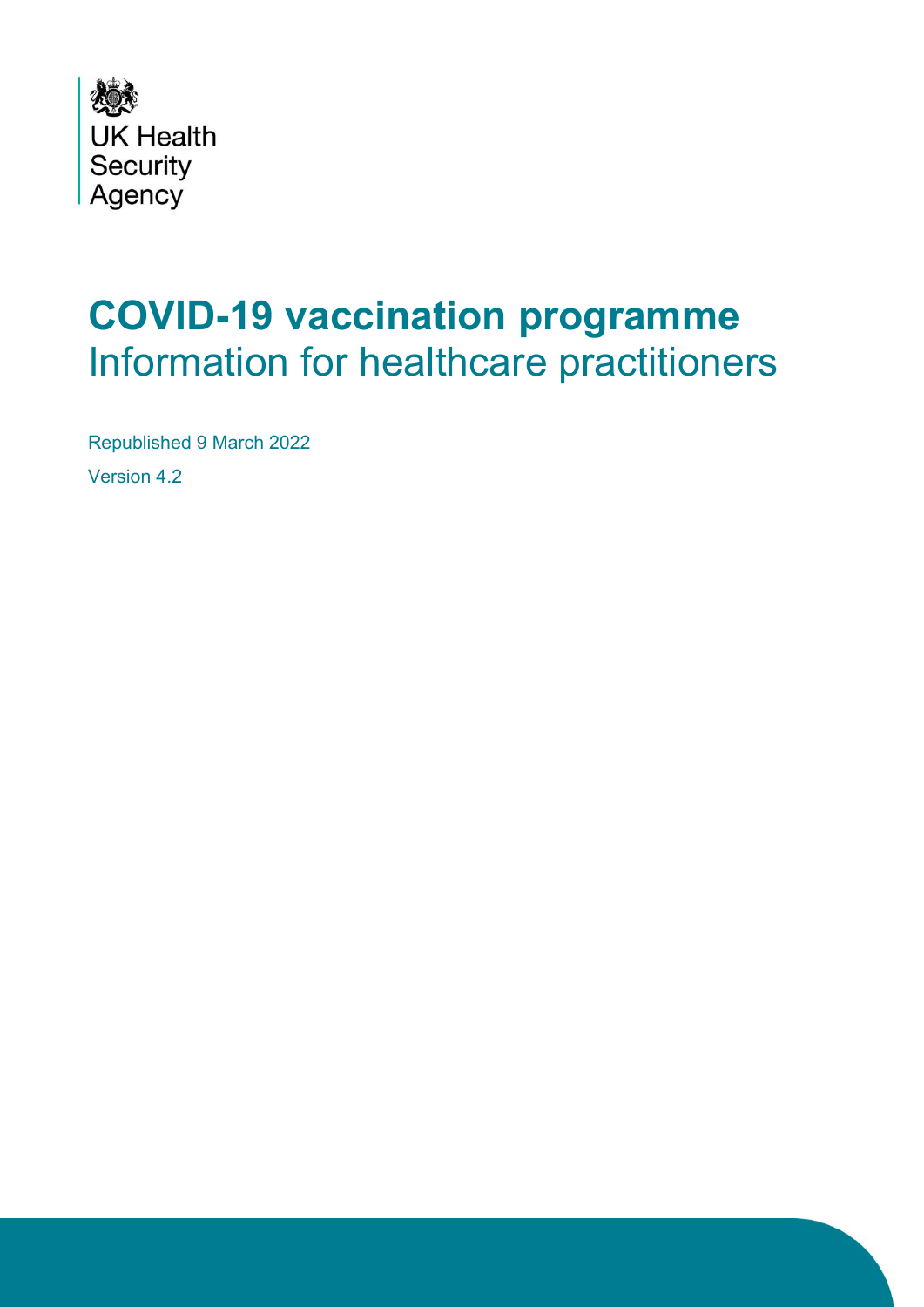# **Contents**

| Circumstances in which a different second vaccine to the first can be given  18         |  |
|-----------------------------------------------------------------------------------------|--|
|                                                                                         |  |
|                                                                                         |  |
|                                                                                         |  |
|                                                                                         |  |
|                                                                                         |  |
|                                                                                         |  |
| Vaccination of children and young people who have recently had SARS-CoV-2 infection  26 |  |
|                                                                                         |  |
|                                                                                         |  |
|                                                                                         |  |
|                                                                                         |  |
|                                                                                         |  |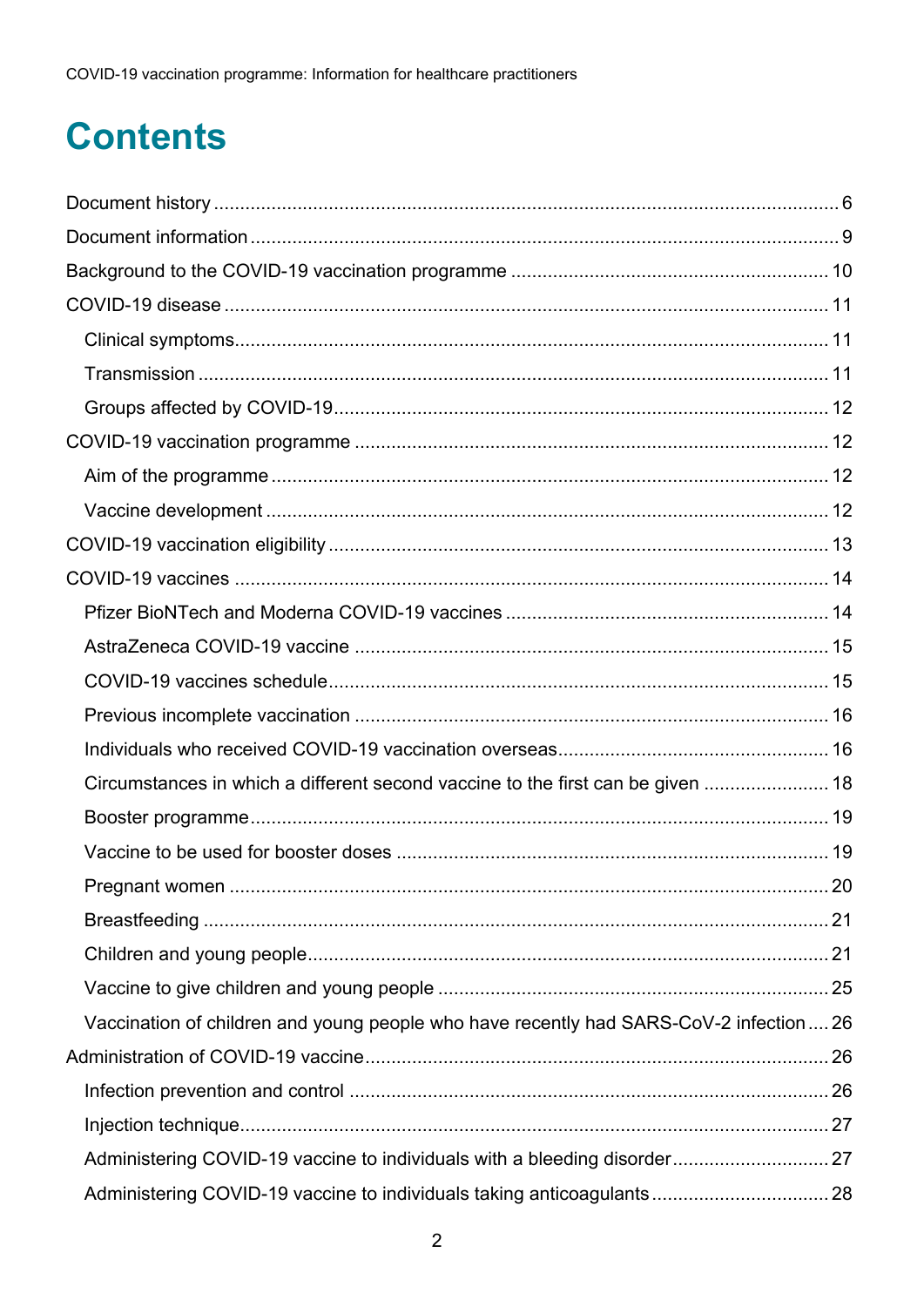| Timing of administration of COVID-19 vaccine to individuals who are immunosuppressed 28          |  |
|--------------------------------------------------------------------------------------------------|--|
| Period of observation following immunisation with COVID-19 vaccine 30                            |  |
| Advice to vaccine recipients following immunisation with COVID-19 vaccine  30                    |  |
|                                                                                                  |  |
|                                                                                                  |  |
|                                                                                                  |  |
|                                                                                                  |  |
| Differentiating between a reaction to the vaccine and symptoms of COVID-19 disease  35           |  |
|                                                                                                  |  |
|                                                                                                  |  |
|                                                                                                  |  |
|                                                                                                  |  |
| Vaccination of individuals with a current or previous history of COVID-19 disease  37            |  |
| Vaccination of people experiencing prolonged COVID-19 symptoms ('Long COVID')  39                |  |
| Treatments for COVID-19 disease (for example monoclonal antibody, steroids or antiviral          |  |
| Co-administration of COVID-19 vaccine with other inactivated or live vaccines 40                 |  |
|                                                                                                  |  |
| Using a Patient Group Direction (PGD) to give COVID-19 vaccine authorised under                  |  |
| Protocols for the supply and or administration of COVID-19 vaccine  41                           |  |
|                                                                                                  |  |
|                                                                                                  |  |
| Inadvertent administration of the whole multi-dose vial of vaccine instead of the                |  |
|                                                                                                  |  |
| Inadvertent administration of 10 microgram dose of Pfizer BioNTech vaccine instead of the        |  |
| Administration of a dose of vaccine whose potency may have been adversely affected by an         |  |
| Inadvertent administration of the diluent only (for COVID-19 vaccines that require dilution). 45 |  |
|                                                                                                  |  |
| COVID-19 vaccine given to a young person less than 12 weeks after COVID-19 infection  45         |  |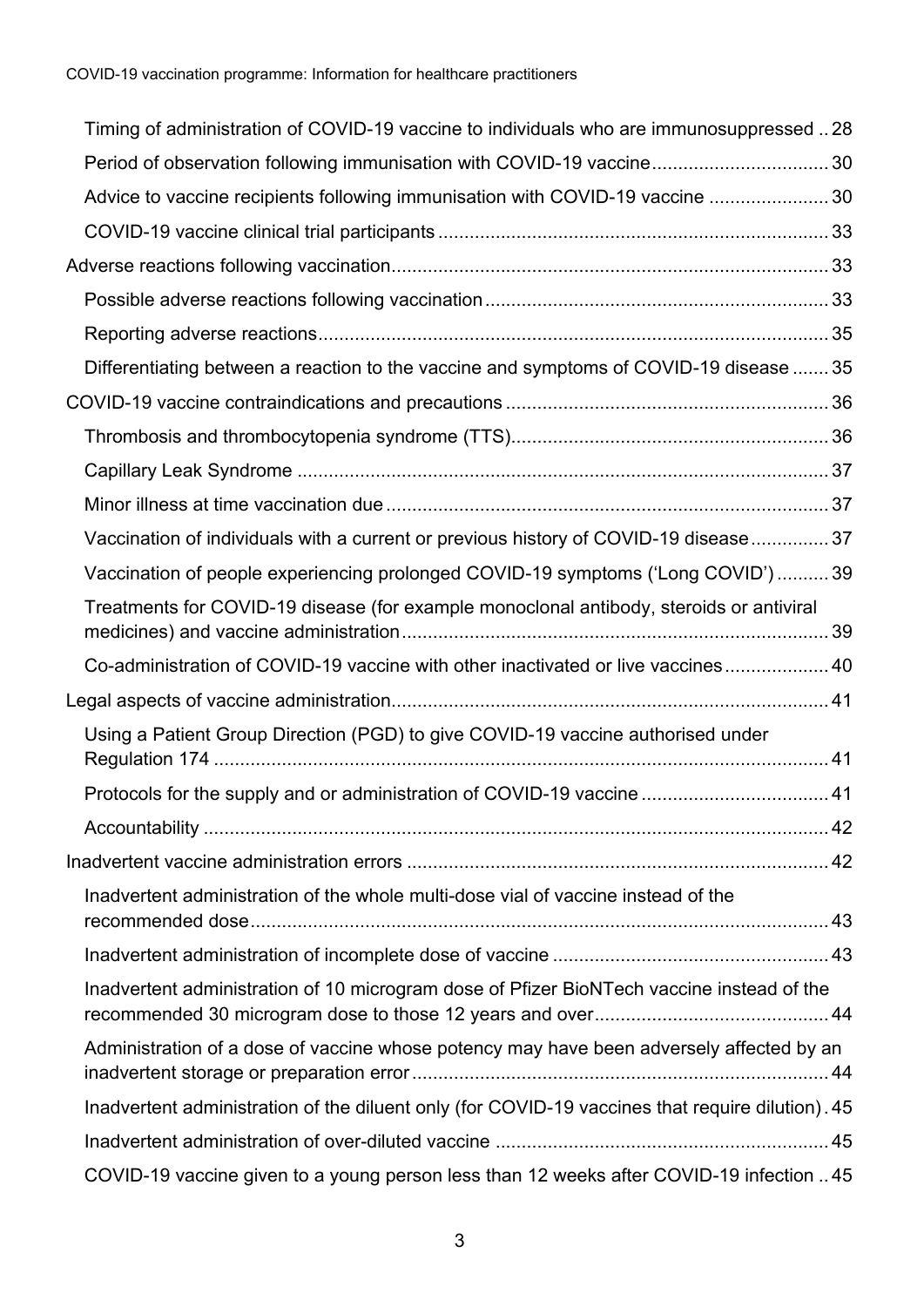| Second dose inadvertently given at less than the minimum recommended interval 46               |  |
|------------------------------------------------------------------------------------------------|--|
|                                                                                                |  |
| Different COVID-19 vaccine inadvertently given for second primary dose than was given for      |  |
| Inadvertent administration of a different COVID-19 vaccine at a short interval after the first |  |
| Half dose of Moderna vaccine given as third dose to an immunosuppressed individual in          |  |
| Moderna vaccine given in error to child or young person under 18 years  48                     |  |
| Administration of a booster dose less than 3 months after the second dose 48                   |  |
|                                                                                                |  |
|                                                                                                |  |
|                                                                                                |  |
|                                                                                                |  |
| Appendix 2. Storage and preparation of the COVID-19 Pfizer BioNTech Comirnaty 30               |  |
|                                                                                                |  |
|                                                                                                |  |
|                                                                                                |  |
|                                                                                                |  |
|                                                                                                |  |
|                                                                                                |  |
|                                                                                                |  |
|                                                                                                |  |
|                                                                                                |  |
|                                                                                                |  |
|                                                                                                |  |
|                                                                                                |  |
| Appendix 3. Storage and preparation of the AstraZeneca COVID-19 vaccine (Vaxzevria) 61         |  |
|                                                                                                |  |
|                                                                                                |  |
|                                                                                                |  |
|                                                                                                |  |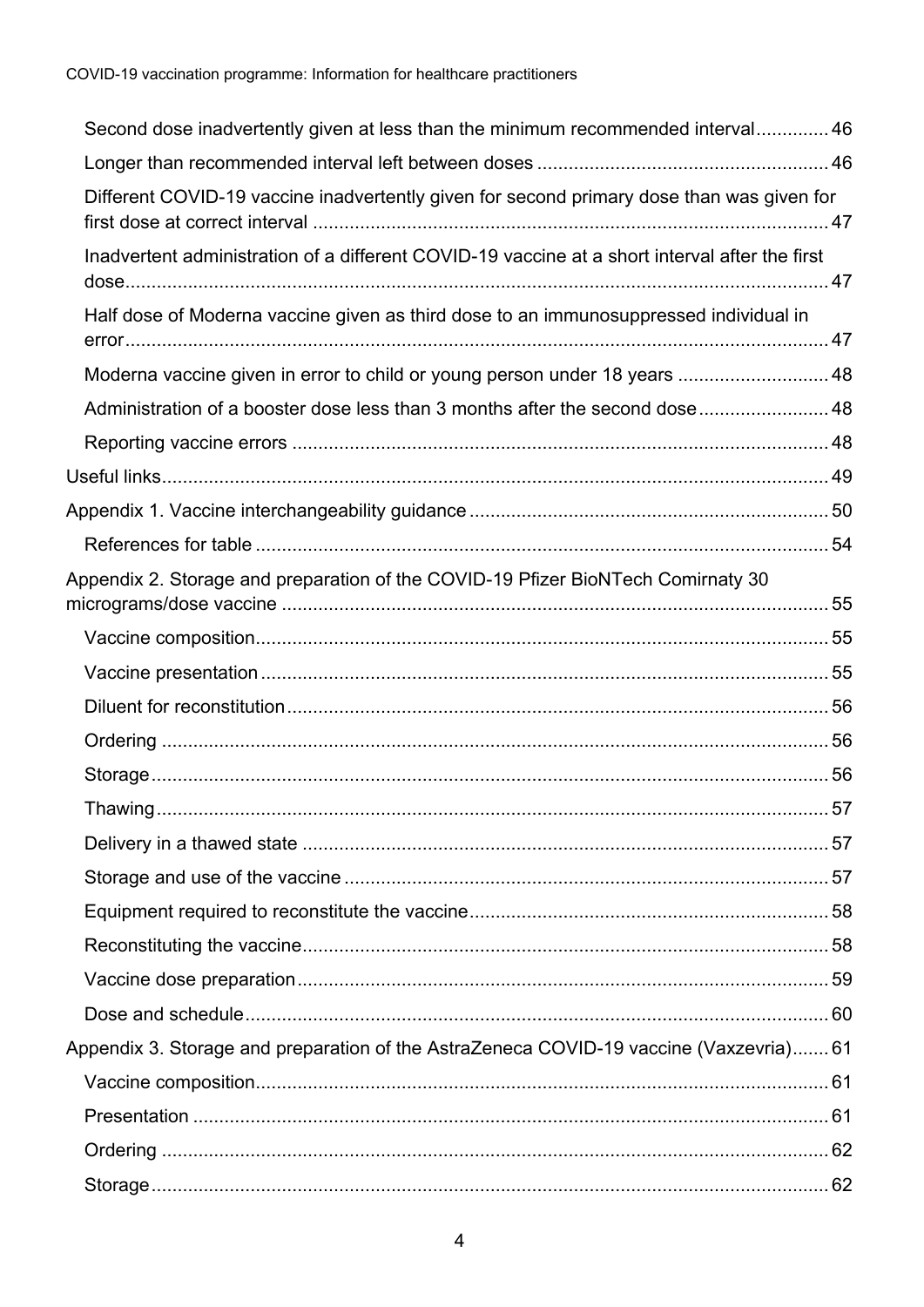| Appendix 4. Storage and preparation of the Moderna COVID-19 vaccine (Spikevax) 64 |  |
|-----------------------------------------------------------------------------------|--|
|                                                                                   |  |
|                                                                                   |  |
|                                                                                   |  |
|                                                                                   |  |
|                                                                                   |  |
|                                                                                   |  |
|                                                                                   |  |
|                                                                                   |  |
| Appendix 5. Storage and preparation of the Pfizer BioNTech Comirnaty 10           |  |
|                                                                                   |  |
|                                                                                   |  |
|                                                                                   |  |
|                                                                                   |  |
|                                                                                   |  |
|                                                                                   |  |
|                                                                                   |  |
|                                                                                   |  |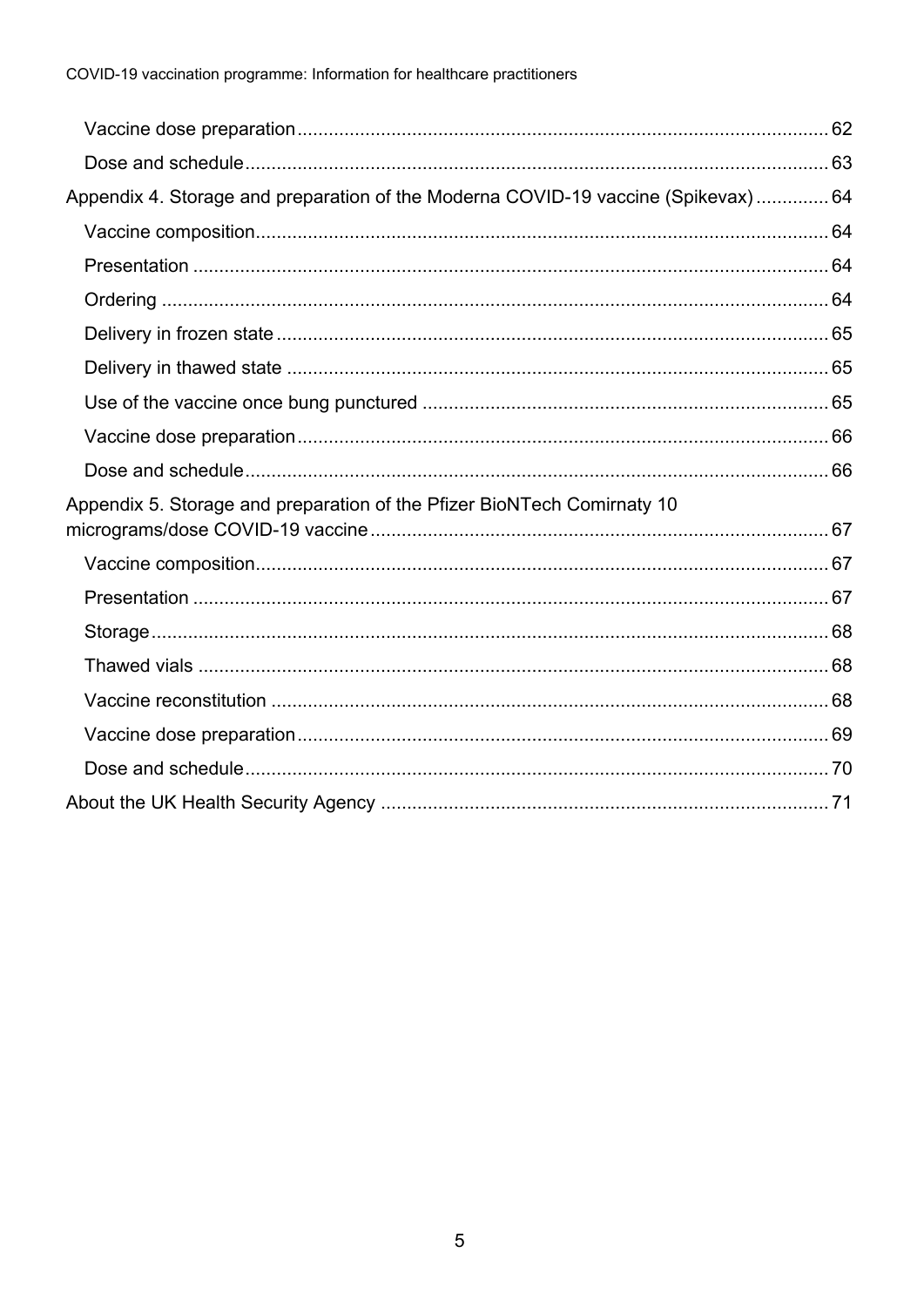# <span id="page-5-0"></span>**Document history**

| Version<br>number | Change details                                                                                                                                                                                                                                                                                                                                                                                                                                                                                                                                                                                                                | Date             |
|-------------------|-------------------------------------------------------------------------------------------------------------------------------------------------------------------------------------------------------------------------------------------------------------------------------------------------------------------------------------------------------------------------------------------------------------------------------------------------------------------------------------------------------------------------------------------------------------------------------------------------------------------------------|------------------|
| 1.0               | Document created                                                                                                                                                                                                                                                                                                                                                                                                                                                                                                                                                                                                              | 27 November 2020 |
| 2.0               | Vaccine specific information about the coronavirus<br>(COVID-19) mRNA Vaccine BNT162b2 (Pfizer<br>BioNTech) added                                                                                                                                                                                                                                                                                                                                                                                                                                                                                                             | 4 December 2020  |
| 2.1               | 1. Additional section added on timing of<br>administration of COVID-19 vaccine to individuals<br>who are immunosuppressed<br>2. New anaphylaxis guidance added for the COVID-<br>19 mRNA Vaccine BNT162b2                                                                                                                                                                                                                                                                                                                                                                                                                     | 11 December 2020 |
|                   | Amendments to the COVID-19 mRNA Vaccine<br>BNT162b2 storage and reconstitution section<br>following republication of updated Information for<br><b>Healthcare Professionals on Pfizer/BioNTech COVID-</b><br>19 vaccine document                                                                                                                                                                                                                                                                                                                                                                                              |                  |
| 3.0               | 1. Vaccine specific information about the COVID-19<br>Vaccine AstraZeneca added<br>2. Advice about obtaining sixth dose from COVID-19<br>mRNA Vaccine BNT162b2 vial added<br>3. Pregnancy and breastfeeding sections updated<br>4. Revision of specific precautions to the COVID-19<br>mRNA Vaccine BNT162b2                                                                                                                                                                                                                                                                                                                  | 31 December 2020 |
| 3.1               | 1. Advice about additional dose from COVID-19<br>Vaccine AstraZeneca vial added<br>2. Section about best interest decision added<br>3. Section on advice following immunisation added                                                                                                                                                                                                                                                                                                                                                                                                                                         | 11 January 2021  |
| 3.2               | Timing of offer of vaccine to those who are about<br>1.<br>to receive immunosuppressive therapy and allergy<br>advice sections updated to reflect updated advice<br>in Green Book COVID-19 chapter<br>2. Section on surveillance of COVID-19 cases in<br>vaccinated individuals added<br>3. Revised advice for action to take following<br>inadvertent administration of incomplete dose of<br>vaccine and new advice following administration of<br>vaccine whose potency may have been adversely<br>affected by an inadvertent storage or preparation<br>error added<br>4. Change from 5 doses in a vial of Pfizer BioNTech | 3 February 2021  |
|                   | (Comirnaty) vaccine to 6 doses as per updated<br><b>Regulation 174 Information for UK healthcare</b>                                                                                                                                                                                                                                                                                                                                                                                                                                                                                                                          |                  |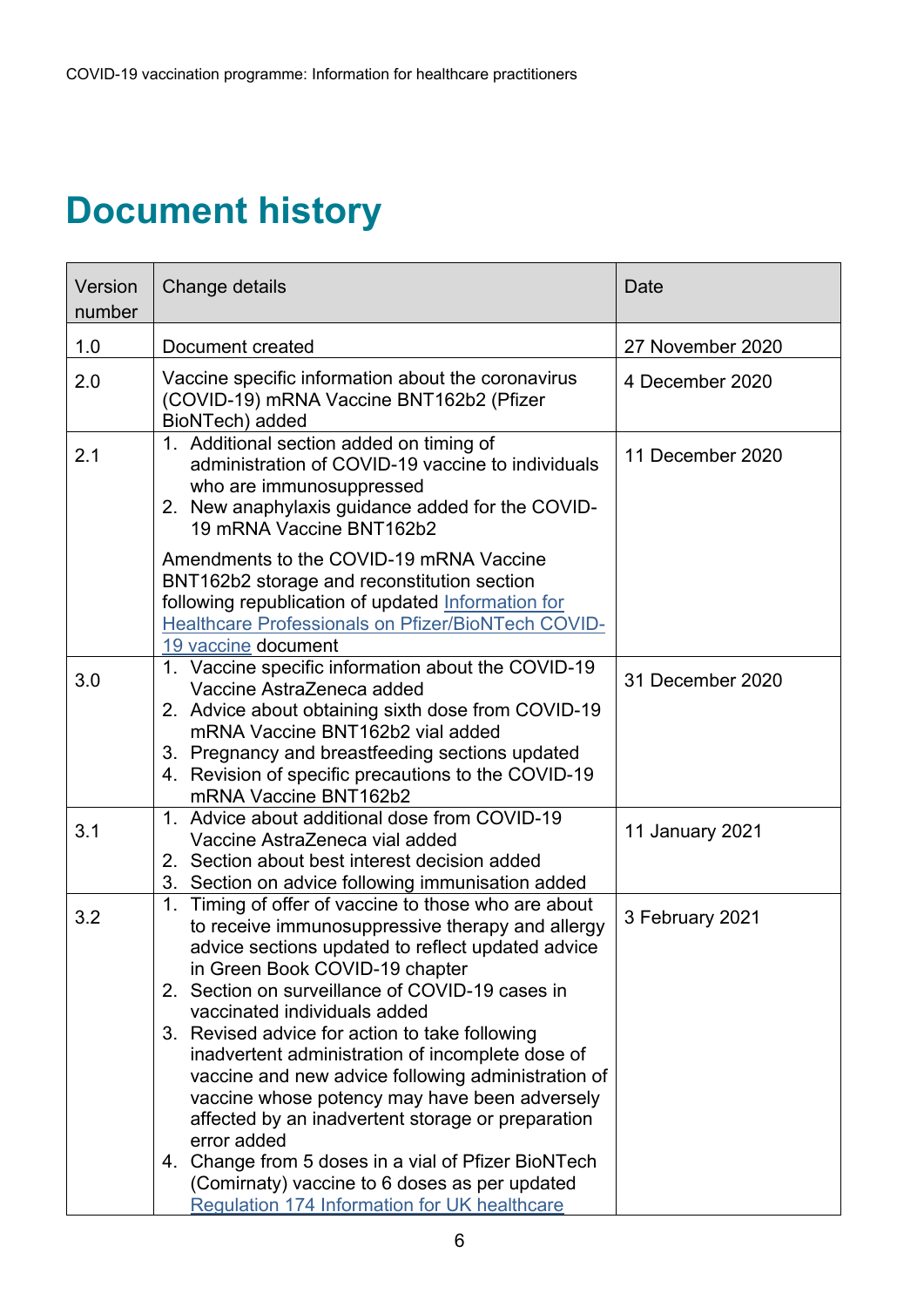|      | professionals on Pfizer/BioNTech COVID-19<br>vaccine                                                                                                                                                                                                                                                                                                                                                                                                                                                  |                  |
|------|-------------------------------------------------------------------------------------------------------------------------------------------------------------------------------------------------------------------------------------------------------------------------------------------------------------------------------------------------------------------------------------------------------------------------------------------------------------------------------------------------------|------------------|
| 3.3  | Advice added regarding inadvertent administration of<br>a different COVID-19 vaccine at a short interval after<br>the first dose                                                                                                                                                                                                                                                                                                                                                                      | 11 February 2021 |
| 3.4  | 1. Updated advice in contraindications and<br>precautions section to include updated advice on<br>allergy and vaccinating those with a history of<br>reaction to the first dose of a COVID-19 vaccine in<br>line with updates to the Green Book COVID-19<br>chapter<br>2. Pregnancy section updated                                                                                                                                                                                                   | 26 February 2021 |
|      | 3. Vaccine specific information about the COVID-19<br>Vaccine Moderna added                                                                                                                                                                                                                                                                                                                                                                                                                           |                  |
| 3.5  | 1. Pregnancy section updated<br>2. New contraindications for COVID-19 vaccine<br>AstraZeneca added<br>3. Advice about which vaccines to give those<br>vaccinated abroad added                                                                                                                                                                                                                                                                                                                         | 28 April 2021    |
| 3.6  | Added information about the exceptional<br>circumstances in which a different second vaccine to<br>the first can be given                                                                                                                                                                                                                                                                                                                                                                             | 11 May 2021      |
| 3.7  | Updated vaccine schedule section and added section<br>about administering second dose beyond<br>recommended interval                                                                                                                                                                                                                                                                                                                                                                                  | 20 May 2021      |
| 3.8  | Pfizer BioNTech vaccine storage conditions updated<br>from 5 days to 31 days to reflect change in the<br>Information for Healthcare Professionals on Pfizer<br><b>BioNTech (Comirnaty) Vaccine document.</b>                                                                                                                                                                                                                                                                                          | 9 June 2021      |
| 3.9  | 1. Updated the following sections in line with revisions<br>made to the Green Book COVID-19 Chapter:<br>- duration of protection and booster doses<br>- interchangeability of different COVID-19 vaccines<br>- COVID-19 vaccines schedule<br>- advice to vaccine recipients following immunisation<br>- COVID-19 vaccine contraindications and precautions<br>- co-administration of COVID-19 vaccine with other<br>inactivated or live vaccines<br>2. Appendix 1 Vaccine interchangeability guidance | 6 July 2021      |
| 3.10 | updated<br>1. Updated to include:                                                                                                                                                                                                                                                                                                                                                                                                                                                                     |                  |
|      | revisions to the Green Book COVID-19 Chapter<br><b>GBS and Capillary Leak syndrome</b><br>vaccination of 12 to 17 year olds<br>$\overline{\phantom{a}}$<br>consent for children and young people<br>2. Appendix 2 revised to detail transition from use of<br>the Pfizer BioNTech (Comirnaty) vaccine under<br>Reg 174 to use under Conditional Marketing<br>Authorisation                                                                                                                            | 6 August 2021    |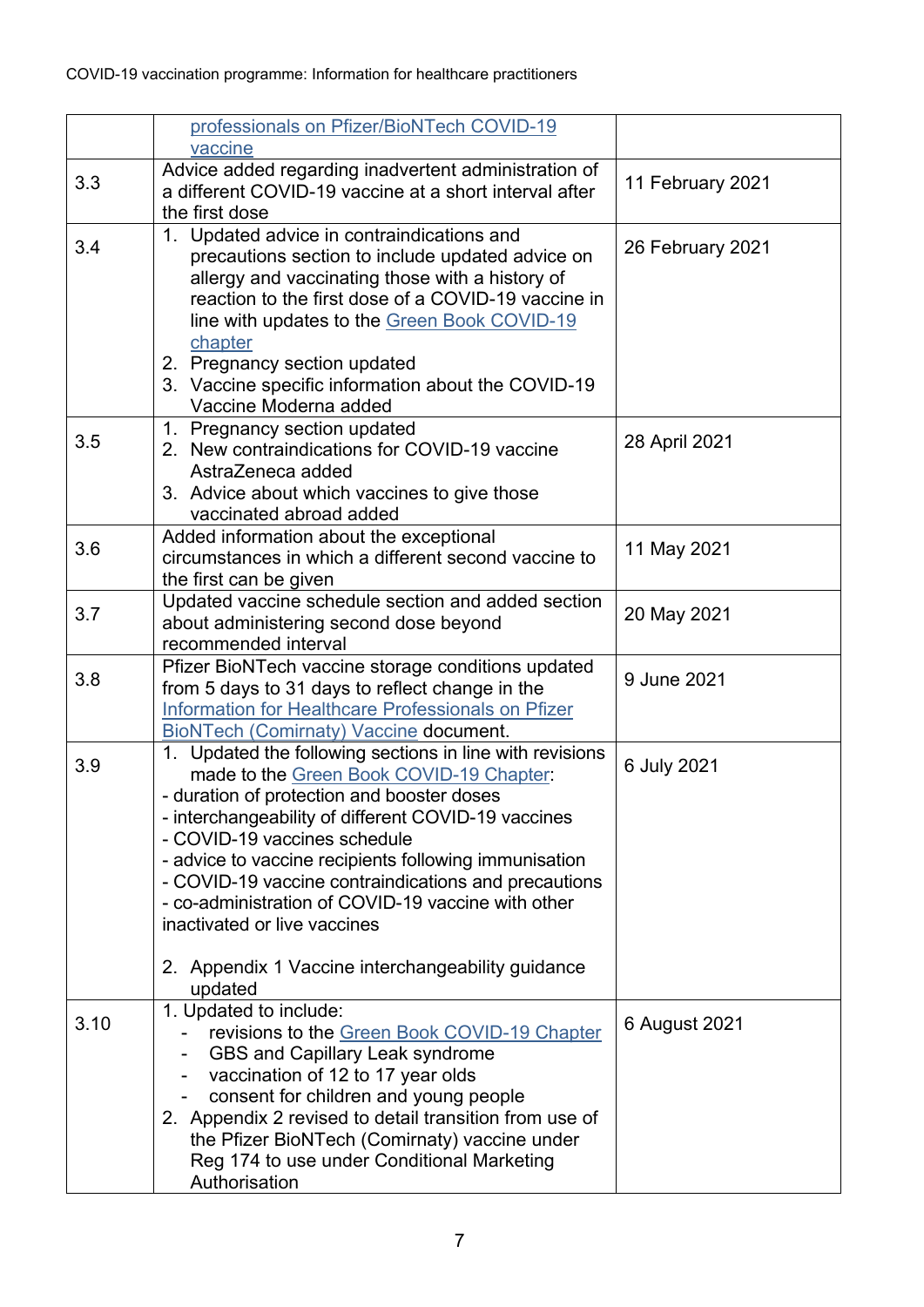| 3.11 | 1. Document changed from PHE into UKHSA<br>branding                          | 21 December 2021 |
|------|------------------------------------------------------------------------------|------------------|
|      | 2. Updated to include revisions to the Green Book                            |                  |
|      | <b>COVID-19 Chapter</b>                                                      |                  |
|      | 3. Information and guidance about booster doses,                             |                  |
|      | third primary dose and boosters for severely                                 |                  |
|      | immunocompromised, and vaccination of 12 to 17                               |                  |
|      | year olds added                                                              |                  |
|      | 4. Advice for 15 minute observation period following                         |                  |
|      | vaccination with Pfizer or Moderna vaccines                                  |                  |
|      | changed                                                                      |                  |
|      | 5. Advice following administration of partial dose                           |                  |
|      | revised                                                                      |                  |
|      | 6. Revisions to the Interchangeability table in                              |                  |
|      | Appendix A                                                                   |                  |
| 4.0  | 1. Vaccine specific information about the Pfizer                             | 2 February 2022  |
|      | BioNTech Comirnaty 10 micrograms/dose vaccine                                |                  |
|      | added in Appendix 5                                                          |                  |
|      | 2. Updated to include revisions to the Green Book<br><b>COVID-19 Chapter</b> |                  |
|      | 3. Advice about under 18 year olds who received                              |                  |
|      | vaccination overseas added                                                   |                  |
|      | 4. Advice added about booster doses for all young                            |                  |
|      | people aged 16 to 17 years, young people aged                                |                  |
|      | 12 to 15 who are in a clinical risk group or who are                         |                  |
|      | a household contact of someone who is                                        |                  |
|      | immunosuppressed and young people aged 12 to                                 |                  |
|      | 17 years who are severely immunocompromised                                  |                  |
|      | and who have had a third primary dose                                        |                  |
|      | 5. JCVI recommendations for offer of a lower dose                            |                  |
|      | (10 micrograms) of the Pfizer BioNTech COVID-19                              |                  |
|      | vaccine to children aged 5 to 11 years in a clinical                         |                  |
|      | risk group or who are a household contact of                                 |                  |
|      | someone who is immunosuppressed added                                        |                  |
| 4.1  | Amended wording in table in Appendix 1 to clarify                            | 11 February 2022 |
|      | recommendation of additional dose                                            |                  |
| 4.2  | 1. Updated to include revisions to the Green Book                            | 9 March 2022     |
|      | <b>COVID-19 chapter</b>                                                      |                  |
|      | 2. Added information about spring booster and                                |                  |
|      | vaccination programme for all 5 to 11 years olds                             |                  |
|      | 3. Added advice for individuals given a booster dose                         |                  |
|      | overseas                                                                     |                  |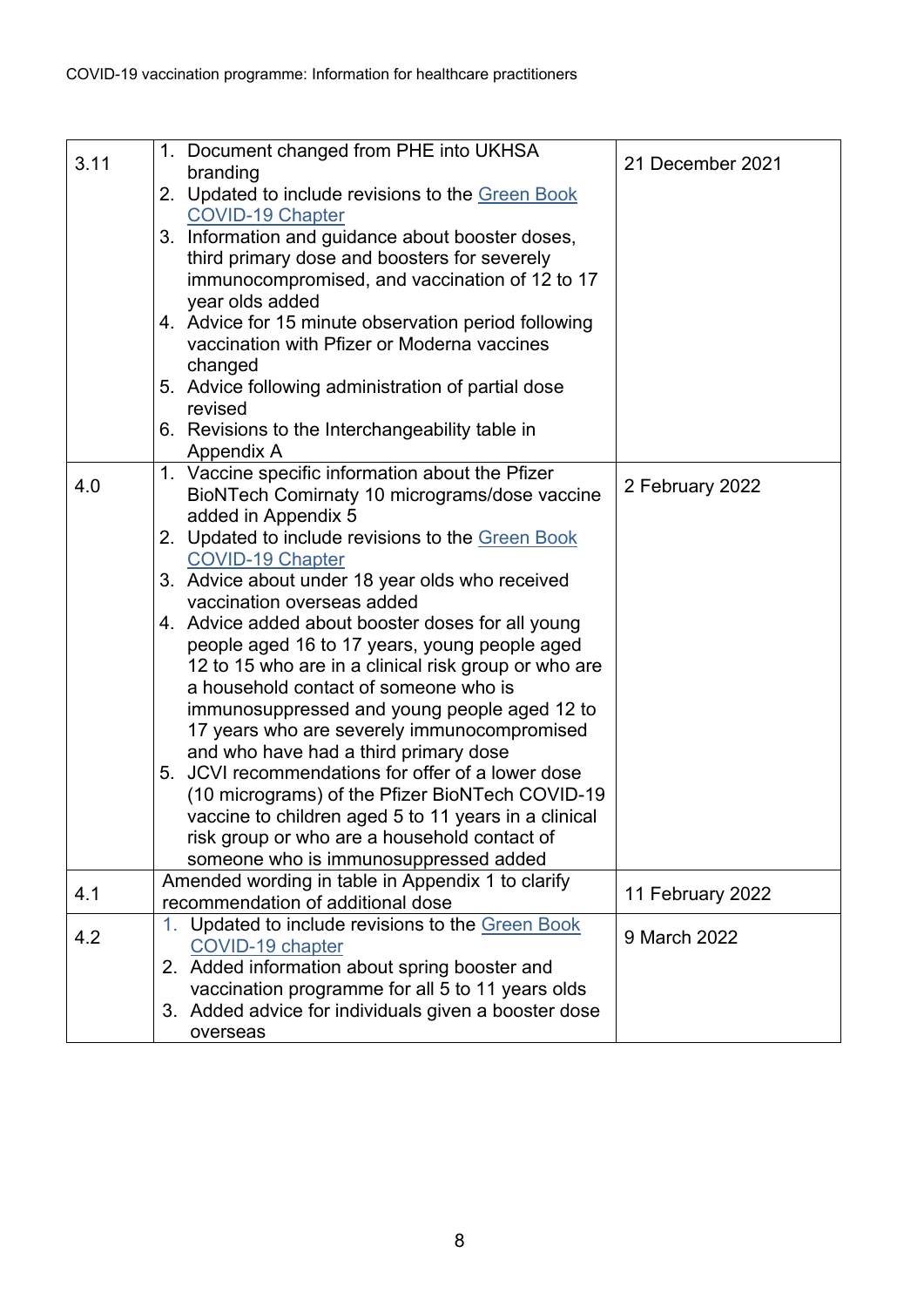# <span id="page-8-0"></span>**Document information**

This document was originally published provisionally, ahead of authorisation of any coronavirus (COVID-19) vaccine in the UK, to provide information to those involved in the COVID-19 national vaccination programme before it began in December 2020.

Following authorisation by the UK Department of Health and Social Care (DHSC) and the Medicines and Healthcare products Regulatory Agency (MHRA) being given to the COVID-19 Vaccine Pfizer BioNTech 30 micrograms/dose on 2 December 2020, the COVID-19 Vaccine AstraZeneca on 30 December 2020, the COVID-19 Vaccine Moderna on 8 January 2021 and the COVID-19 Vaccine Pfizer BioNTech Comirnaty 10 micrograms/dose on 22 December 2021, this document has been updated to provide specific information about the storage and preparation of these vaccines**.** Information about any other COVID-19 vaccines which are given regulatory approval will be added when this occurs.

The information in this document was correct at time of publication. As COVID-19 is an evolving disease, much is still being learned about both the disease and the vaccines which have been developed to prevent it. For this reason, some information may change. Updates will be made to this document as new information becomes available. Please use the online version to ensure you are accessing the latest version.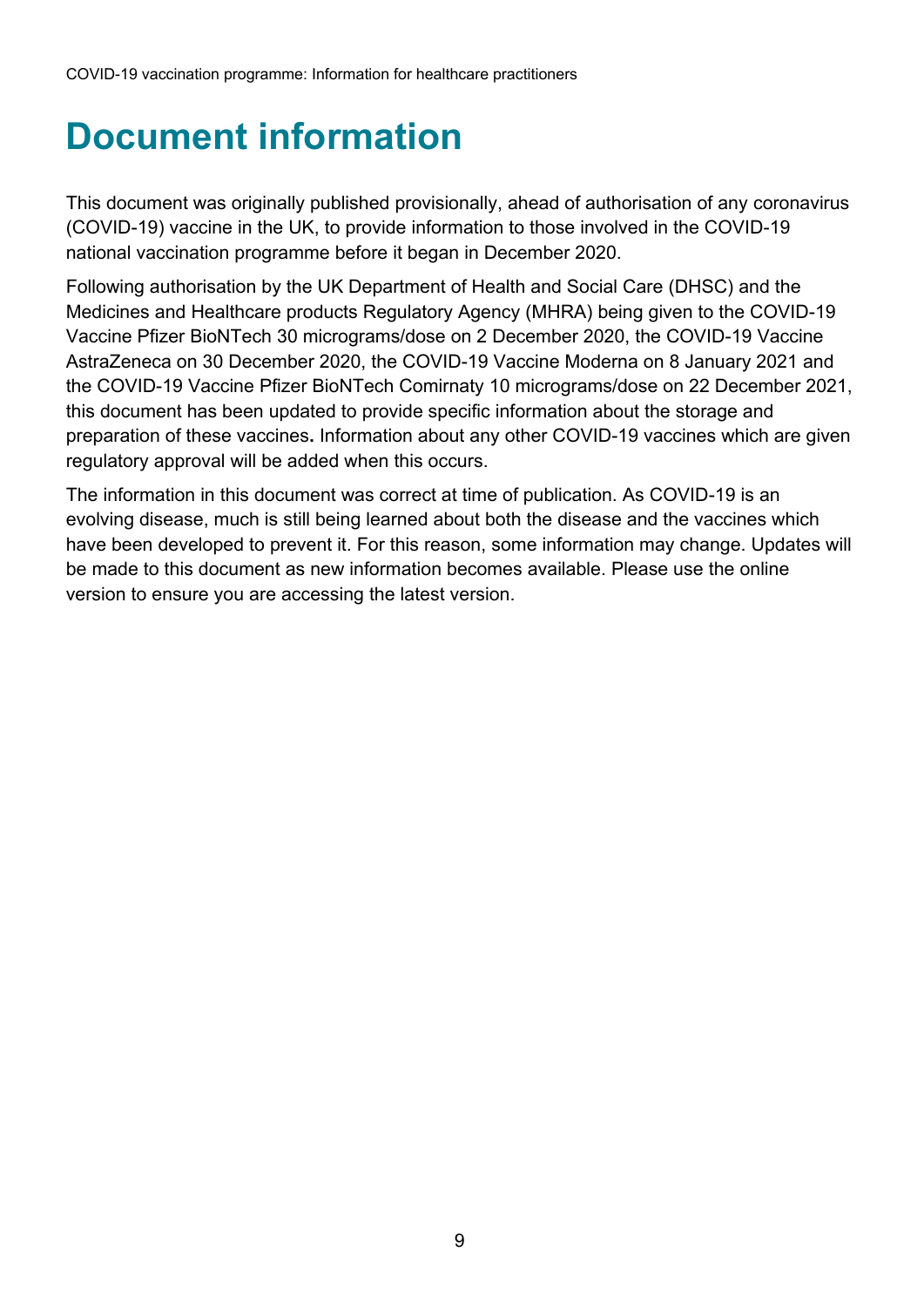# <span id="page-9-0"></span>**Background to the COVID-19 vaccination programme**

On 31 December 2019, the World Health Organization (WHO) was informed of a cluster of cases of pneumonia of unknown cause detected in Wuhan City, China.

On 12 January 2020, it was [announced](http://www.who.int/csr/don/12-january-2020-novel-coronavirus-china/en/) that a novel coronavirus was identified as the cause of the illnesses being detected. This virus is referred to as SARS-CoV-2, and the associated disease as coronavirus (COVID-19).

On 30 January 2020, the WHO Emergency Committee agreed that the outbreak met the criteria for a Public Health Emergency of International Concern and on 11 March 2020, the [WHO](https://www.who.int/director-general/speeches/detail/who-director-general-s-opening-remarks-at-the-media-briefing-on-covid-19---11-march-2020)  [declared COVID-19 as a pandemic.](https://www.who.int/director-general/speeches/detail/who-director-general-s-opening-remarks-at-the-media-briefing-on-covid-19---11-march-2020)

On 8 December 2020, a COVID-19 vaccination programme began in the UK.

The [Coronavirus \(COVID-19\) in the UK dashboard](https://coronavirus.data.gov.uk/?_ga=2.33942819.324027592.1603788998-1632845157.1577466264) shows the UK summary of the daily number of cases and deaths from COVID-19. The dashboard also shows the number of virus tests processed daily and healthcare figures including the daily number of patients admitted to hospital, patients in hospital and patients in ventilator beds. It also shows the number of people vaccinated (both daily and cumulative).

Information on the effectiveness of COVID-19 vaccination, which is being monitored by UKHSA, can be found on [the GOV.UK website.](http://www.gov.uk/government/publications/phe-monitoring-of-the-effectiveness-of-covid-19-vaccination)

Further information on COVID-19 disease, epidemiology and the vaccination programme can be found in the [Green Book COVID-19](http://www.gov.uk/government/collections/immunisation-against-infectious-disease-the-green-book) chapter.

Further information on vaccine eligibility is described in the [Joint Committee on Vaccination and](https://www.gov.uk/government/publications/priority-groups-for-coronavirus-covid-19-vaccination-advice-from-the-jcvi-30-december-2020/joint-committee-on-vaccination-and-immunisation-advice-on-priority-groups-for-covid-19-vaccination-30-december-2020#fn:2)  [Immunisation \(JCVI\)](https://www.gov.uk/government/publications/priority-groups-for-coronavirus-covid-19-vaccination-advice-from-the-jcvi-30-december-2020/joint-committee-on-vaccination-and-immunisation-advice-on-priority-groups-for-covid-19-vaccination-30-december-2020#fn:2) advice, [Green Book COVID-19 chapter](https://www.gov.uk/government/publications/covid-19-the-green-book-chapter-14a) and the UKHSA COVID-19 [PGDs](https://www.england.nhs.uk/coronavirus/covid-19-vaccination-programme/patient-group-direction/) and [Protocols.](https://www.gov.uk/government/collections/covid-19-vaccination-programme#protocols-and-patient-group-directions-(pgds))

Patient information leaflets and resources can be ordered from the [Health Publications](https://www.healthpublications.gov.uk/Home.html) website.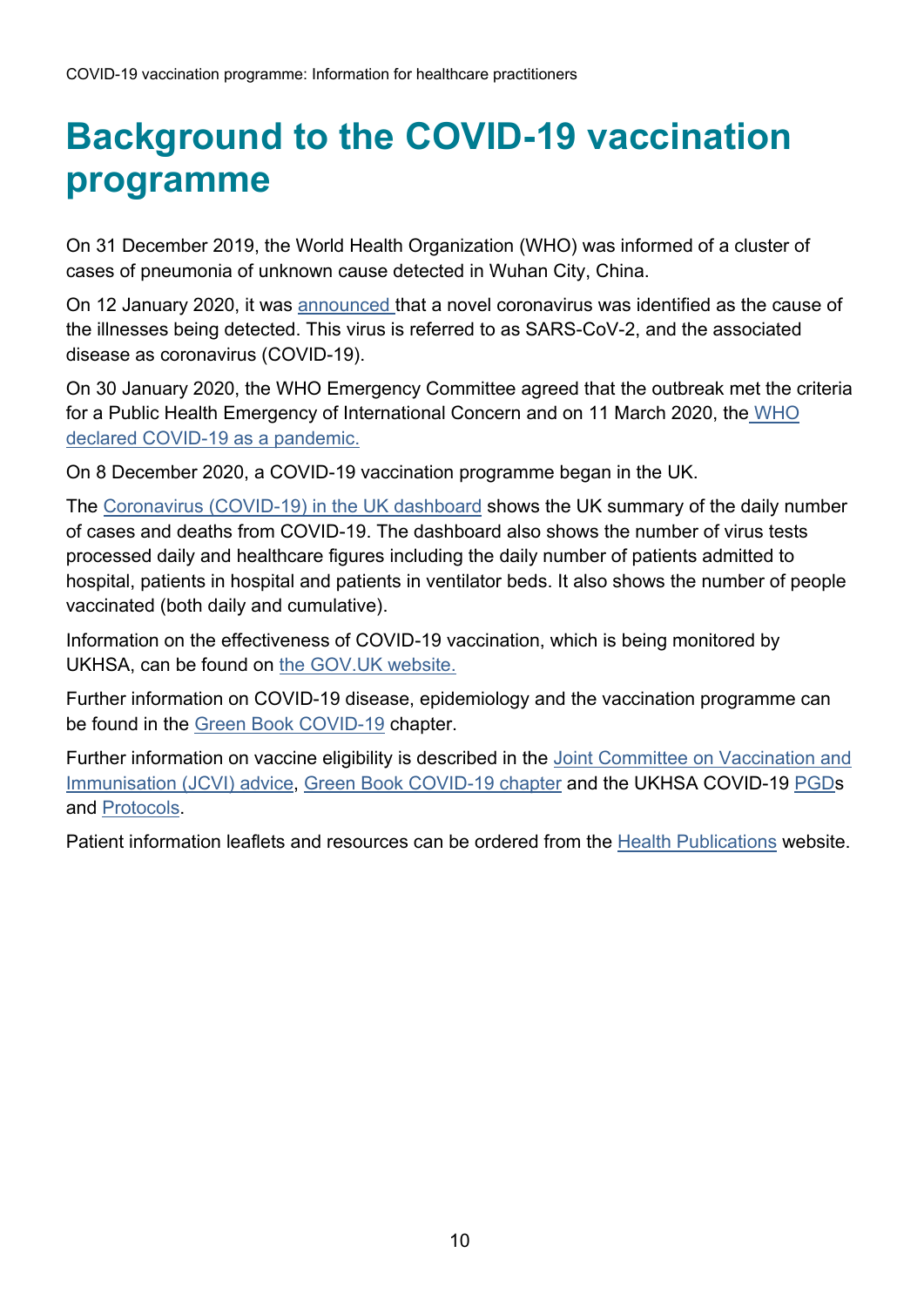# <span id="page-10-0"></span>**COVID-19 disease**

# <span id="page-10-1"></span>Clinical symptoms

Whilst many people may have asymptomatic infection, those who do develop symptoms report a range of symptoms which include fever, a new and continuous cough, shortness of breath, fatigue, loss of appetite, anosmia (loss of smell) and ageusia (loss of taste). Other symptoms include: myalgia, sore throat, headache, nasal congestion, diarrhoea, nausea and vomiting.

Around 40% of people who develop symptoms report mild symptoms and typically present without hypoxia or pneumonia. A further 40% present with moderate symptoms which may include non-severe pneumonia and 15% present with severe pneumonia and significant disease.

Critical disease can lead to life threatening complications and is reported in around 5% of cases. Patients with critical disease may experience acute respiratory distress syndrome (ARDS), sepsis, septic shock, cardiac disease, thromboembolic events such as pulmonary embolism and multi-organ failure.

Evidence is growing that the longer-term consequences of more severe complications associated with the inflammatory response may be considerable in those who experience critical and life-threatening illness. Rare neurological and psychiatric complications, which can also occur in patients without respiratory symptoms, include stroke, meningo-encephalitis, delirium, encephalopathy, anxiety, depression and sleep disturbances. The [long-term effects of](https://www.nhs.uk/conditions/coronavirus-covid-19/long-term-effects-of-coronavirus-long-covid/)  [coronavirus \('long COVID'\)](https://www.nhs.uk/conditions/coronavirus-covid-19/long-term-effects-of-coronavirus-long-covid/) are described on the NHS UK website.

In general, children appear to experience mild disease. Further evidence is needed about the association between underlying conditions and risk of COVID-19 disease in children. A rare presentation of [multisystem inflammatory syndrome temporarily associated with COVID-19 in](https://www.who.int/news-room/commentaries/detail/multisystem-inflammatory-syndrome-in-children-and-adolescents-with-covid-19)  [children and adolescents](https://www.who.int/news-room/commentaries/detail/multisystem-inflammatory-syndrome-in-children-and-adolescents-with-covid-19) has been noted.

#### <span id="page-10-2"></span>**Transmission**

SARS-CoV-2 virus is primarily transmitted between people through small respiratory droplets expelled from the nose and mouth through coughing, sneezing or speaking.

These droplets can also survive on objects and surfaces. People can become infected by touching these objects or surfaces, then touching their eyes, nose or mouth, although this risk is now generally considered to be low.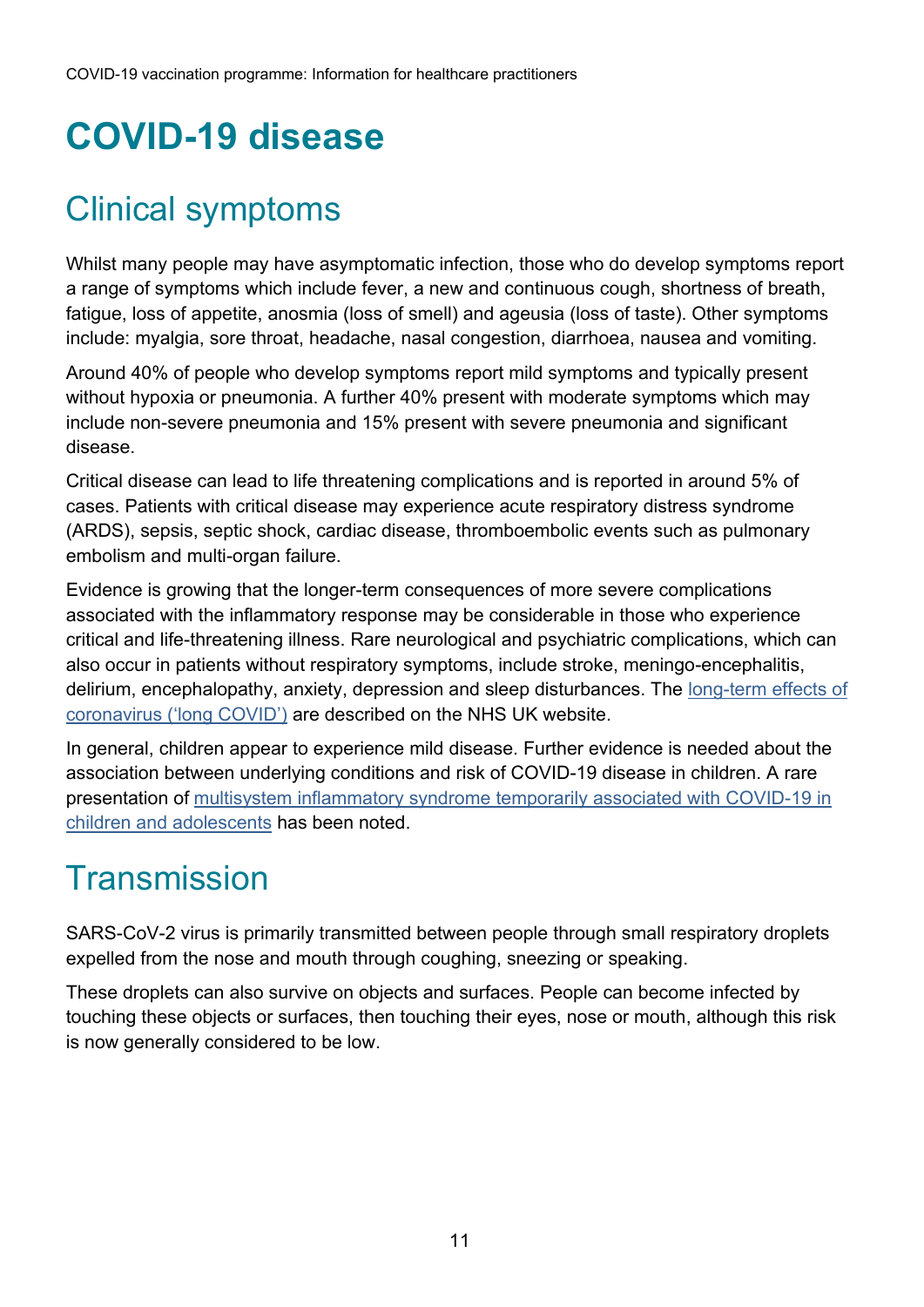# <span id="page-11-0"></span>Groups affected by COVID-19

Increasing age and male gender have been shown to be significant risk factors for severe disease and infection fatality ratios are highest in the oldest age groups. Co-morbidities such as diabetes and severe asthma are also associated with an increased risk of death, and obesity and [other underlying health conditions](https://doi.org/10.1038/s41586-020-2521-4) can increase the risk for some people. Further information on high risk groups can be found on the NHS.UK webpage: [Who's at higher risk](https://www.nhs.uk/conditions/coronavirus-covid-19/people-at-higher-risk/whos-at-higher-risk-from-coronavirus/)  [from coronavirus \(COVID-19\).](https://www.nhs.uk/conditions/coronavirus-covid-19/people-at-higher-risk/whos-at-higher-risk-from-coronavirus/) Deprivation and being from a black, Asian or minority ethnic group also results in an increased risk of death from COVID-19. Additionally, health and social care workers are at increased risk of acquiring infection in their work setting and they may potentially transmit the virus to their families and to those in their care.

# <span id="page-11-1"></span>**COVID-19 vaccination programme**

## <span id="page-11-2"></span>Aim of the programme

The aim of the COVID-19 vaccination programme is to protect those who are at highest risk from serious illness or death from COVID-19 or at risk of transmitting infection to multiple vulnerable persons or other staff in a health or social care environment.

## <span id="page-11-3"></span>Vaccine development

Over 300 different COVID-19 vaccines are in various stages of development. Some have been made using currently used vaccine technology, whilst others have been made using completely new approaches. Whilst it normally takes several years to develop a vaccine, scientists across the world have worked collaboratively and rapidly to achieve the same amount of work in a few months in order to make safe and effective vaccines available as soon as possible. Although clinical trials have been carried out more rapidly than they have for other vaccines, this has been achieved by conducting some of the steps in parallel rather than sequentially and vaccine safety has not been compromised. The vaccine trials have been subject to all of the usual strict trial and regulatory requirements.

For more information about COVID-19 vaccines in development, see the [LSHTM COVID-19](https://vac-lshtm.shinyapps.io/ncov_vaccine_landscape/)  [vaccine tracker.](https://vac-lshtm.shinyapps.io/ncov_vaccine_landscape/)

This document will discuss the COVID-19 vaccines which have been authorised for supply in the UK to date. The guidance will be updated as more information about these vaccines becomes available and will include other vaccines as they become available for use.

As each vaccine is presented, stored and prepared differently, immunisers must ensure they are familiar with the specific details of the vaccine that they are working with.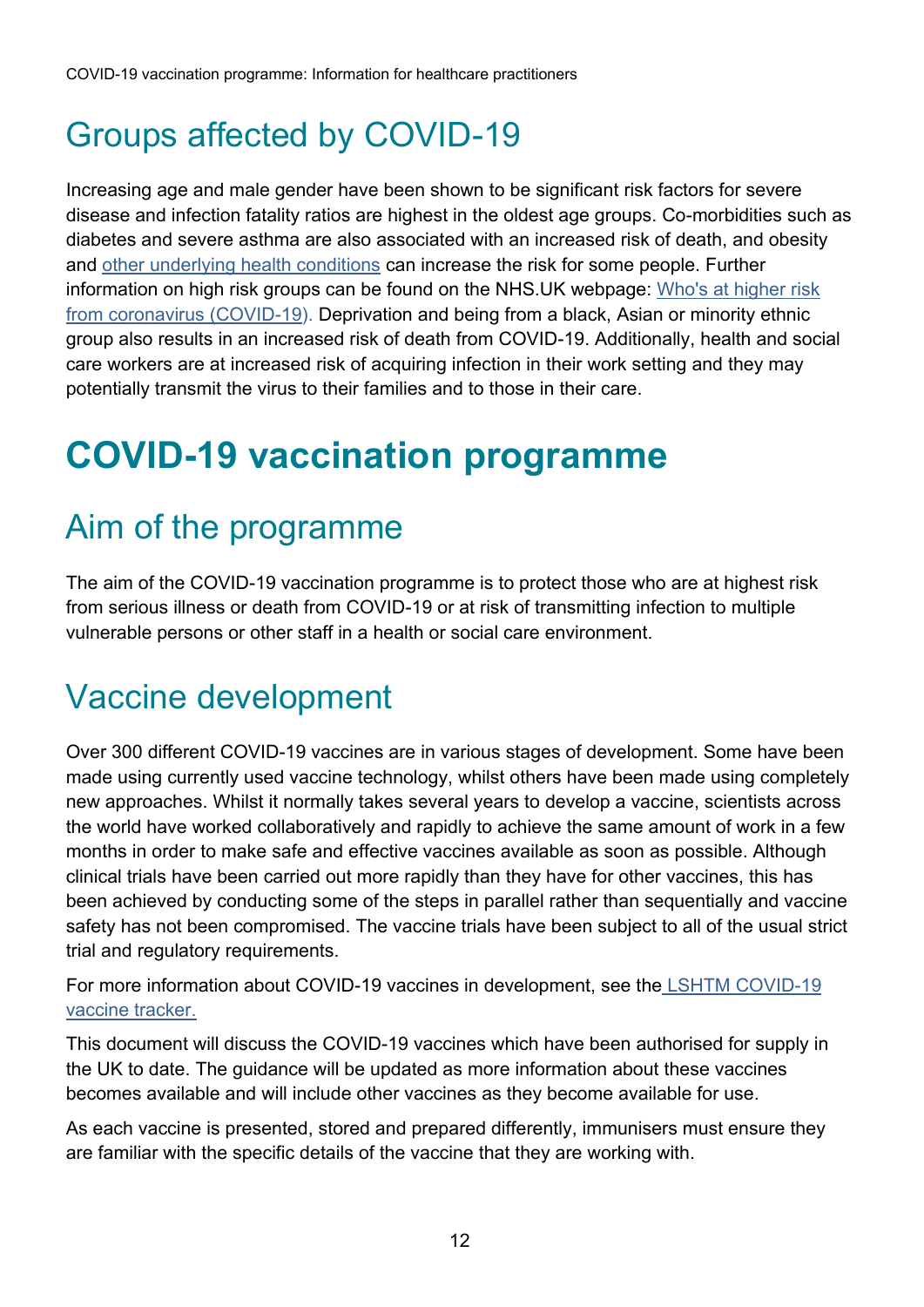# <span id="page-12-0"></span>**COVID-19 vaccination eligibility**

The JCVI consider the available epidemiological, microbiological and clinical information on the impact of COVID-19 in the UK and provide the government with advice to support the development of the COVID-19 vaccine strategy. Key published recommendations in chronological order are:

- Phase 1: [Joint Committee on Vaccination and Immunisation: advice on priority](https://www.gov.uk/government/publications/priority-groups-for-coronavirus-covid-19-vaccination-advice-from-the-jcvi-30-december-2020)  [groups for COVID-19 vaccination 30 December 2020.](https://www.gov.uk/government/publications/priority-groups-for-coronavirus-covid-19-vaccination-advice-from-the-jcvi-30-december-2020)
- Phase 2: JCVI final statement on phase 2 of the COVID-19 vaccination [programme: 13 April 2021.](https://www.gov.uk/government/publications/priority-groups-for-phase-2-of-the-coronavirus-covid-19-vaccination-programme-advice-from-the-jcvi/jcvi-final-statement-on-phase-2-of-the-covid-19-vaccination-programme-13-april-2021)
- Children aged 12 to 17 years: [JCVI statement on COVID-19 vaccination of](https://www.gov.uk/government/publications/jcvi-statement-august-2021-covid-19-vaccination-of-children-and-young-people-aged-12-to-17-years/jcvi-statement-on-covid-19-vaccination-of-children-and-young-people-aged-12-to-17-years-4-august-2021)  [children and young people aged 12 to 17 years: 4 August 2021.](https://www.gov.uk/government/publications/jcvi-statement-august-2021-covid-19-vaccination-of-children-and-young-people-aged-12-to-17-years/jcvi-statement-on-covid-19-vaccination-of-children-and-young-people-aged-12-to-17-years-4-august-2021)
- Third dose for immunosuppressed: [Joint Committee on Vaccination and](https://www.gov.uk/government/publications/third-primary-covid-19-vaccine-dose-for-people-who-are-immunosuppressed-jcvi-advice/joint-committee-on-vaccination-and-immunisation-jcvi-advice-on-third-primary-dose-vaccination)  [Immunisation \(JCVI\) advice on third primary dose vaccination](https://www.gov.uk/government/publications/third-primary-covid-19-vaccine-dose-for-people-who-are-immunosuppressed-jcvi-advice/joint-committee-on-vaccination-and-immunisation-jcvi-advice-on-third-primary-dose-vaccination) 1 September 2021.
- Children aged 12 to 15 years: The UK Chief Medical Officers recommendation: [Universal vaccination of children and young people aged 12 to 15 years against](https://www.gov.uk/government/publications/universal-vaccination-of-children-and-young-people-aged-12-to-15-years-against-covid-19/universal-vaccination-of-children-and-young-people-aged-12-to-15-years-against-covid-19)  [COVID-19](https://www.gov.uk/government/publications/universal-vaccination-of-children-and-young-people-aged-12-to-15-years-against-covid-19/universal-vaccination-of-children-and-young-people-aged-12-to-15-years-against-covid-19) 13 September 2021.
- Booster doses: [JCVI statement, September 2021: COVID-19 booster vaccine](https://www.gov.uk/government/publications/jcvi-statement-september-2021-covid-19-booster-vaccine-programme-for-winter-2021-to-2022)  [programme for winter 2021 to 2022](https://www.gov.uk/government/publications/jcvi-statement-september-2021-covid-19-booster-vaccine-programme-for-winter-2021-to-2022) 14 September 2021.
- Updated booster dose statement: [COVID-19 booster vaccine programme for](https://www.gov.uk/government/publications/covid-19-booster-vaccine-programme-for-winter-2021-to-2022-jcvi-statement-november-2021)  [winter 2021 to 2022: JCVI statement](https://www.gov.uk/government/publications/covid-19-booster-vaccine-programme-for-winter-2021-to-2022-jcvi-statement-november-2021) 15 November 2021.
- [JCVI advice on the UK vaccine response to the Omicron variant](https://www.gov.uk/government/publications/uk-vaccine-response-to-the-omicron-variant-jcvi-advice/jcvi-advice-on-the-uk-vaccine-response-to-the-omicron-variant) 29 November 2021.
- JCVI statement [on COVID-19 vaccination of children and young people aged 5 to](https://www.gov.uk/government/publications/jcvi-update-on-advice-for-covid-19-vaccination-of-children-and-young-people)  [11 years and booster vaccinations in those aged 12 to 17 years](https://www.gov.uk/government/publications/jcvi-update-on-advice-for-covid-19-vaccination-of-children-and-young-people) 22 December 2021.
- [JCVI statement on vaccination of children aged 5 to 11 years](https://www.gov.uk/government/publications/jcvi-update-on-advice-for-covid-19-vaccination-of-children-aged-5-to-11/jcvi-statement-on-vaccination-of-children-aged-5-to-11-years-old) old 16 February 2022
- [JCVI statement on COVID-19 vaccinations in 2022](https://www.gov.uk/government/publications/joint-committee-on-vaccination-and-immunisation-statement-on-covid-19-vaccinations-in-2022/joint-committee-on-vaccination-and-immunisation-jcvi-statement-on-covid-19-vaccinations-in-2022-21-february-2022) 21 February 2022

Full details on vaccine eligibility, with detail on the at-risk conditions are included in the [Green](https://www.gov.uk/government/publications/covid-19-the-green-book-chapter-14a)  [Book COVID-19 chapter](https://www.gov.uk/government/publications/covid-19-the-green-book-chapter-14a) and have therefore not been detailed in this document.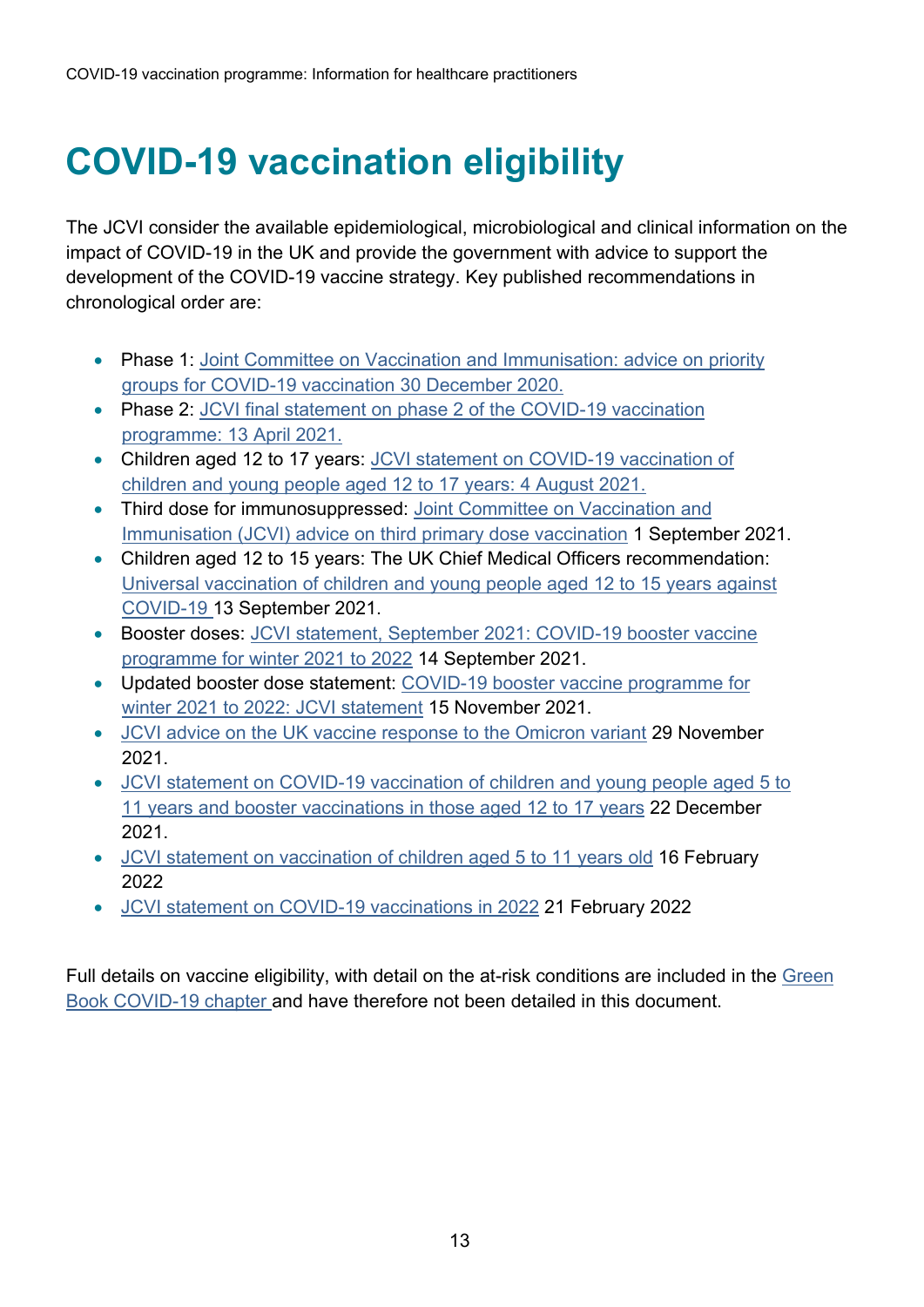# <span id="page-13-0"></span>**COVID-19 vaccines**

In the UK, the following COVID-19 vaccines are currently in use in the UK national COVID-19 vaccination programme:

#### **1 COVID-19 Vaccine Pfizer BioNTech (Comirnaty 30 micrograms/dose)**

Given authorisation for temporary supply by the MHRA on 2 December 2020 and then granted Conditional Marketing Authorisation on 9 July 2021. This vaccine is authorised for adults and adolescents from the age of 12 years.

#### **2 COVID-19 Vaccine Pfizer BioNTech (Comirnaty 10 micrograms/dose)**

Granted Conditional Marketing Authorisation by the MHRA on 22 December 2021. This vaccine is authorised for children from 5 to 11 years of age.

#### **3 COVID-19 Vaccine AstraZeneca (Vaxzevria)**

Given authorisation for temporary supply by the MHRA on 30 December 2020 and then granted Conditional Marketing Authorisation on 24 June 2021. This vaccine is authorised for adults from 18 years of age.

#### **4 COVID-19 Vaccine Moderna (Spikevax)**

Given authorisation for temporary supply by the MHRA on 8 January 2021 and then granted Conditional Marketing Authorisation on 1 April 2021. This vaccine is authorised from 12 years of age but it is not currently recommended it is given to those under 18 years of age.

Any other COVID-19 vaccines which are given regulatory approval and supplied in the UK will be added to this document when this occurs.

The Pfizer BioNTech (Comirnaty) and Moderna (Spikevax) COVID-19 vaccines use an mRNA platform and the COVID-19 Vaccine AstraZeneca (Vaxzevria) is an adenovirus vector vaccine.

All the currently UK-authorised vaccines are supplied in multi-dose vials and require completion of a 2-dose primary course. Using multi-dose vials can improve the efficiency of vaccine manufacture and distribution, enabling vaccine availability at the earliest opportunity.

# <span id="page-13-1"></span>Pfizer BioNTech and Moderna COVID-19 vaccines

The Pfizer BioNTech and Moderna COVID-19 vaccines are mRNA (messenger ribonucleic acid) vaccines. They contain the genetic sequence (mRNA) for the spike protein which is found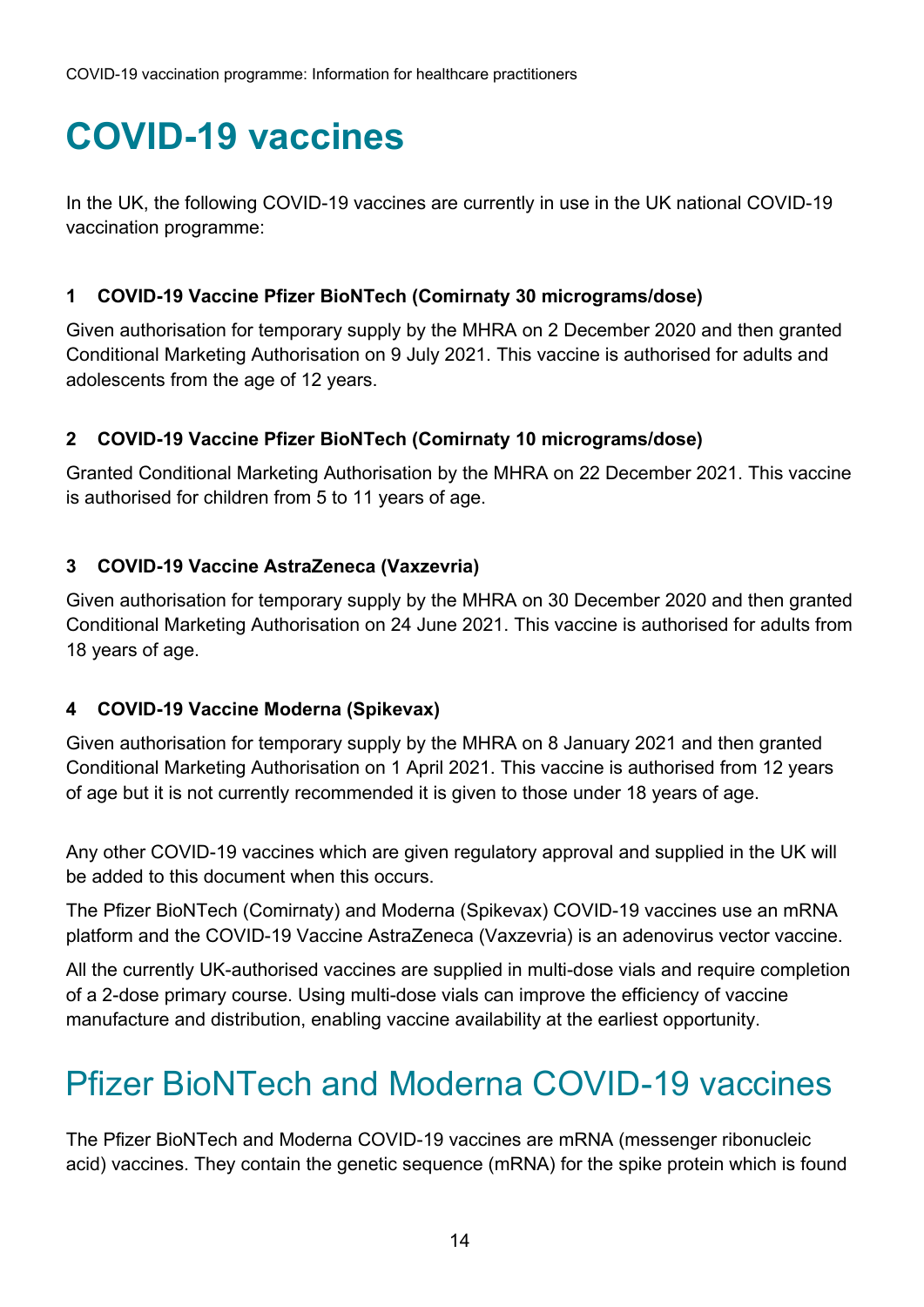on the surface of the SARS-CoV-2 virus, wrapped in a lipid envelope (referred to as a nanoparticle) to enable it to be transported into the cells in the body.

When injected, the mRNA is taken up by the host's cells which translate the genetic information and produce the spike proteins. These are then displayed on the surface of the cell. This stimulates the immune system to produce antibodies and activate T-cells which prepare the immune system to respond to any future exposure to the SARS-CoV-2 virus by binding to and disabling any virus encountered.

As there is no whole or live virus involved, the vaccine cannot cause disease. The mRNA naturally degrades after a few days.

## <span id="page-14-0"></span>AstraZeneca COVID-19 vaccine

The AstraZeneca COVID-19 vaccine is a viral vector vaccine which uses a weakened adenovirus as a carrier to deliver the genetic sequence for the SARS-CoV-2 spike protein. The adenovirus has been modified so that it cannot replicate in human cells and therefore cannot cause any disease. Once it has delivered the SARS-CoV-2 spike protein genetic code, the adenovirus is destroyed by the body.

The genes that encode for the spike protein on the SARS-CoV-2 virus have been inserted into the adenovirus's genetic code to make the vaccine. When the vaccine is injected, the modified adenovirus binds to the surface of human cells and delivers the genetic code for the spike protein. The cells then process this genetic code to manufacture the spike protein. This then stimulates the immune system which reacts by producing antibodies and memory cells to the SARS-CoV-2 virus without causing disease. If the SARS-CoV-2 virus is later encountered, the immune system should be able to respond rapidly.

# <span id="page-14-1"></span>COVID-19 vaccines schedule

For both adenovirus vector and mRNA vaccines, there is evidence of better immune response and or protection where [longer intervals between doses](https://www.medrxiv.org/content/10.1101/2021.07.26.21261140v1) in the primary schedule are used

JCVI is therefore currently recommending an interval of 8 weeks between doses of all the available COVID-19 vaccines where a 2-dose primary schedule is used for adults and children at high risk. Operationally, using the same minimum interval for all of the COVID-19 vaccines will simplify supply and booking and will help to ensure a good balance between achieving rapid and long-lasting protection.

For those aged 12 to 17 who are not in a high-risk group, a 12-week interval is recommended. The longer interval in this age group reflects strong evidence of high levels of protection against severe disease from the first dose, although this interval could be shortened to 8 weeks in periods of high incidence or where there was concern about vaccine effectiveness (for example a new variant). Vaccinators would be advised when this interval should be shortened. Emerging evidence also suggests that countries with longer schedules (8 to 12 weeks) may have a lower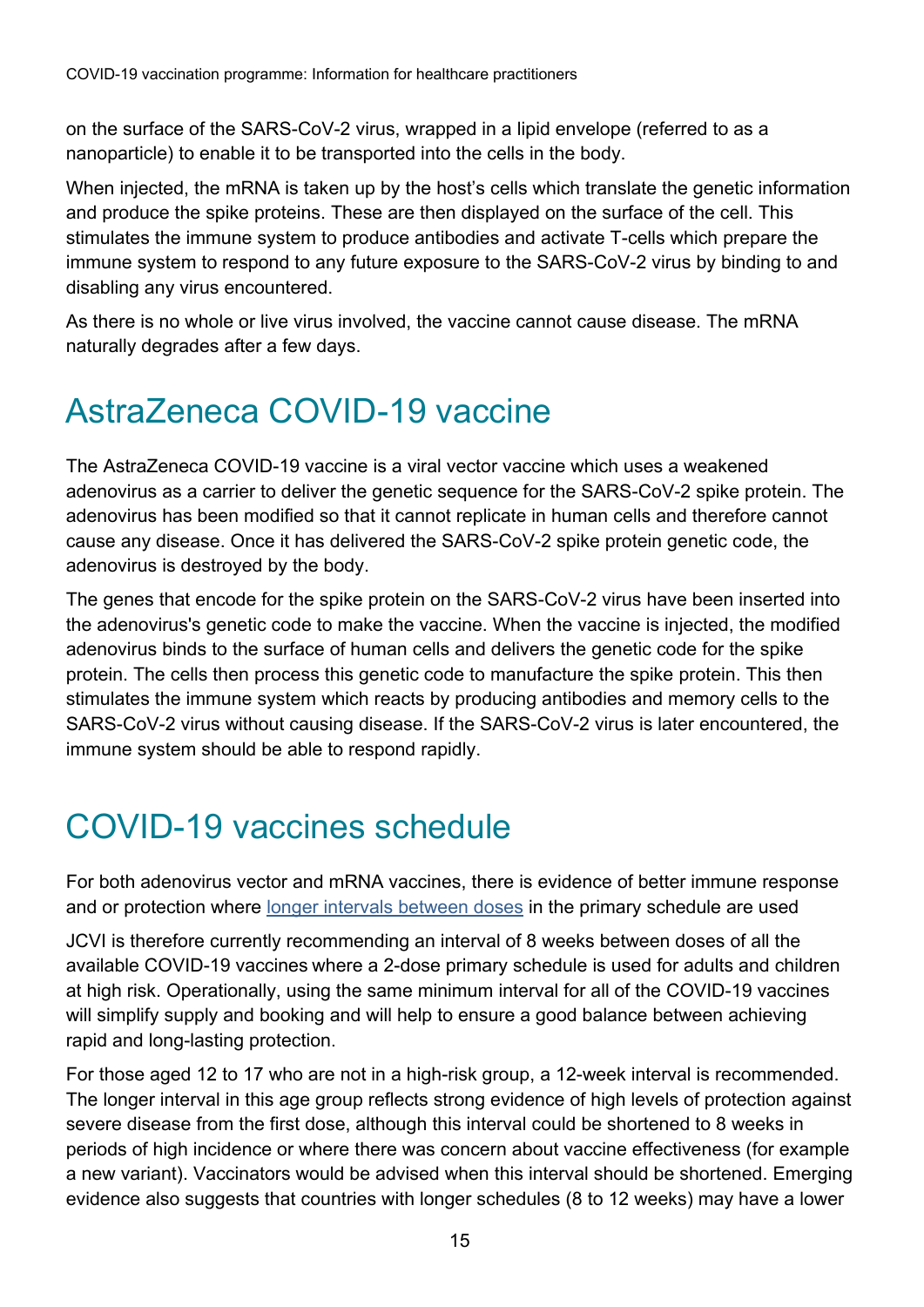rate of myocarditis after the second dose. Although this latter evidence is limited, JCVI has taken a precautionary approach to mitigate the very rare risk of post-vaccine myocarditis.

The main exception to the 8-week lower interval would be those about to commence immunosuppressive treatment. In these individuals, the minimal intervals (21 days for Pfizer BioNTech vaccines or 28 days for Moderna and AstraZeneca vaccines) may be followed to ensure that the vaccine is given while their immune system is better able to respond.

## <span id="page-15-0"></span>Previous incomplete vaccination

If the vaccine course is interrupted or delayed, it should be resumed using the same vaccine but the first dose should not be repeated. Evidence from [trials](https://papers.ssrn.com/sol3/papers.cfm?abstract_id=3874014) suggest that those who receive mixed (heterologous) vaccine schedules, including mRNA and adenovirus vectored vaccines make a good immune response, although rates of side effects in those who receive a different vaccine for their second dose are higher compared to those who received the same vaccine for both [doses](https://www.thelancet.com/journals/lancet/article/PIIS0140-6736(21)01115-6/fulltext). Accumulating evidence now supports the use of heterologous schedules for primary immunisation, and these are now recognised by the [European Medical Agency.](https://www.ema.europa.eu/en/news/ema-ecdc-recommendations-heterologous-vaccination-courses-against-covid-19-mix-match-approach-can-be)

For individuals who started the schedule and who attend for vaccination where the same vaccine is not suitable, is unknown or not available (for example, if the individual received their first dose abroad), one dose of the locally available product should be given to complete the schedule if that vaccine is suitable for age and not contraindicated (see [Appendix 1](#page-49-0) and Individuals who received COVID-19 vaccination overseas section below). Individuals who experienced severe expected reactions after a first dose of AstraZeneca or Pfizer BioNTech vaccines should be informed about the higher rate of such reactions when they receive a second dose of an alternate vaccine.

### <span id="page-15-1"></span>Individuals who received COVID-19 vaccination overseas

If a person aged 18 years and over has received a first dose of a COVID-19 vaccine overseas that is also available in the UK, they should receive the same vaccine for their second dose (unless contraindicated).

If the vaccine they received for their first dose is not available in the UK, the most similar alternative should be offered for their second dose (see table in [Appendix 1\)](#page-49-0). If the vaccine received overseas is not listed in the table, a full course of the appropriate vaccine recommended for the individual in the UK (which may depend on their age) should be given.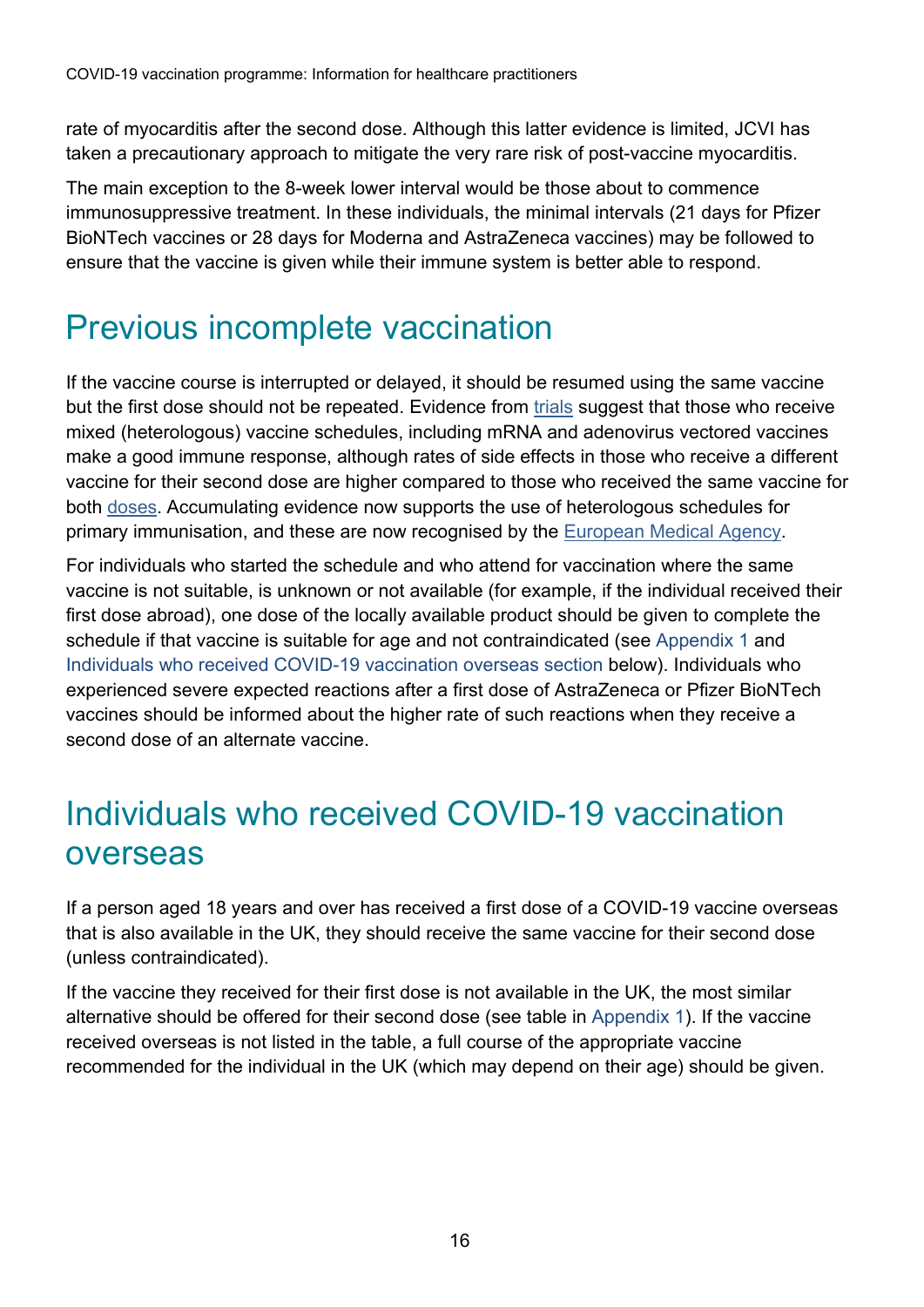The various groups of vaccines are:

- Adenovirus (ChAdOx) vector AstraZeneca (Vaxzevria), Covishield
- mRNA Pfizer BioNTech (Comirnaty), Moderna (Spikevax)
- whole inactivated Coronavirus Sinopharm, Sinovac, Covaxin

The other adenovirus-based vaccines (Janssen, Sputnik, CanSinoBio) use different vectors and so are not immunologically the same as either the AstraZeneca or Covishield adenovirus vector vaccines. However, as they, and the Novavax vaccine, are all based on spike protein, the vaccine course can be completed with any of the locally available vaccines as appropriate for the individual's age.

Those who are eligible to receive a booster dose should be given a full dose (30 micrograms) of the Pfizer BioNTech Comirnaty 30 micrograms/dose COVID-19 vaccine or a half dose (50 micrograms) of the Moderna vaccine. In this instance, the minimum interval of 3 months should be from their final primary dose. So for those considered fully vaccinated before arrival, the 3 months is taken from their final dose given overseas; for those requiring one or more UK doses, the 3-month interval is taken from the final 'additional' dose given in the UK.

The recommendations in this table will be reviewed regularly as more vaccines and information about the efficacy of these vaccines become available.

The above advice applies to individuals aged 18 years and older.

#### Children and young people aged 5 to 17 years

Children and young people aged 5 to 17 years who have commenced immunisation with an mRNA vaccine (Pfizer BioNTech or Moderna) overseas should continue their vaccine course as per the UK recommendations for their age and risk group. Those who received any other type of COVID-19 vaccine (not an mRNA vaccine) should be managed as per the advice in the table in Appendix 1 but using age-appropriate dosing and schedules for the UK. For those under 18 years who are eligible for a booster dose, any additional doses of vaccine given may count as a booster if given at least 3 months after the second dose.

Children and young people in both of the above groups should complete their schedule with the Pfizer BioNTech Comirnaty vaccine (10 microgram/dose vaccine or 30 microgram/dose vaccine as appropriate for age).

#### Booster doses received overseas

For individuals (aged 16 years and over) who have already received a booster dose of vaccine overseas, this dose would count as a valid booster dose if they had received:

• a homologous course (primary and booster doses) of AstraZeneca (or Institute of India Covishield) or mRNA vaccine (Pfizer BioNTech or Moderna)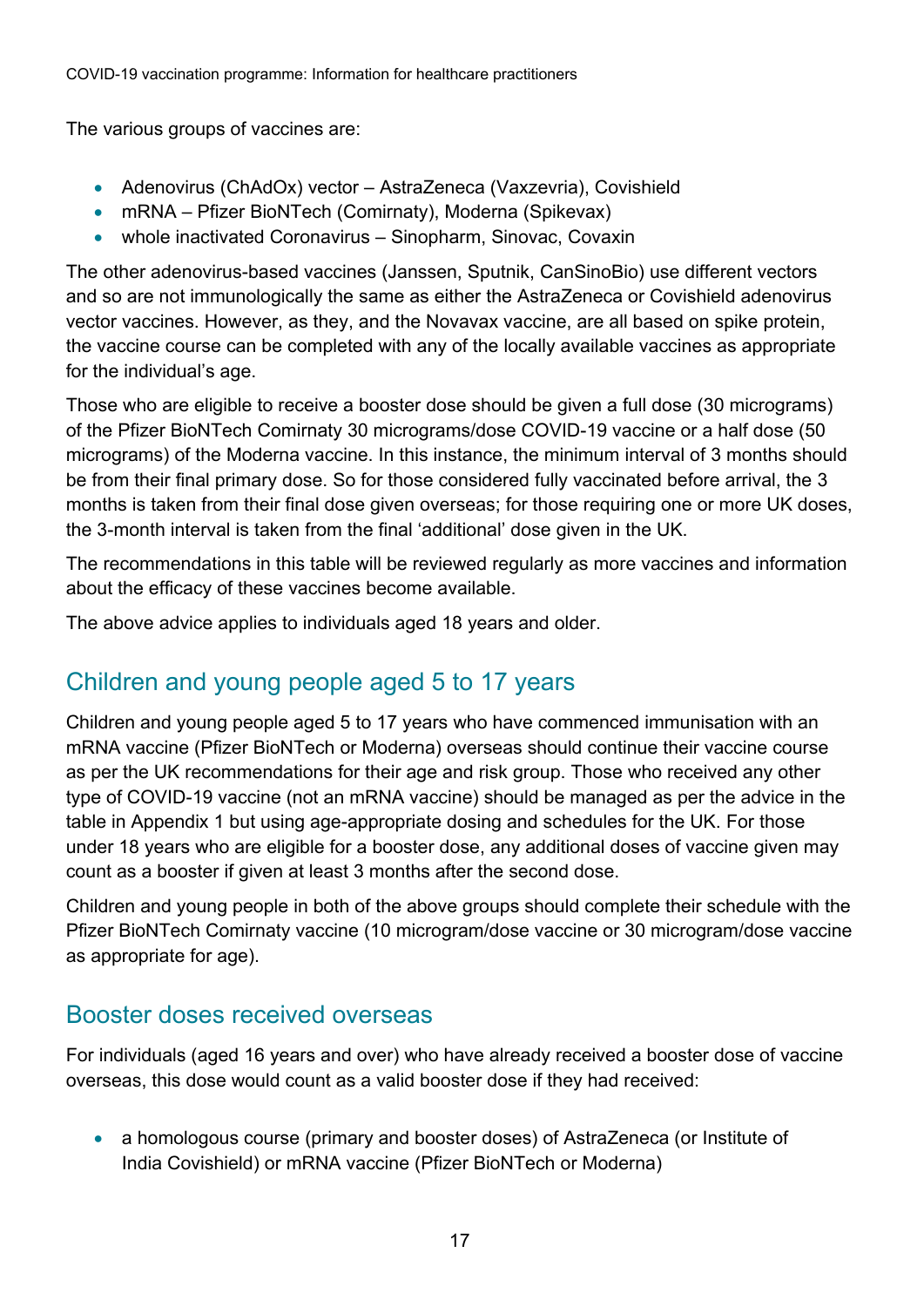• a heterologous course (primary and booster doses) that included at least one dose of AstraZeneca (or Institute of India Covishield) or mRNA vaccine (Pfizer BioNTech or Moderna)

If the booster dose received overseas was given less than 3 months after the last primary dose (regardless of which vaccine was given), the booster dose should be repeated in the UK using an mRNA vaccine (full dose Pfizer BioNTech or half dose Moderna (if over 18 years)) at least 3 months after the previous dose.

For those individuals eligible for the UK 2022 Spring booster (adults aged 75 years and over, residents in a care home for older adults, and individuals aged 12 years and over who are immunosuppressed), if they have already received a booster dose overseas which is being counted as a valid booster dose, they should be offered the Spring booster around 6 months after the previous dose. This interval may be brought forward to a minimum of 3 months to ensure they receive the booster during the spring campaign.

If an individual has not received any doses of either AstraZeneca (or Institute of India Covishield) or mRNA vaccine (Pfizer BioNTech or Moderna) as part of their previous course, then they should receive an additional booster dose of an mRNA vaccine in the UK at least 3 months after their last dose of COVID-19 vaccine.

If they are eligible for the Spring booster then this additional dose will count as their Spring booster and no further doses are currently recommended before the autumn.

### <span id="page-17-0"></span>Circumstances in which a different second vaccine to the first can be given

In addition to giving a different second vaccine where the first vaccine is unknown, or was a vaccine given abroad that is not available in the UK, there are certain other situations in which it may be appropriate to give a different second vaccine from the first, providing there are no contraindications. These are:

- people with prior anaphylaxis to a COVID-19 vaccine or a prior systemic allergic reaction to a component of the vaccine (but seek expert advice from a specialist first)
- after discussion with, and on the advice of, an allergy specialist, people with unexplained anaphylaxis or a history of anaphylaxis to multiple other medicines
- individuals who experience a clotting episode with concomitant thrombocytopenia or Guillain-Barré syndrome (GBS) following the first dose of AstraZeneca vaccine

If an individual experienced a severe adverse reaction to their first dose of COVID-19 vaccine, advice in the [Green Book COVID-19 chapter](https://assets.publishing.service.gov.uk/government/uploads/system/uploads/attachment_data/file/984310/Greenbook_chapter_14a_7May2021.pdf) regarding second doses should be followed and expert clinical opinion from a specialist should be sought if further advice is required.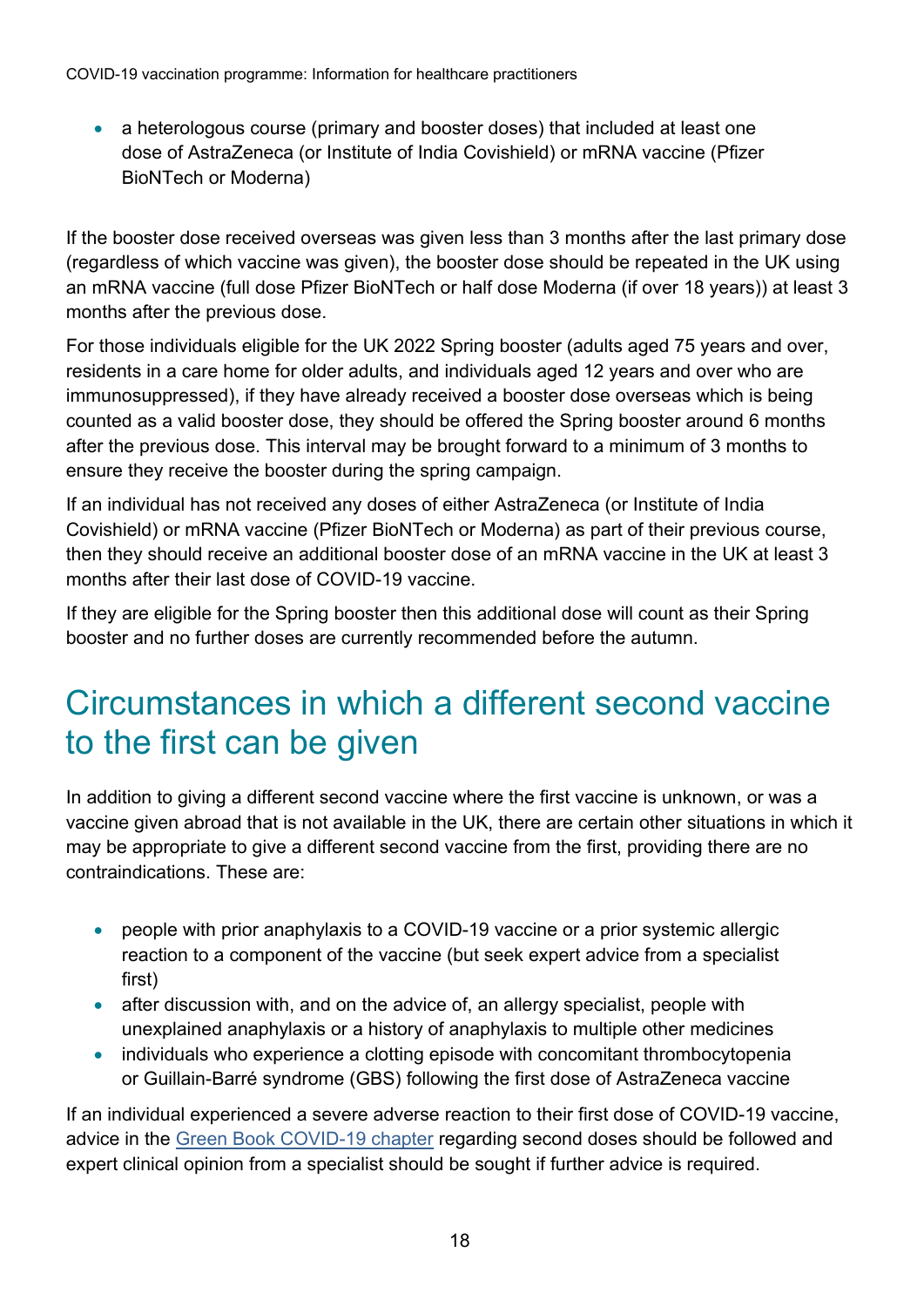#### Vaccine supply not available locally

If all efforts to enable an individual to receive the same vaccine at another time and or location have been exhausted, it may be necessary to use a different vaccine where the risk of not vaccinating is greater than the risk of further delay. However, age-specific recommendations on vaccine type as set out in the [Green Book COVID-19 chapter](https://assets.publishing.service.gov.uk/government/uploads/system/uploads/attachment_data/file/1018444/Greenbook_chapter_14a_16Sept21.pdf) should be followed.

#### <span id="page-18-0"></span>Booster programme

To maintain high levels of protection against severe COVID-19 disease and specifically, hospitalisation and death through the winter, the [JCVI](https://www.gov.uk/government/publications/jcvi-statement-september-2021-covid-19-booster-vaccine-programme-for-winter-2021-to-2022) initially advised that booster vaccines be offered to those most at risk from serious disease, and who were vaccinated during Phase 1 of the vaccine programme. However, after [extending the booster dose offer](https://www.gov.uk/government/publications/covid-19-booster-vaccine-programme-for-winter-2021-to-2022-jcvi-statement-november-2021) to all aged 40 to 49 years, on 29 November 2021, in response to the emergence of the Omicron variant, the [JCVI](https://www.gov.uk/government/publications/uk-vaccine-response-to-the-omicron-variant-jcvi-advice/jcvi-advice-on-the-uk-vaccine-response-to-the-omicron-variant)  [advised](https://www.gov.uk/government/publications/uk-vaccine-response-to-the-omicron-variant-jcvi-advice/jcvi-advice-on-the-uk-vaccine-response-to-the-omicron-variant) accelerating the booster programme and offering a booster dose to all adults aged from 18 years.

On 22 December 2021, the [JCVI recommended booster doses](https://www.gov.uk/government/publications/jcvi-update-on-advice-for-covid-19-vaccination-of-children-and-young-people) for all those aged 16 and 17 years, children and young people aged 12 to 15 years who are at higher risk from COVID-19 (as set out in the Green Book [COVID-19 chapter\)](https://www.gov.uk/government/publications/covid-19-the-green-book-chapter-14a), and those aged 12 to 15 years who are household contacts of immunosuppressed individuals of any age.

Booster vaccination should be given at least 3 months after completion of the primary course.

Boosters in children and young people aged 12 to 15 years who are not at high risk and in those aged 5 to 11 years will be reviewed in due course.

On 21 February 2022, recognising the small decline in observed vaccine effectiveness against hospitalisation for COVID-19 after the booster dose, the [JCVI recommended](https://www.gov.uk/government/publications/joint-committee-on-vaccination-and-immunisation-statement-on-covid-19-vaccinations-in-2022/joint-committee-on-vaccination-and-immunisation-jcvi-statement-on-covid-19-vaccinations-in-2022-21-february-2022) a Spring booster campaign for individuals at higher risk of severe COVID-19. In order to sustain protection, the JCVI recommended that a booster dose should be given around 6 months after the last vaccine dose to:

- adults aged 75 years and over
- residents in a care home for older adults, and
- individuals aged 12 years and over who are immunosuppressed

A further booster programme is expected in autumn 2022

Further information about the booster programmes is available in the JCVI statements and also in the [COVID-19 chapter](https://www.gov.uk/government/publications/covid-19-the-green-book-chapter-14a) of the Green Book (which contains information about when the 6 month Spring booster interval may be reduced to 3 months for operational flexibility).

#### <span id="page-18-1"></span>Vaccine to be used for booster doses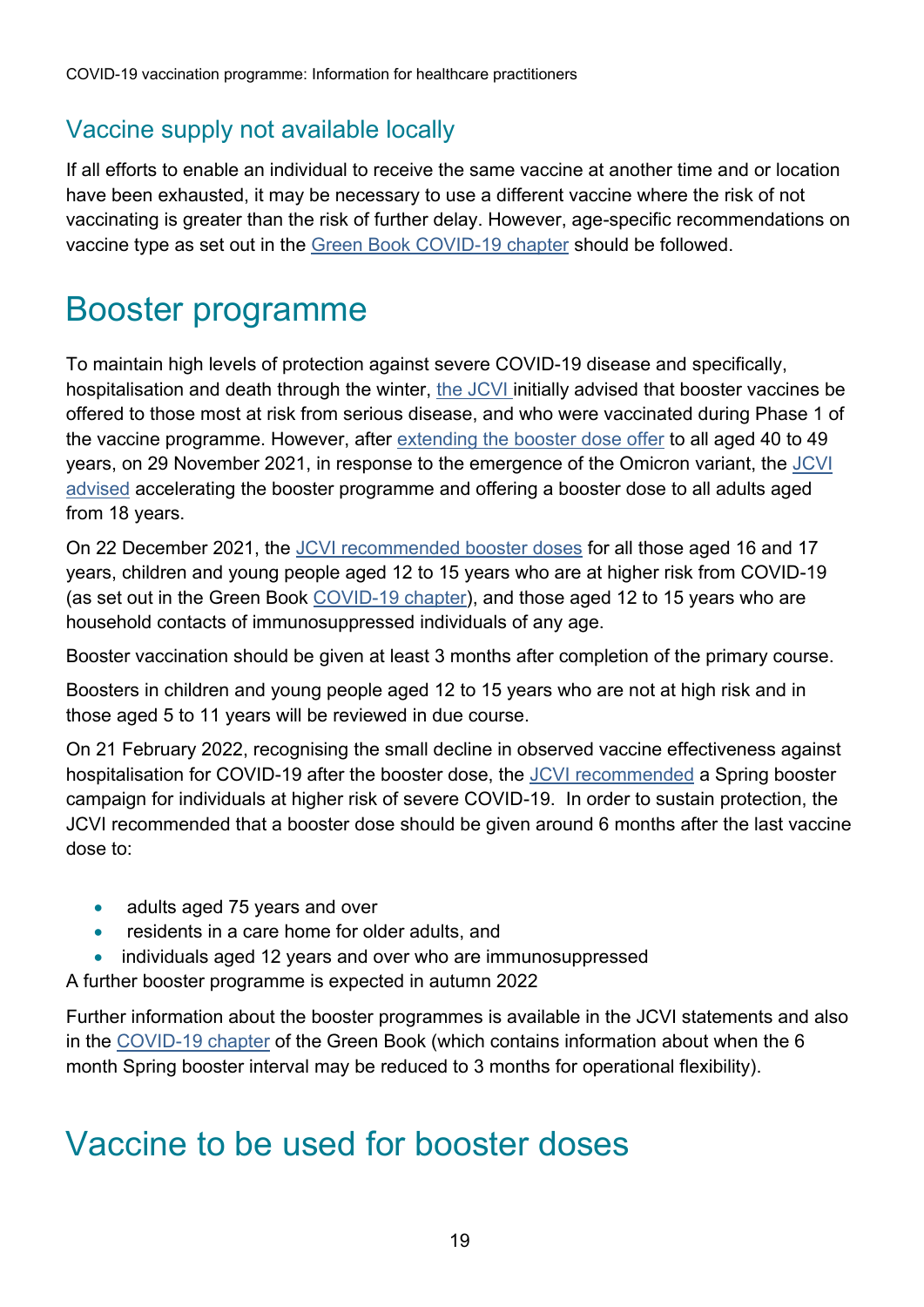The JCVI have advised that a full dose (30 micrograms) of Pfizer BioNTech vaccine or a half dose (50 micrograms) of the Moderna vaccine should be offered as a booster dose. These 2 vaccines should be used with equal preference in the COVID-19 booster programme as both vaccines have been shown to substantially increase antibody levels when offered as a booster dose. A half dose of Moderna is advised for the booster dose as it is expected to have a lower rate of side effects (including myocarditis) than a full dose.

Where both the Pfizer and Moderna vaccines are clinically contraindicated, vaccination with the AstraZeneca vaccine may be considered for those who have received at least 1 dose of this vaccine previously. In exceptional circumstances, individuals aged 40 years or over who received a mRNA COVID-19 vaccine previously may be offered boosting with AstraZeneca vaccine following a decision by a health professional on a case-by-case basis. Where individuals have inadvertently received a third dose or booster of AstraZeneca vaccine, JCVI does not advise re-vaccination.

### <span id="page-19-0"></span>Pregnant women

The serious risks posed to women who become infected with the SARS-CoV-2 virus during pregnancy have becoming increasingly clear as the COVID-19 pandemic has progressed and data from recent studies has shown that clinical outcomes following COVID-19 in pregnant women have worsened over the course of the pandemic as the variant has changed.

There is an increased risk of hospitalisation, admission to an intensive care unit, invasive ventilation and extracorporeal membrane oxygenation in comparison to non-pregnant women of reproductive age, as well as an increased risk of stillbirth and preterm birth.

In December 2021, the [JCVI announced](about:blank) that pregnant women should be considered a clinical risk group within the COVID-19 vaccination programme. Studies following the use of the COVID-19 vaccines in pregnant women have shown the vaccines to be safe and highly effective in preventing serious complications.

[Analysis by the](https://www.gov.uk/government/news/new-ukhsa-study-provides-more-safety-data-on-covid-19-vaccines-in-pregnancy) UKHSA looked at women who gave birth up to August 2021 and reassuringly found that there were similar rates of still birth, prematurity and low birth weight in vaccinated and unvaccinated women. It also found that pregnant women who are vaccinated are far more protected against serious COVID-19 than those who are unvaccinated.

There is no known risk associated with giving non-live vaccines during pregnancy. Since these vaccines cannot replicate, they cannot cause infection in either the woman or the unborn child.

There is now extensive post-marketing experience of the use of the Pfizer BioNTech and Moderna vaccines being given to pregnant women in the USA, with no safety signals being raised so far. Over 100,000 pregnant women have been vaccinated in England, Scotland and Wales. Because of more extensive experience with the Pfizer BioNTech and Moderna vaccines in pregnancy, these 2 vaccines are the preferred vaccines to offer to pregnant women aged 18 years and over. Pregnant women under 18 years of age should be offered the Pfizer BioNTech vaccine as that is the vaccine currently recommended for this age group. Pregnant women who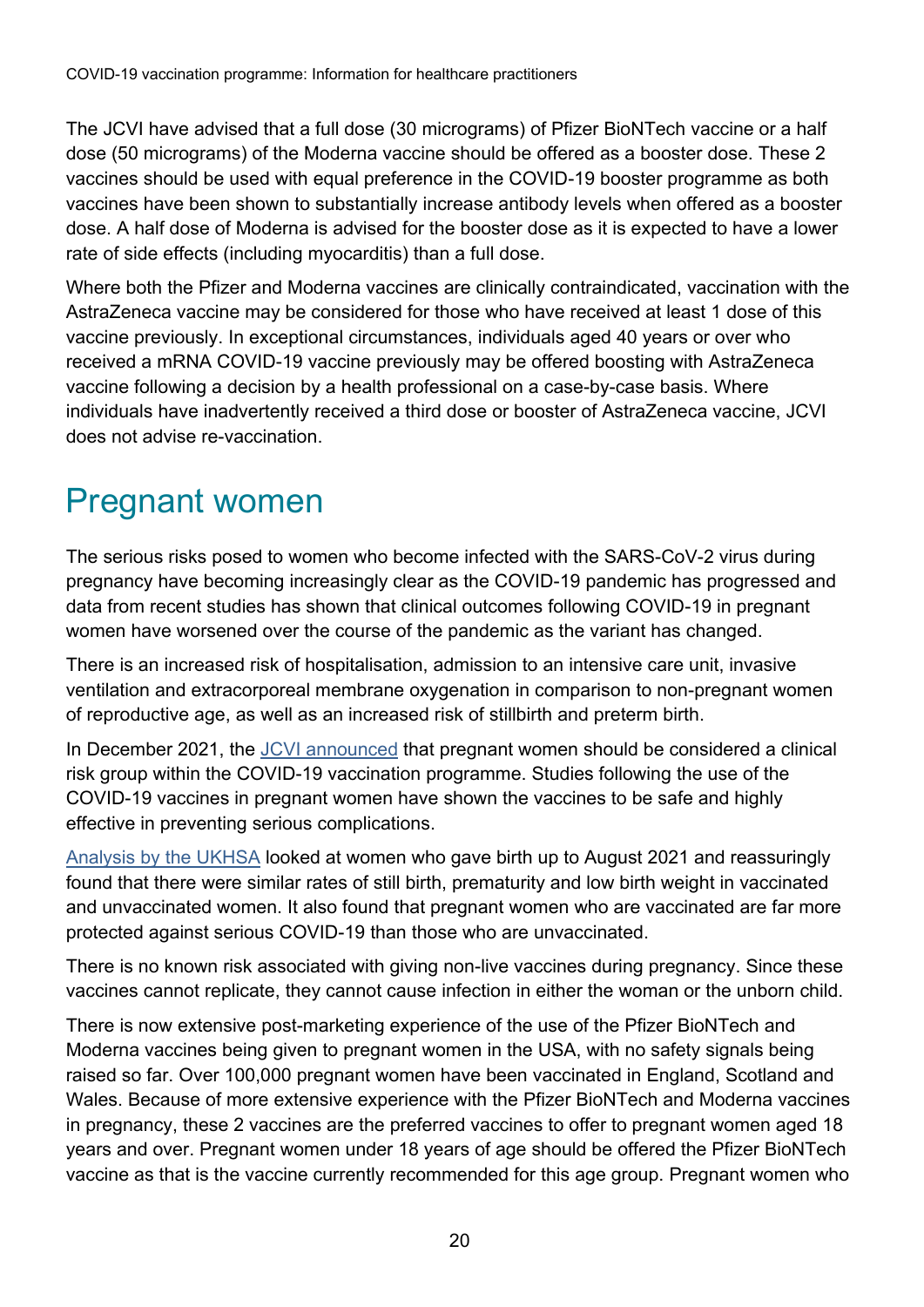have already received a dose of AstraZeneca vaccine can complete with the same vaccine or with an mRNA vaccine (provided there are no contraindications to either).

Routine questioning about last menstrual period and or pregnancy testing is not required before offering COVID-19 vaccine. Women who are planning pregnancy or in the immediate postpartum can be vaccinated with a suitable product for their age and risk status.

If a woman finds out she is pregnant after she has started a course of COVID-19 vaccine, she should complete vaccination during pregnancy at the recommended intervals.

Further information about [the safety of COVID-19 vaccines when given in pregnancy](https://www.gov.uk/government/publications/safety-of-covid-19-vaccines-when-given-in-pregnancy/the-safety-of-covid-19-vaccines-when-given-in-pregnancy) is available. Both the [Royal College of Obstetricians and Gynaecologists](https://www.rcog.org.uk/en/guidelines-research-services/coronavirus-covid-19-pregnancy-and-womens-health/covid-19-vaccines-and-pregnancy/covid-19-vaccines-pregnancy-and-breastfeeding/) and the [Royal College of](http://www.rcm.org.uk/guidance-for-maternity-staff/)  [Midwives w](http://www.rcm.org.uk/guidance-for-maternity-staff/)ebsites provide useful information and guidance about the COVID-19 vaccine.

## <span id="page-20-0"></span>**Breastfeeding**

There is no known risk associated with giving non-live vaccines whilst breastfeeding. [JCVI](https://www.gov.uk/government/publications/priority-groups-for-coronavirus-covid-19-vaccination-advice-from-the-jcvi-30-december-2020/joint-committee-on-vaccination-and-immunisation-advice-on-priority-groups-for-covid-19-vaccination-30-december-2020) advises that breastfeeding women should be offered vaccination with any suitable COVID-19 vaccine.

Emerging safety data is reassuring: [mRNA was not detected in the breast milk of recently](https://www.medrxiv.org/content/10.1101/2021.03.05.21252998v1.full.pdf)  [vaccinated women](https://www.medrxiv.org/content/10.1101/2021.03.05.21252998v1.full.pdf) and [protective antibodies have been detected in breast milk.](https://www.sciencedirect.com/science/article/pii/S0002937821001873?via%3Dihub.)

The developmental and health benefits of breastfeeding are clear and should be discussed with the woman, along with her clinical need for immunisation against COVID-19.

# <span id="page-20-1"></span>Children and young people

#### Children aged 5 to 11 years in at risk groups

On 22 December 2021, the [JCVI](https://www.gov.uk/government/publications/jcvi-update-on-advice-for-covid-19-vaccination-of-children-and-young-people/jcvi-statement-on-covid-19-vaccination-of-children-and-young-people-22-december-2021) recommended that children aged 5 to 11 years in the following 2 groups should be offered two 10 microgram doses of the Pfizer BioNTech Comirnaty vaccine with an interval of 8 weeks between the first and second doses. The groups are:

- children in a recognised clinical risk group who are at higher risk of severe COVID-19 (as defined in Table 4 of the [Green Book COVID-19 chapter\)](https://www.gov.uk/government/publications/covid-19-the-green-book-chapter-14a)) – this includes children who are about to commence immunosuppressive treatment.
- children who are a household contact of someone who is immunosuppressed (defined as those who expect to share living accommodation on most days (and therefore for whom continuing close contact is unavoidable) with individuals of any age who are immunosuppressed).

Eligible children aged 5 to 11 years should receive the Pfizer-BioNTech Comirnaty 10 micrograms/dose COVID-19 vaccine formulated for use in this age group.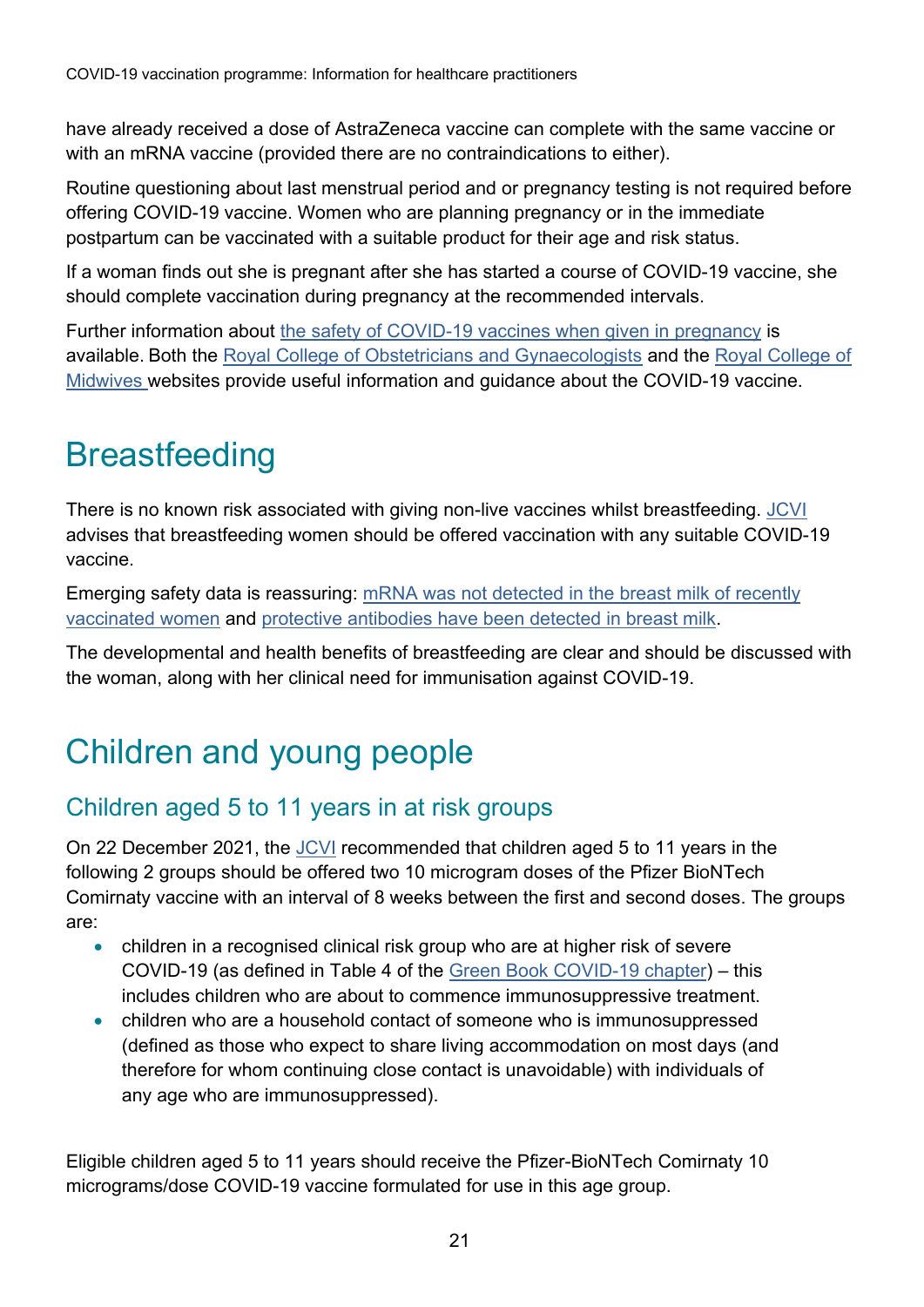#### Children aged 5 to 11 years not in an at-risk group

In February 2022, the [JCVI advised](http://www.gov.uk/government/publications/jcvi-update-on-advice-for-covid-19-vaccination-of-children-aged-5-to-11/jcvi-statement-on-vaccination-of-children-aged-5-to-11-years-old) a one-off, non-urgent programme to offer vaccination to all children aged five to 11 years of age who are not in a clinical risk group. This offer is intended to increase and broaden protection against severe COVID-19 in advance of a potential future wave of COVID-19.

Two doses of the Comirnaty 10 micrograms/dose vaccine should be offered to children age 5 to 11 years not in a risk group with an interval of at least 12 weeks between doses.

This one-off programme applies to those currently aged 5 to 11 years and children will continue to become eligible as they turn five years of age until the end of August 2022.

#### Aged 12 to 17 years not in an at-risk group

#### Aged 12 to 15 years

On 13 September 2021, the [Chief Medical Officers recommended a first dose of COVID-19](https://www.gov.uk/government/publications/universal-vaccination-of-children-and-young-people-aged-12-to-15-years-against-covid-19/universal-vaccination-of-children-and-young-people-aged-12-to-15-years-against-covid-19)  [vaccination](https://www.gov.uk/government/publications/universal-vaccination-of-children-and-young-people-aged-12-to-15-years-against-covid-19/universal-vaccination-of-children-and-young-people-aged-12-to-15-years-against-covid-19) for children aged 12-15 to reduce the chances of them catching COVID-19, reduce the number of outbreaks in schools, help avoid school absences and disruption to face-to-face education.

On 29 November 2021, the [JCVI recommended](https://www.gov.uk/government/publications/uk-vaccine-response-to-the-omicron-variant-jcvi-advice) that all young people in this age group be offered a second dose 12 weeks from the first dose.

#### Aged 16 to 17 years

On 4 August, the [JCVI recommended](https://www.gov.uk/government/publications/jcvi-statement-august-2021-covid-19-vaccination-of-children-and-young-people-aged-12-to-17-years/jcvi-statement-on-covid-19-vaccination-of-children-and-young-people-aged-12-to-17-years-4-august-2021) that all 16 to 17 year olds should be offered a first dose of the Pfizer BioNTech vaccine**.** This was followed by a [further JCVI recommendation](https://www.gov.uk/government/publications/covid-19-vaccination-in-children-and-young-people-aged-16-to-17-years-jcvi-statement-november-2021) on 15 November 2021 that those in this age group who are not in an at-risk group should be offered a second dose after an interval of 12 weeks.

On 22 December 2021, the [JCVI advised](https://www.gov.uk/government/publications/jcvi-update-on-advice-for-covid-19-vaccination-of-children-and-young-people) that young people aged 16 to 17 years should be offered a booster dose of the Pfizer BioNTech COVID-19 vaccine at least 3 months from their last primary dose.

#### Interval between doses for 12 to 17 year olds not in at at-risk group

For 12 to 17 year olds not in an at-risk group, a 12 week interval between doses is preferred. This interval reflects the strong evidence of high levels of protection against severe disease from the first dose.

Emerging evidence also suggests that countries with longer schedules (8 to 12 weeks) may have a lower rate of myocarditis after the second dose. Although this latter evidence is limited, JCVI have taken a precautionary approach to mitigate the very rare risk of post-vaccine myocarditis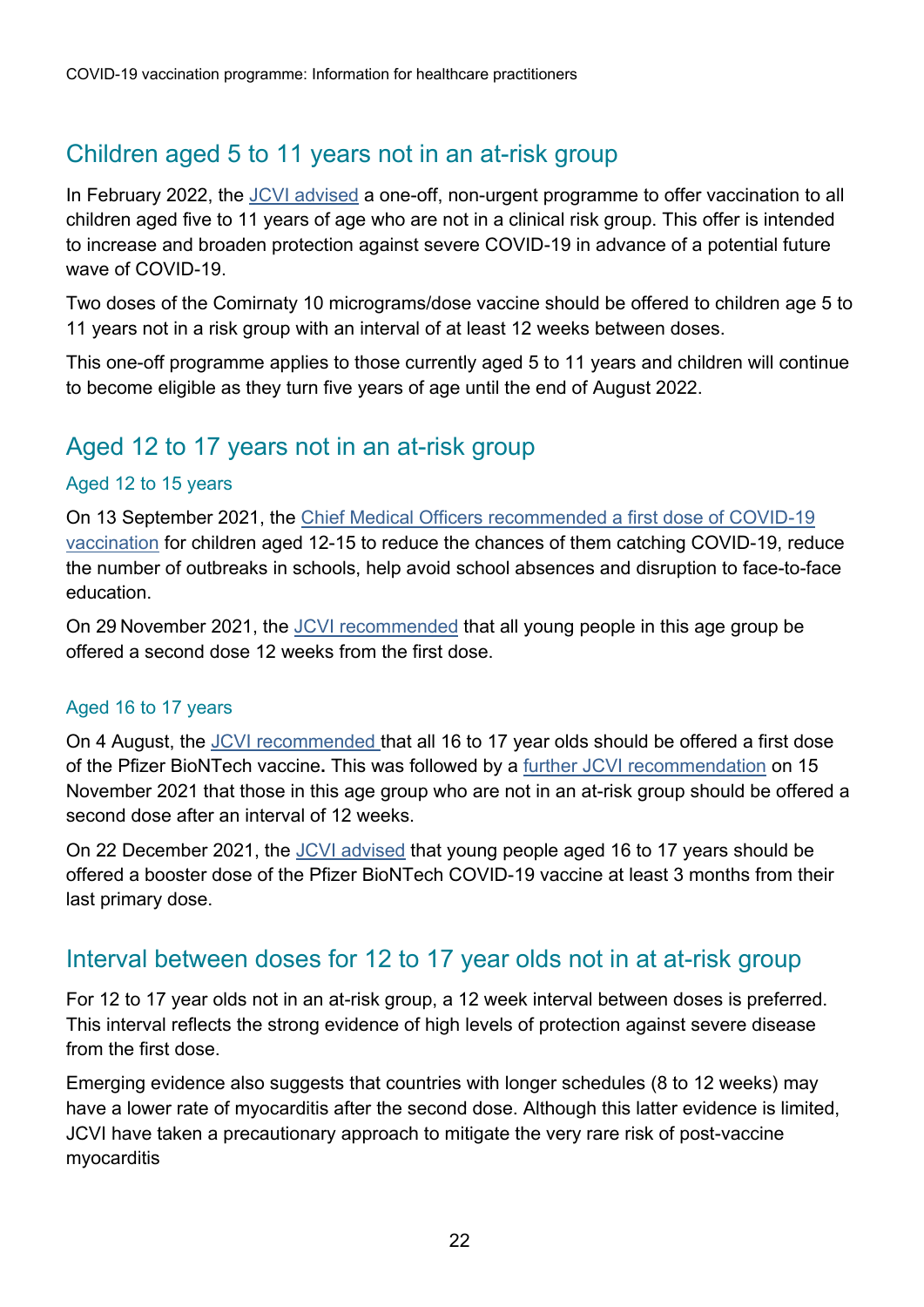#### Young people aged 12 to 17 years at higher risk

Young people aged 12 to 17 years with underlying conditions that put them at increased risk of complications from COVID-19 are recommended to receive 2 doses of vaccine 8 weeks apart, as are young people in this age group who are household contacts of immunosuppressed individuals or who work in health and social care.

1) Children and young people aged 12 years and over with specific underlying health conditions that put them at risk of serious COVID-19

Full details of the conditions included are listed in Table 4 in the [Green Book COVID-19 chapter](https://www.gov.uk/government/publications/covid-19-the-green-book-chapter-14a)

2) Children and young people aged 12 years and over who are household contacts of immunosuppressed individuals

Those aged 12 years and above who expect to share living accommodation on most days (and therefore for whom continuing close contact is unavoidable) with individuals of any age who are immunosuppressed.

On 22 December 2021, the [JCVI advised](https://www.gov.uk/government/publications/jcvi-update-on-advice-for-covid-19-vaccination-of-children-and-young-people) that a booster dose of the Pfizer BioNTech COVID-19 vaccine should be offered to children and young people aged from 12 years in both of the above risk groups, at least 3 months from their last primary dose. Children in high risk groups who received primary vaccination as part of the 5 to 11 year cohort will be eligible for a booster dose when they turn 12 years of age.

| Group                                                                                                                                                                          | <b>Recommendation</b>                                                                                                                                                                              |
|--------------------------------------------------------------------------------------------------------------------------------------------------------------------------------|----------------------------------------------------------------------------------------------------------------------------------------------------------------------------------------------------|
| Children aged 5 to 11 with specific underlying<br>health conditions that put them at risk of<br>severe COVID-19 or who are household<br>contacts of an immunosuppressed person | Offer two 10 microgram doses of the Pfizer<br>BioNTech Comirnaty 10 micrograms/dose<br>vaccine with an interval of 8 weeks between<br>doses                                                        |
|                                                                                                                                                                                | Offer a third primary dose to those who had<br>severe immunosuppression at or around the<br>time of their first or second primary COVID-<br>19 vaccine doses at least 8 weeks after<br>second dose |
| Children aged 12 to 15 with specific<br>underlying health conditions that put them at<br>risk of severe COVID-19                                                               | Offer two 30 microgram doses of the Pfizer<br>BioNTech Comirnaty 30 micrograms/dose<br>vaccine with an interval of 8 weeks between<br>doses                                                        |

#### **Summary table of COVID-19 vaccine recommendations for children and young people aged 5 to 17 years**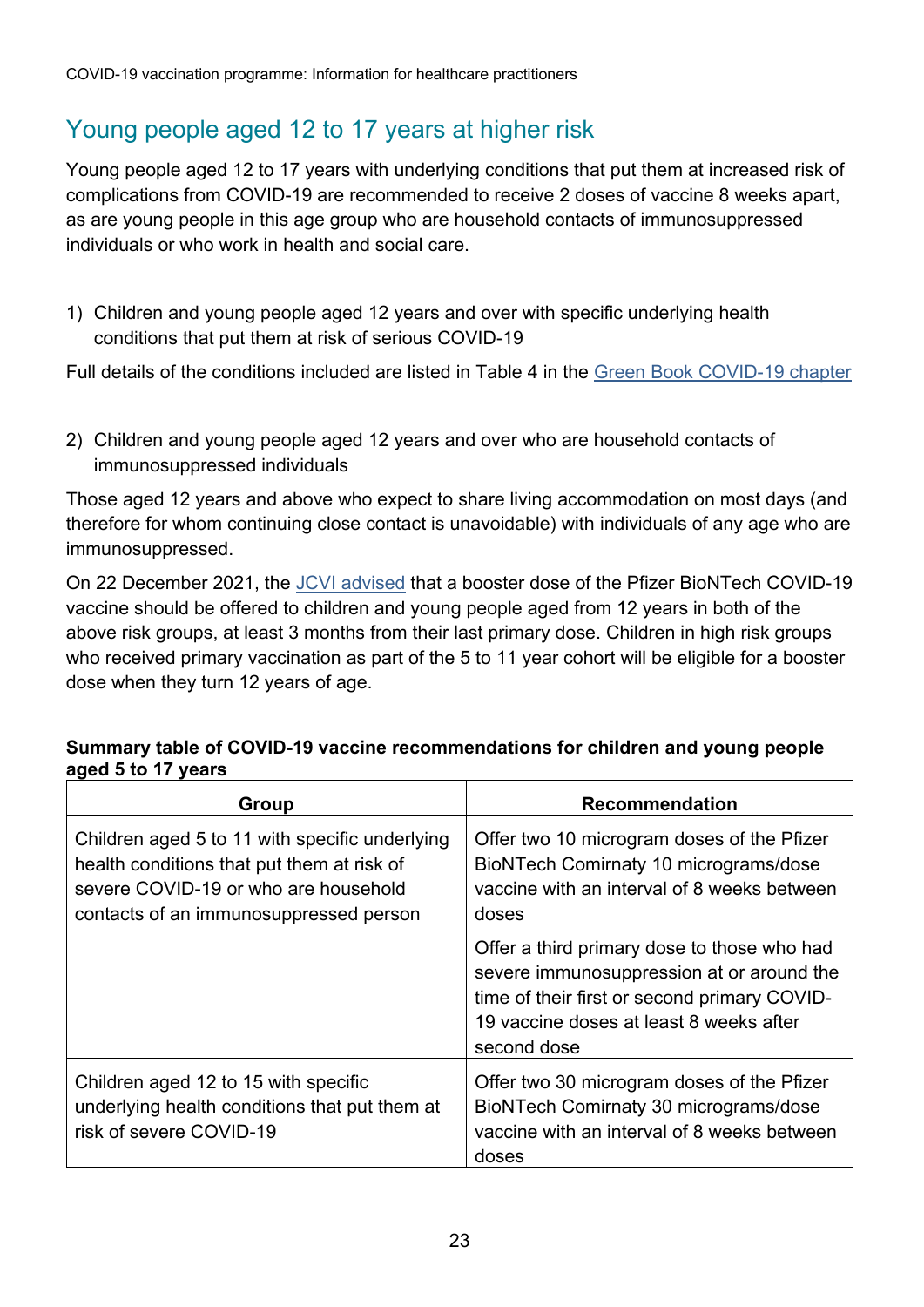|                                                                                                           | Offer a booster dose at least 3 months after<br>completion of primary course                                                                                                                      |
|-----------------------------------------------------------------------------------------------------------|---------------------------------------------------------------------------------------------------------------------------------------------------------------------------------------------------|
| Children and young people aged 12 years and<br>over who are severely immunosuppressed                     | Offer two 30 microgram doses of the Pfizer<br>BioNTech Comirnaty 30 micrograms/dose<br>vaccine with an interval of 8 weeks between<br>doses                                                       |
|                                                                                                           | Offer a third primary dose at least 8 weeks<br>after second dose to those who had severe<br>immunosuppression at or around the time of<br>their first or second primary COVID-19<br>vaccine doses |
|                                                                                                           | Offer a booster dose at least 3 months after<br>completion of primary course                                                                                                                      |
| Children and young people aged 12 and over<br>who are household contacts of an<br>immunosuppressed person | Offer two 30 microgram doses of the Pfizer<br>BioNTech Comirnaty 30 micrograms/dose<br>vaccine with an interval of 8 weeks between<br>doses                                                       |
|                                                                                                           | Offer a booster dose at least 3 months after<br>completion of primary course                                                                                                                      |
| Young people aged 16 and 17 in a clinical risk<br>group or who work in health and social care             | Offer two 30 microgram doses of the Pfizer<br>BioNTech Comirnaty 30 micrograms/dose<br>vaccine with an interval of 8 weeks between<br>doses                                                       |
|                                                                                                           | Offer a booster dose at least 3 months after<br>completion of primary course                                                                                                                      |
| All other children aged 5 to 11 not in an at risk<br>group                                                | Offer two 10 microgram doses of the Pfizer<br>BioNTech Comirnaty 10 micrograms/dose<br>vaccine with an interval of 12 weeks<br>between doses                                                      |
| All other young people aged 12 to 15 not in an<br>at risk group                                           | Offer two 30 microgram doses of the Pfizer<br>BioNTech Comirnaty 30 micrograms/dose<br>vaccine with an interval of 12 weeks<br>between doses                                                      |
| All other young people aged 16 and 17 not in<br>an at risk group                                          | Offer two 30 microgram doses of the Pfizer<br>BioNTech Comirnaty 30 micrograms/dose<br>vaccine with an interval of 12 weeks<br>between doses                                                      |
|                                                                                                           | Offer a booster dose at least 3 months after<br>completion of primary course                                                                                                                      |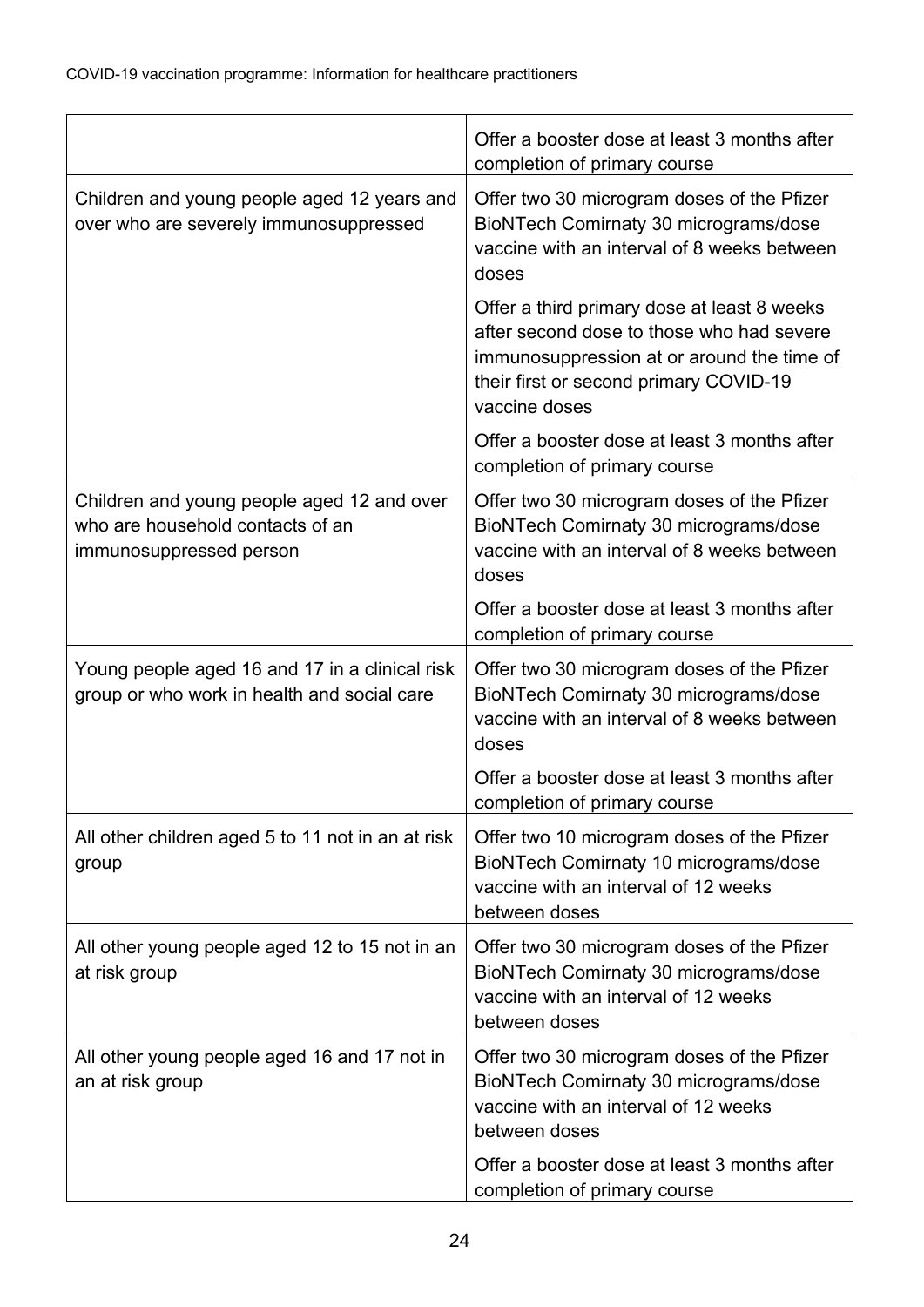# <span id="page-24-0"></span>Vaccine to give children and young people

Currently, the Pfizer BioNTech vaccines are the only vaccines recommended to be given to children and young people less than 18 years of age. Although the Moderna vaccine is also approved in children from 12 years, the Pfizer BioNTech vaccines are currently preferred due to a [lower reported rate of myocarditis.](https://www.gov.uk/government/publications/coronavirus-covid-19-vaccine-adverse-reactions/coronavirus-vaccine-summary-of-yellow-card-reporting) The Pfizer BioNTech Comirnaty 30 micrograms/dose vaccine should be given to eligible children and young people from 12 years. The Pfizer BioNTech Comirnaty 10 micrograms/dose vaccine should be given to eligible children aged 5 to 11 years.

It is not recommended that the Comirnaty 30 micrograms/dose vaccine licensed for adults and adolescents from 12 years of age is used for children under 12 years other than in exceptional circumstances – for example where the Comirnaty 10 micrograms/dose vaccine is not available when protection is required rapidly. In this situation, 10 micrograms (0.1ml) of the Comirnaty 30 micrograms/dose vaccine may be used as an alternative. However, the use of a fractional dose of the Comirnaty 30 micrograms/dose vaccine would be off-label and healthcare providers need to have the necessary skills to deliver such fractional doses, with appropriate guidance, training and systems in place to support vaccine delivery. An appropriate legal mechanism would also need to be in place as a fractional dose could not be given using a Patient Group Direction or National Protocol.

Children aged 5 to 11 years who are given a fractional dose of the 30 micrograms/dose vaccine may complete their primary course with the 10 micrograms/dose vaccine formulation or vice versa.

Children aged 5 to 11 years who commence immunisation with the 10 microgram dose of the Pfizer BioNTech Comirnaty vaccine and then turn 12 years of age should complete vaccination with the 10 microgram dose. The 30 microgram adult or adolescent dose is an acceptable alternative if this is the only vaccine available.

In the USA, the safety experience with the Comirnaty 10 micrograms/dose vaccine suggests a lower rate of reactions in older children than after the adult dose, with a very low rate of reported myocarditis (1 to 2 cases per million doses). JCVI have therefore advised that the 10 microgram dose of vaccine is preferred for those aged 12 years when they are vaccinated with those aged 11 years in the same academic year (year 7 in England and Wales). Using the same vaccine dose for pupils in the same academic year should help simplify any school-based immunisations and increase overall safety. Children aged 12 years of age who have commenced vaccination with the 30 microgram dose who are being vaccinated alongside their peers from the same academic year may complete with the 10 microgram dose.

Young people aged 16 and 17 years who have already received a first dose of AstraZeneca vaccine can complete with the same vaccine or with an mRNA vaccine (provided there are no contraindications to either).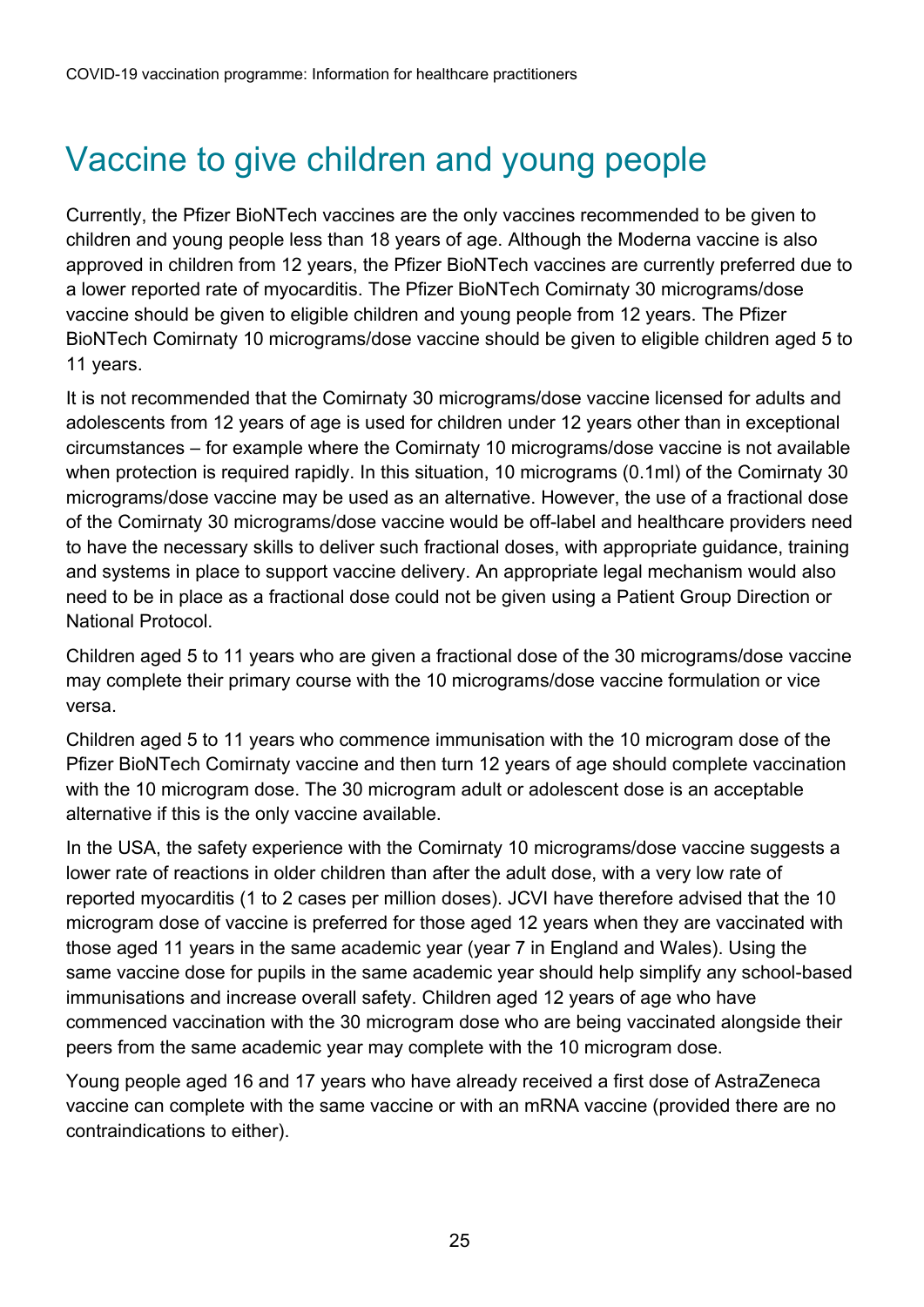#### <span id="page-25-0"></span>Vaccination of children and young people who have recently had SARS-CoV-2 infection

In children and young people under 18 years who are not in high risk groups, it is recommended that vaccination is deferred for 12 weeks from onset (or sample date) of SARS-CoV-2 infection. This is because, in this age group, protection from serious complications of COVID-19 infection is likely to be high for a period of months. Limited evidence suggests that countries with longer intervals between primary doses (8 to 12 weeks) may have a lower rate of myocarditis after the second dose. Based on extrapolation from this limited evidence, JCVI have taken a precautionary approach to mitigate the very rare risk of post-vaccine myocarditis.

This 12 week recommendation includes children and young people who developed Paediatric multisystem inflammatory syndrome temporally associated with SARS-CoV-2 infection (PIMS-TS) – see section on Vaccination of individuals with a current or previous history of COVID-19 disease above.

It also applies to second doses for any individuals aged between 12 and 17 years not in an atrisk group who develop proven SARS-CoV-2 infection in the period between their first and second dose. For these individuals, the second dose of vaccine should be given 12 weeks following SARS-CoV-2 infection, or 12 weeks following the first vaccine dose, whichever is later.

This interval may be reduced to 8 weeks in healthy under 18 year olds during periods of high incidence or where there is concern about vaccine effectiveness (for example a new variant). Vaccinators will be informed when or if this interval should be reduced.

This 12 week recommendation does not apply to those aged 5 to 17 years in at-risk groups. These individuals should be offered COVID-19 vaccine if there has been a 4 week period following their positive test. This is because their individual risk of severe outcomes from COVID-19 is higher and so outweighs any potential benefit of delaying to 12 weeks. It also does not apply to those who are household contacts of immunosuppressed individuals or health and social care workers. Young people in these groups should also receive any vaccine doses due at a minimum interval of 4 weeks after a confirmed SARS-CoV-2 infection.

# <span id="page-25-1"></span>**Administration of COVID-19 vaccine**

#### <span id="page-25-2"></span>Infection prevention and control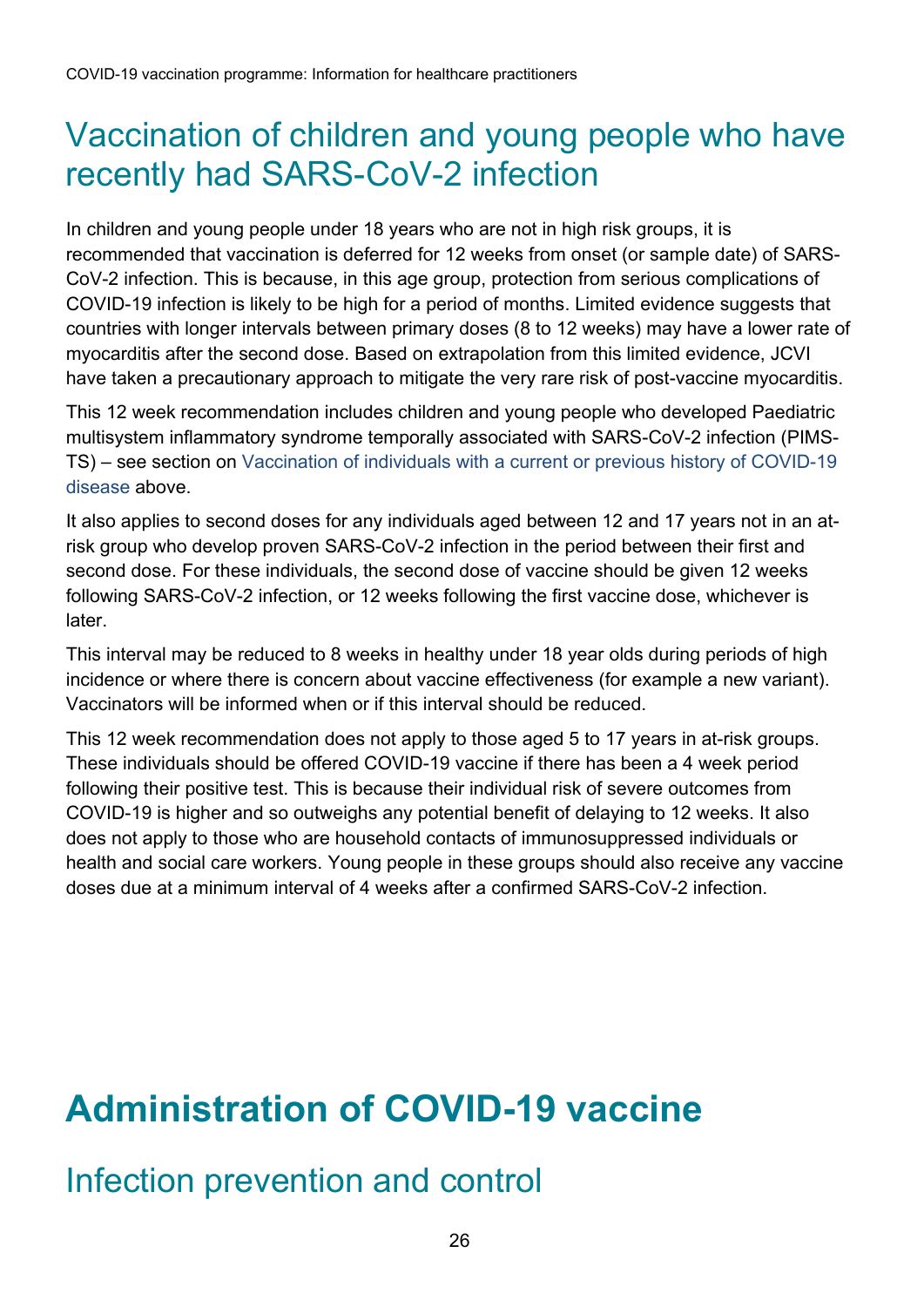All those attending for vaccination and those delivering vaccination should wear appropriate personal protective equipment (PPE) as described in the infection prevention and control (IPC) advice current at the time of administering the vaccine.

Hand hygiene is critical to prevent the spread of infection and hands should be cleaned with alcohol-based gel or soap and water before vaccine preparation, between patients, and so on. Those preparing and administering the vaccine should maintain good hand hygiene throughout and should take care not to touch the vial bung with their fingers.

## <span id="page-26-0"></span>Injection technique

COVID-19 vaccines should be administered by intramuscular (IM) injection, preferably into the deltoid muscle of the upper arm.

Individuals who have minimal muscle mass in the deltoid area of the upper arm, or a particular reason to avoid immunisation in the deltoid muscle, can be given their vaccine in the vastus lateralis muscle in the thigh if necessary.

The area for injection should be clearly visible and accessible. Garments with long or tight sleeves may need to be removed. The injection site does not need to be cleaned unless visibly dirty. If cleaning is required, water should be used and the area dried with a gauze swab. It is not necessary to disinfect the skin.

Insert the needle into the injection site far enough to ensure it will deliver the vaccine into the muscle and depress the plunger. There is no need to pull back on the plunger (aspirate) before the plunger is depressed to release the vaccine into the muscle because there are no large blood vessels at the recommended injection sites.

Ensure the full dose is administered as a partial dose may not evoke a full immune response. Remove the needle and if there is any visible blood at the injection site, the patient can apply pressure to the site with a piece of gauze or cotton wool.

### <span id="page-26-1"></span>Administering COVID-19 vaccine to individuals with a bleeding disorder

Individuals with bleeding disorders may be vaccinated intramuscularly if, in the opinion of a doctor familiar with the individual's bleeding risk, vaccines or similar small volume intramuscular injections can be administered with reasonable safety by this route. If the individual receives medication or treatment to reduce bleeding, for example treatment for haemophilia, intramuscular vaccination can be scheduled shortly after such medication or treatment is administered. A fine needle (23 or 25 gauge) should be used for the vaccination, followed by firm pressure applied to the site (without rubbing) for at least 2 minutes [\(ACIP, 2021\).](https://www.cdc.gov/vaccines/hcp/acip-recs/general-recs/special-situations.html) The individual or carer should be informed about the risk of haematoma from the injection.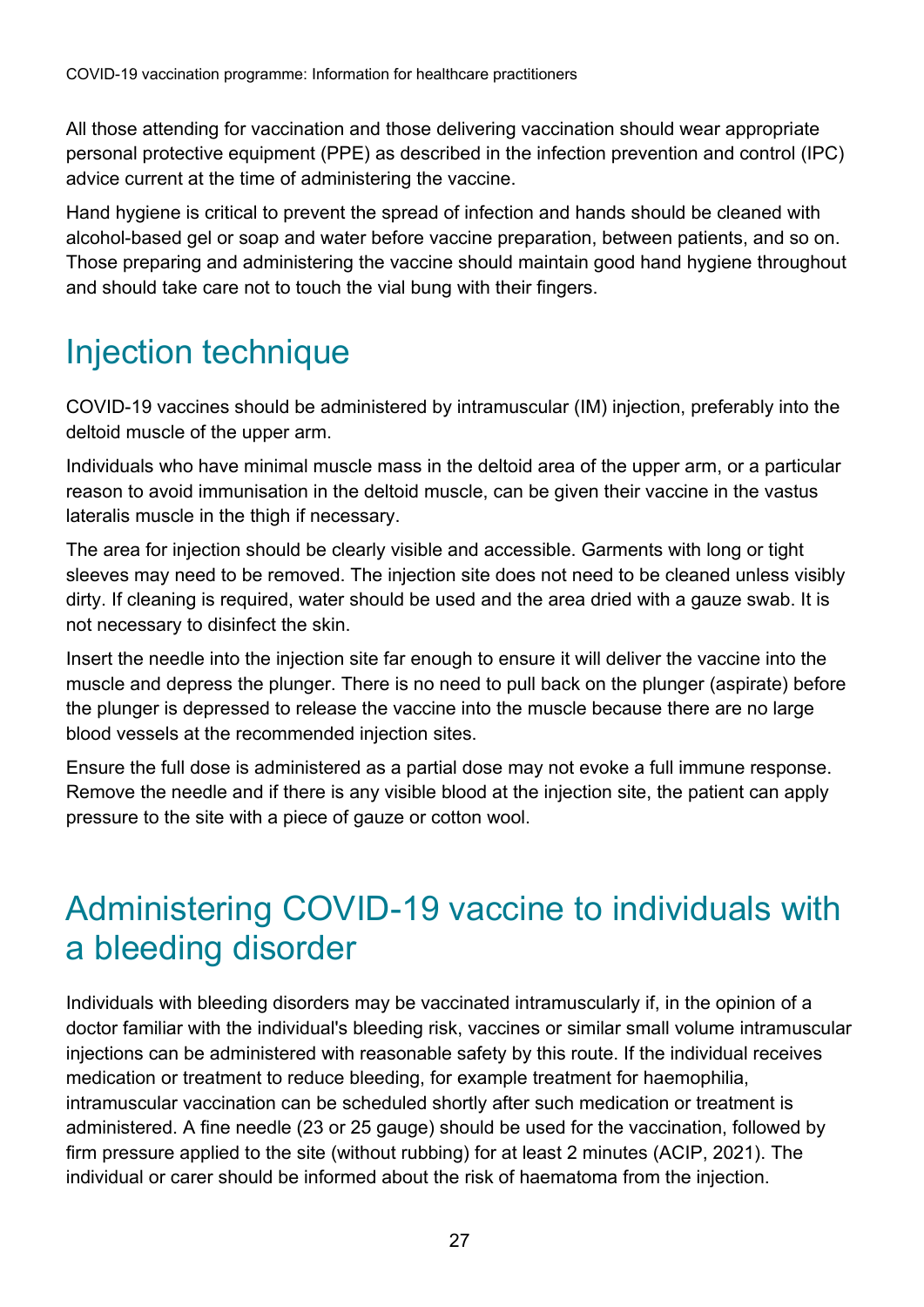# <span id="page-27-0"></span>Administering COVID-19 vaccine to individuals taking anticoagulants

Individuals on stable anticoagulation therapy, including individuals on warfarin who are up-todate with their scheduled INR testing and whose latest INR was below the upper threshold of their therapeutic range, can receive intramuscular vaccination. If in any doubt, consult with the clinician responsible for prescribing or monitoring the individual's anticoagulant therapy.

The separate needles and syringes and the fixed-needle dose-sparing syringes being supplied for administration of the COVID-19 vaccines are suitable for use for vaccination of people with bleeding disorders or anticoagulation therapies.

## <span id="page-27-1"></span>Timing of administration of COVID-19 vaccine to individuals who are immunosuppressed

Individuals who have immunosuppression and HIV infection (regardless of CD4 count) should be given COVID-19 vaccine in accordance with the recommendations and contraindications stated in the [COVID-19 vaccine PGDs and Protocols](https://www.gov.uk/government/collections/covid-19-vaccination-programme#protocols-and-patient-group-directions-(pgds)) and [Green Book COVID-19 chapter.](https://www.gov.uk/government/publications/covid-19-the-green-book-chapter-14a)

Individuals with immunosuppression may not make a full immune response to vaccination. As there is limited evidence on response in immunosuppressed individuals there is also very little evidence upon which to base advice on the optimal timing of delivery. However, one [study](https://www.medrxiv.org/content/10.1101/2021.03.17.21253131v1) suggested immune responses were better in patients with cancer who received their chemotherapy at least 2 weeks earlier. Specialists may advise their patients based on their knowledge and understanding of their immune status and likely immune response to vaccination but should also consider the risk from COVID-19 and the patient's likelihood of exposure.

The small number of patients (aged 5 years or above) who are about to receive planned immunosuppressive therapy should be considered for vaccination prior to commencing therapy (ideally at least 2 weeks before), when their immune system is better able to make a response. Where possible, it would also be preferable for the 2-dose schedule to be completed prior to commencing immunosuppression. This would entail offering the second dose at the recommended minimum for that vaccine (3 or 4 weeks from the first dose) to provide maximum benefit that may not be received if the second dose was given during the period of immunosuppression. Any decision to defer immunosuppressive therapy or to delay possible benefit from vaccination until after therapy should not be taken without due consideration of the risks from COVID-19 and from their underlying condition.

As some individuals who are immunosuppressed due to underlying health conditions or medical treatment may not mount a full immune response to COVID-19 vaccination, [JCVI have](https://www.gov.uk/government/publications/third-primary-covid-19-vaccine-dose-for-people-who-are-immunosuppressed-jcvi-advice/joint-committee-on-vaccination-and-immunisation-jcvi-advice-on-third-primary-dose-vaccination)  [recommended a third primary dose f](https://www.gov.uk/government/publications/third-primary-covid-19-vaccine-dose-for-people-who-are-immunosuppressed-jcvi-advice/joint-committee-on-vaccination-and-immunisation-jcvi-advice-on-third-primary-dose-vaccination)or patients aged 5 years and over who were severely immunosuppressed at or around the time of their first or second primary COVID-19 vaccination.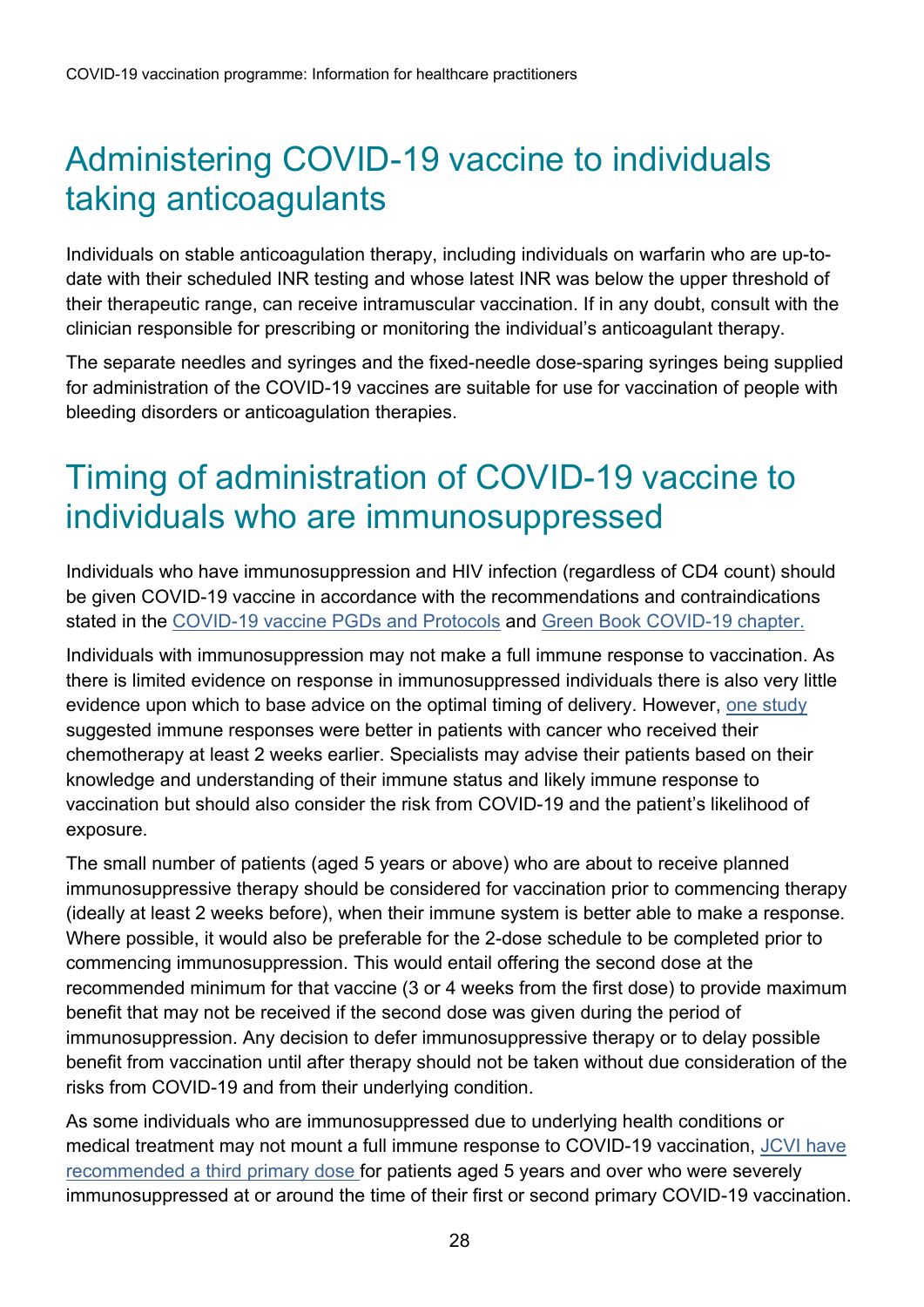Most individuals whose immunosuppression commenced at least 2 weeks after the second dose of vaccination do not require an additional primary vaccination at this stage. Individuals who had received brief immunosuppression (≤40mg prednisolone per day) for an acute episode (for example, asthma / COPD / COVID-19) and individuals on replacement corticosteroids for adrenal insufficiency are not considered severely immunosuppressed sufficient to have prevented response to the primary vaccination. The specialist involved in the care of patients with immunosuppression should be involved in advising on the timing of a third dose.

If a third primary dose is required, ideally, it should be given at least 8 weeks after the second dose with special attention paid to the timing of any planned or current immunosuppressive therapy as vaccines administered during periods of minimum immunosuppression are more likely to generate better immune responses. Where possible the third dose should be delayed until 2 weeks after the period of immunosuppression, in addition to the time period for clearance of the therapeutic agent. If not possible, consideration should be given to vaccination during a treatment 'holiday' or when the degree of immunosuppression is at a minimum. [Advice](http://www.ukchemotherapyboard.org/publications)  [for patients on chemotherapy](http://www.ukchemotherapyboard.org/publications) is available. The [general principles for the administration of a](https://www.gov.uk/government/publications/third-primary-covid-19-vaccine-dose-for-people-who-are-immunosuppressed-jcvi-advice/joint-committee-on-vaccination-and-immunisation-jcvi-advice-on-third-primary-dose-vaccination)  [third dose](https://www.gov.uk/government/publications/third-primary-covid-19-vaccine-dose-for-people-who-are-immunosuppressed-jcvi-advice/joint-committee-on-vaccination-and-immunisation-jcvi-advice-on-third-primary-dose-vaccination) and the criteria for a third primary dose are described in the JCVI advice and the [Green Book COVID-19 chapter.](http://www.gov.uk/government/collections/immunisation-against-infectious-disease-the-green-book)

For those aged over 18 years, JCVI advises a preference for mRNA vaccines (a full dose of Pfizer BioNTech 30 micrograms/dose vaccine or a full dose of Moderna vaccine) for the third primary dose. The Pfizer BioNTech 30 micrograms/dose vaccine is preferred for 12 to 17 year olds and the Pfizer BioNTech 10 micrograms/dose vaccine for 5 to 11 year olds. AstraZeneca COVID-19 vaccine is an option for individuals aged 16 years and above who have received this vaccine previously where mRNA vaccines are clinically contraindicated. In exceptional circumstances, people aged 40 years or over who received a mRNA COVID-19 vaccine previously may be offered a third dose of AstraZeneca vaccine following a decision by a health professional on a case-by-case basis.

Those aged 12 years and above in this group will also require booster doses to extend protection from their primary course. Following the recognition of the Omicron variant, JCVI advised that a reinforcing (booster) dose should be offered from 3 months after the third primary dose. Those who have not yet received their third dose should be given their third dose immediately to avoid further delay (at least eight weeks after the second primary dose). A booster dose should then be given at least 3 months later, in line with the clinical advice on optimal timing in relation to the degree of immune suppression. As individuals in this group are also eligible for the Spring booster dose, a further booster should then be given during the spring campaign, provided there has been at least three months from the previous dose. Individuals who completed primary vaccination later, and so received their first booster (fourth dose) during the spring campaign, do not need an additional spring dose but are expected to next become eligible during the autumn booster campaign.

Although eligible for a third primary dose, advice on booster doses for children aged 5 to 11 years in this group is still under review by JCVI.

Individuals aged 5 years and over who are household contacts of immunosuppressed patients of any age should be offered COVID-19 vaccination to reduce the risks of exposure.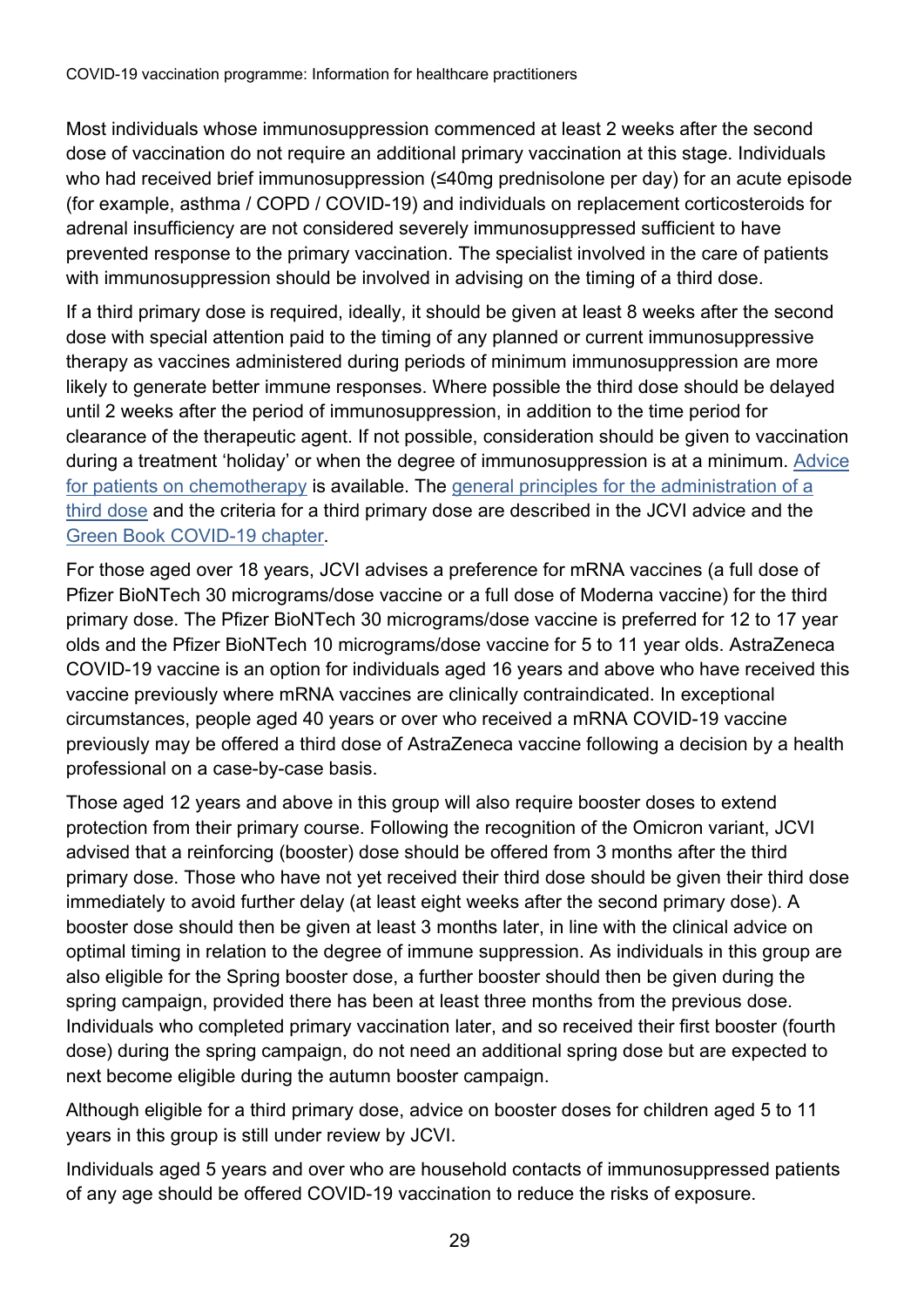Information about post-vaccination antibody testing of individuals with severe immunosuppression is provided in the [Green Book COVID-19 chapter.](http://www.gov.uk/government/collections/immunisation-against-infectious-disease-the-green-book)

### <span id="page-29-0"></span>Period of observation following immunisation with COVID-19 vaccine

Following COVID-19 vaccine administration, vaccinated individuals should be observed for any immediate reactions whilst they are receiving any verbal post vaccination information (such as possible reactions and what, if anything, to do about these) and exiting the vaccination centre. They, or their carers, should also be informed where they can obtain further advice if they require it following vaccination.

According to the Summaries of Product Characteristics, it is recommended that all recipients of the Pfizer BioNTech and Moderna vaccines are kept for observation and monitored for a minimum of 15 minutes. In recognition of the need to accelerate delivery of the programme in response to the emergence of the Omicron variant, the [UK Chief Medical Officers](https://www.gov.uk/government/publications/suspension-of-the-15-minute-wait-for-vaccination-with-mrna-vaccine-for-covid-19-uk-cmos-opinion) have recommended suspension of this requirement. This temporary suspension in individuals without a history of allergy has also been agreed by the Commission on Human Medicines.

The MHRA will continue to closely monitor anaphylaxis post-COVID-19 vaccination. Reporting of adverse events via the [Yellow Card Scheme](http://www.coronavirusyellowcard.mhra.gov.uk/) is strongly encouraged.

Vaccinated individuals should be informed about how to access immediate healthcare advice in the event of displaying any symptoms. A patient information leaflet [Waiting after your COVID-](https://www.gov.uk/government/publications/covid-19-vaccination-observation-period)19 [vaccination](https://www.gov.uk/government/publications/covid-19-vaccination-observation-period) is available to inform vaccinees about these. In some settings, for example domiciliary vaccination, this may require a responsible adult to be present for at least 15 minutes after vaccination.

Patients with a personal history of allergy will require a period of observation following vaccination (either 15 or 30 minutes depending on their clinical history). These individuals should be managed as described in table 5 of the [Green Book COVID-19 chapter.](http://www.gov.uk/government/collections/immunisation-against-infectious-disease-the-green-book) No specific management is required for patients with a family history of allergies.

There is no routine requirement for observation following the AstraZeneca vaccine. However, as fainting can occur following vaccination, all those vaccinated with any of the COVID-19 vaccines should either be driven by someone else or should not drive for 15 minutes after vaccination.

#### <span id="page-29-1"></span>Advice to vaccine recipients following immunisation with COVID-19 vaccine

Following COVID-19 vaccine administration, vaccine recipients should be given information about possible reactions to the vaccine (see adverse reactions section below), how to treat these, and when and from whom to seek further advice if required. Vaccinators should ensure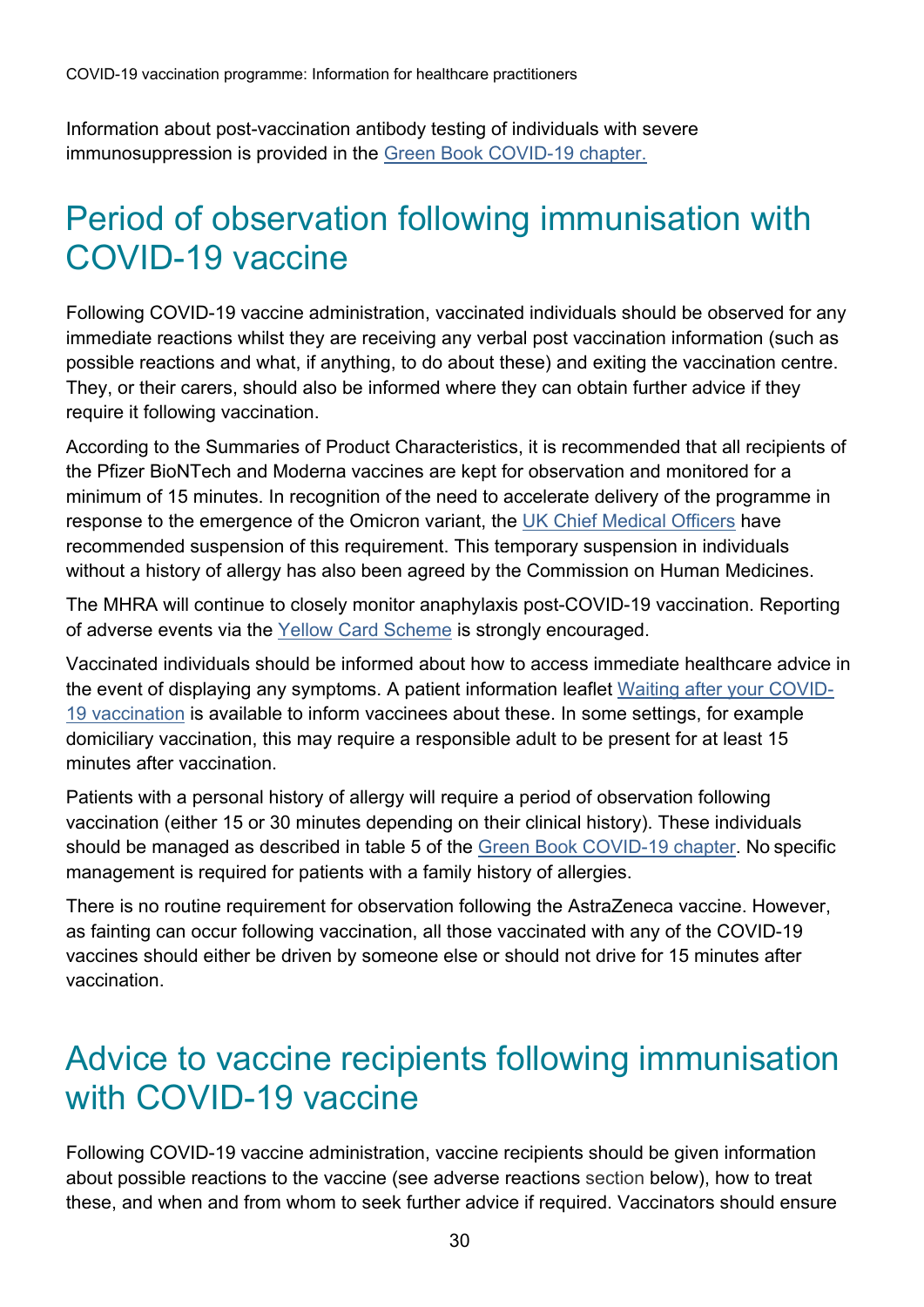they are familiar with the content of the latest version of the [What to expect after your COVID-](https://www.gov.uk/government/publications/covid-19-vaccination-what-to-expect-after-vaccination)[19 vaccination](https://www.gov.uk/government/publications/covid-19-vaccination-what-to-expect-after-vaccination) leaflet given to adult vaccine recipients (or [Information for children and young](https://www.gov.uk/government/publications/covid-19-vaccination-resources-for-children-and-young-people)  [people on what to expect after COVID-19 vaccination](https://www.gov.uk/government/publications/covid-19-vaccination-resources-for-children-and-young-people) for children aged 12 years and over and [What to expect after your child's COVID-19 vaccination](https://www.gov.uk/government/publications/covid-19-vaccination-resources-for-children-aged-5-to-11-years) for eligible at risk children aged 5 to 11 years).

#### Thrombosis with thrombocytopenia syndrome

A rare condition involving serious thromboembolic events accompanied by thrombocytopenia, has been reported after vaccination with the AstraZeneca COVID-19 vaccine. Vaccinated individuals should be advised to seek immediate medical attention if they develop new symptoms from around 4 days to 4 weeks after vaccination such as:

- new onset of severe headache, which is getting worse and does not respond to simple painkillers
- an unusual headache which seems worse when lying down or bending over, or may be accompanied by blurred vision, nausea and vomiting, difficulty with speech, weakness, drowsiness, confusion or seizures
- new onset of unexplained pinprick bruising or bleeding
- shortness of breath, chest pain, leg swelling or persistent abdominal pain

Further [information on blood clotting following COVID-19 vaccination](https://www.gov.uk/government/publications/covid-19-vaccination-blood-clotting-information-for-healthcare-professionals/information-for-healthcare-professionals-on-blood-clotting-following-covid-19-vaccination) is available. This specific type of blood clot with low platelets is extremely rare and the MHRA continue to review all reported cases. All suspected cases should be reported using the [COVID-19 yellow card](https://coronavirus-yellowcard.mhra.gov.uk/)  [scheme](https://coronavirus-yellowcard.mhra.gov.uk/) and to the UKHSA [clinical reporting system.](https://snapsurvey.phe.org.uk/snapwebhost/s.asp?k=161706705032)

#### Myocarditis and pericarditis

Cases of myocarditis (inflammation of the heart muscle) and pericarditis (inflammation of the pericardium) have been reported in people who have received COVID-19 vaccine. The reported rate appears to be highest in those under 25 years of age and in males, and after the second dose. Onset is within a few days of vaccination and most cases are mild, recovering within a short time following standard treatment and rest without any sequalae.

Vaccinated individuals should be advised to seek immediate medical attention if they experience new onset of chest pain, shortness of breath, palpitations or arrhythmias.

As the mechanism of action and risk of recurrence of myocarditis and pericarditis are being investigated, the current advice is that an individual's second or subsequent doses should be deferred pending further investigation and careful consideration of the risks and benefits. Details of antibody testing and how to proceed with further doses is described in the Green [Book COVID-19 chapter.](http://www.gov.uk/government/collections/immunisation-against-infectious-disease-the-green-book)

Further detailed information for healthcare professionals on [myocarditis and pericarditis](https://www.gov.uk/government/publications/covid-19-vaccination-myocarditis-and-pericarditis-information-for-healthcare-professionals/information-for-healthcare-professionals-on-myocarditis-and-pericarditis-following-covid-19-vaccination)  [following COVID-19 vaccination](https://www.gov.uk/government/publications/covid-19-vaccination-myocarditis-and-pericarditis-information-for-healthcare-professionals/information-for-healthcare-professionals-on-myocarditis-and-pericarditis-following-covid-19-vaccination) is also available.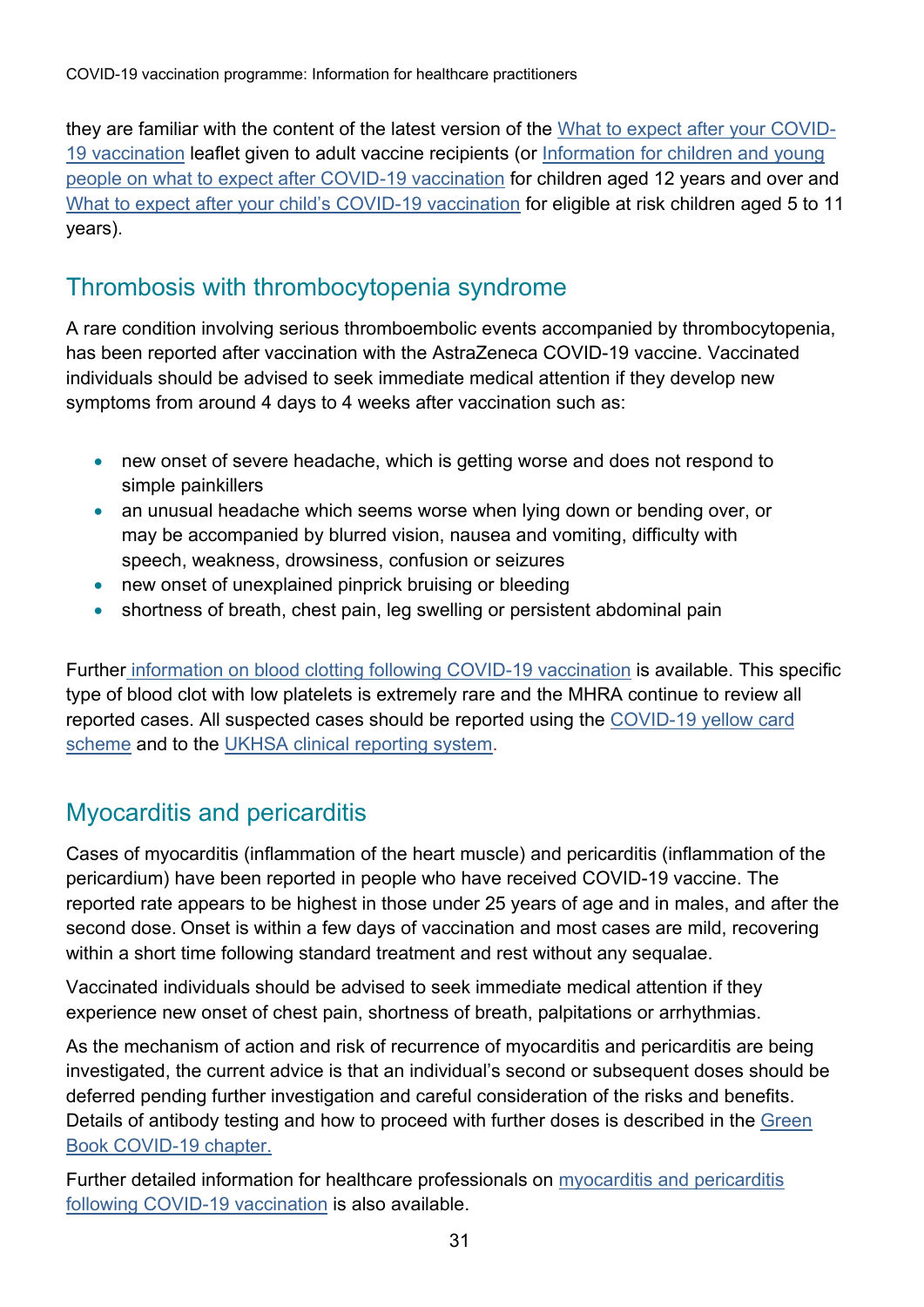#### Guillain-Barré syndrome (GBS)

Very rare reports have been received of Guillain-Barré syndrome (GBS) following COVID-19 vaccination, so healthcare professionals should be alert to the signs and symptoms of GBS to ensure correct diagnosis, in order to initiate adequate supportive care and treatment and to rule out other causes.

[Guillain-Barré syndrome](https://www.nhs.uk/conditions/guillain-barre-syndrome/) is a very rare and serious condition that affects the nerves. It mainly affects the feet, hands and limbs, causing problems such as numbness, weakness and pain. In severe cases, GBS can cause difficulty moving, walking, breathing and or swallowing.

Individuals who have a history of GBS should be vaccinated as recommended for their age and underlying risk status. Cases of GBS that occur following vaccination may occur by chance (the background rate of GBS is 2 per 100 000 per year in the population) and no causal mechanism with vaccination has been proven. There is evidence to suggest that having had a prior diagnosis of GBS does not predispose an individual to further episodes of GBS when immunised with other vaccines and for the Pfizer BioNTech COVID-19 vaccine. In those who are diagnosed with GBS after the first dose of vaccine, the balance of risk benefit is in favour of completing a full COVID-19 vaccination schedule. On a precautionary basis, however, where GBS occurs within 6 weeks of an AstraZeneca vaccine, the Pfizer BioNTech or Moderna mRNA COVID-19 vaccines are preferred for any future doses. Where GBS occurs following either of the mRNA vaccines (Pfizer BioNTech or Moderna), further vaccination can proceed as normal, once recovered.

[Further information on GBS](https://www.gov.uk/government/publications/covid-19-vaccination-guillain-barre-syndrome-information-for-healthcare-professionals/information-for-healthcare-professionals-on-guillain-barre-syndrome-gbs-following-covid-19-vaccination) following COVID-19 vaccination is available.

#### Immune thrombocytopenia (ITP)

Immune thrombocytopenia (ITP) is a condition where the immune system does not function correctly and attacks and destroys platelets in the blood. Platelets help the blood to clot so this can lead to bruising and bleeding.

There is now emerging evidence of a small risk of ITP or ITP relapse following COVID-19 vaccination. To date, this has been reported extremely rarely and the [MHRA Yellow card](https://www.gov.uk/government/publications/coronavirus-covid-19-vaccine-adverse-reactions/coronavirus-vaccine-summary-of-yellow-card-reporting)  [summary](https://www.gov.uk/government/publications/coronavirus-covid-19-vaccine-adverse-reactions/coronavirus-vaccine-summary-of-yellow-card-reporting) states that this is usually short-lived and of minor severity. In approximately 10 to 20% of the reports, patients had a history of ITP or an underlying condition known to be associated with ITP. Previous ITP is not a contraindication for vaccination but guidance produced by the UK ITP Forum Working Party advises discussing the potential for a fall in platelet count in patients with a history of ITP receiving any COVID-19 vaccine and recommends a platelet count check 2 to 5 days after vaccination [\(British Society for](https://b-s-h.org.uk/about-us/news/COVID-19-updates/)  [Haematology COVID-19 updates\)](https://b-s-h.org.uk/about-us/news/COVID-19-updates/). Individuals who experience ITP in the four weeks after the first dose of AstraZeneca vaccine should be assessed by a haematologist and the risk benefit of further vaccination and with which product should be considered on an individual basis. If receiving further vaccination, the platelet count should be monitored.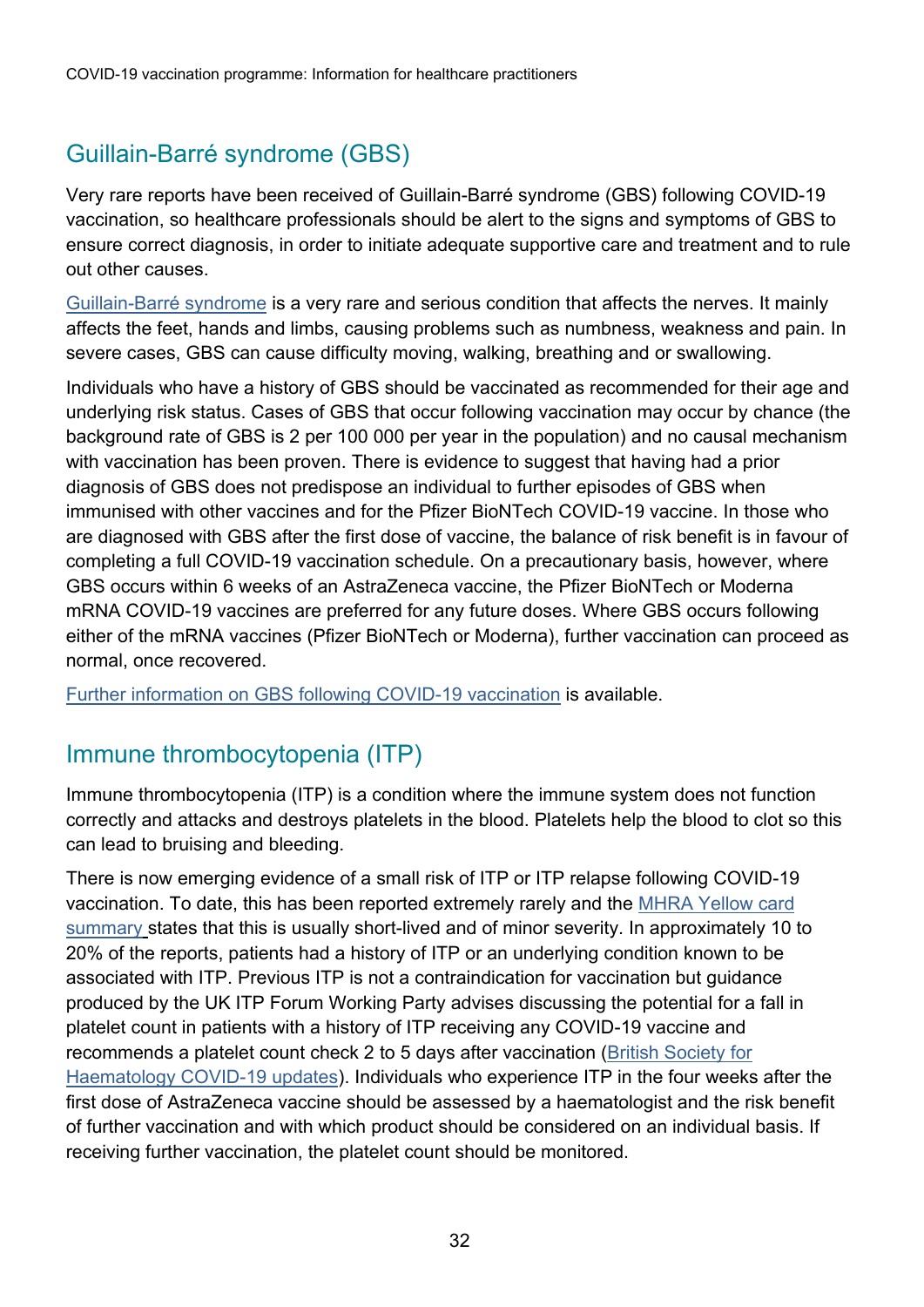#### Additional advice for vaccine recipients

Vaccine recipients should also be advised that it may take a few weeks for protection from their COVID-19 vaccination to develop and that they should continue to follow advice current at the time regarding social distancing, wearing a face mask and washing their hands thoroughly and frequently.

Vaccinees should also be advised to follow the current advice on testing and self-isolation if they develop any coronavirus symptoms. Vaccination will not affect testing. The lateral flow device (LFD) test detects a different protein of the virus than the one encoded in the vaccine, and the polymerase chain reaction (PCR) test detects different genes of the virus than the one included in the vaccine.

As no vaccine is completely effective, some people may still become infected with coronavirus despite having been vaccinated (although this should be less severe). The vaccine cannot cause COVID-19 infection.

## <span id="page-32-0"></span>COVID-19 vaccine clinical trial participants

Individuals who are enrolled on, or have participated in a clinical trial of either primary or booster COVID-19 vaccine should be provided with written advice by the trial investigators as to whether and when any additional doses are required. Many of these individuals have already received the appropriate number of primary doses of a COVID-19 vaccine that has now been approved, or of another vaccine with proven efficacy and should therefore have equivalent levels of protection to those vaccinated routinely. People who have received a full course of an effective COVID-19 vaccine as part of a clinical trial should be offered a booster dose at least 3 months after their second primary COVID-19 vaccine. For those for whom additional primary doses are recommended by the trial investigators, boosters should be scheduled to be given at least 3 months after the final additional dose.

Whilst the UK recognises those who are in COVID-19 vaccine clinical trials as fully vaccinated for the purpose of certification, both domestic and international, many other countries currently require visitors to have been fully vaccinated with a vaccine that has been approved for deployment by the relevant medicines regulator. For this reason, to ensure they can travel abroad to countries which do not currently recognise trial vaccinations, clinical trial participants can now be offered 2 additional doses of an approved vaccine if they wish to receive them. Further information is available from the [participant's clinical trials team.](https://www.gov.uk/government/news/clinical-trialists-to-be-offered-top-up-vaccine-doses)

# <span id="page-32-1"></span>**Adverse reactions following vaccination**

#### <span id="page-32-2"></span>Possible adverse reactions following vaccination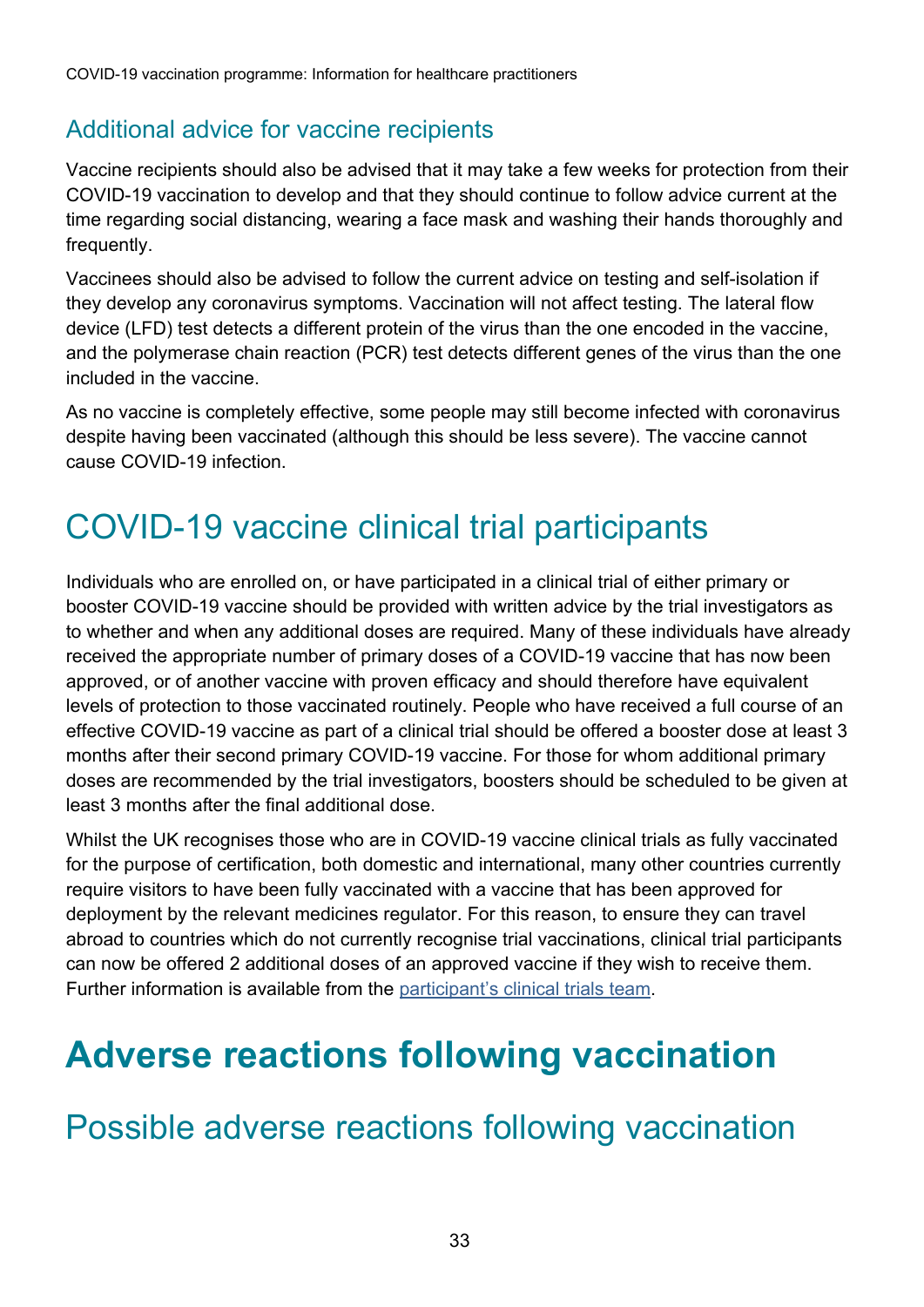Local reactions at the injection site were found to be fairly common after vaccination with the COVID-19 Pfizer BioNTech vaccine during clinical trials. Over 80% of trial participants reported pain at the injection site. This occurred within 7 days after the injection and resolved after a few days. In clinical trials, the most frequently reported systemic reactions in participants were tiredness (reported by more than 60% of participants), headache (> 50%), muscle aches (> 40%), chills (> 30%), joint pain (> 20%) and a raised temperature (pyrexia) (> 10%). These symptoms were usually mild or moderate in intensity and resolved within a few days after vaccination. If required, symptomatic treatment with analgesic and or anti-pyretic medicinal products (for example paracetamol-containing products) may be used.

The types of reactions reported in adolescents aged 12 to 15 years who received the Pfizer BioNTech vaccine in clinical trials were the same as those reported in older individuals but they were reported slightly more frequently: injection site pain (> 90%), fatigue and headache (> 70%), muscle aches and chills (> 40%), joint pain and raised temperature (> 20%).

Compared to adults and older children, children aged 5 to 11 years in the clinical trials reported more injection-site redness (15-19% vs 5-7%) and local swelling (10-15% vs 5-8%), but less fever (3-7% vs 1-20%) and less chills (5-10% vs 6-42%). Children aged 5 to 11 years were just as likely as 12 to 15 year olds to experience swelling of local lymph glands (0.9% vs 0.8%).

More than 60% of AstraZeneca COVID-19 vaccine trial participants reported tenderness at the injection site with redness, swelling, itching, warmth and pain at the injection site also being reported. The most frequently reported systemic reactions were headache and tiredness (by more than 50% of participants); muscle aches and feeling generally unwell (>40%); raised temperature (pyrexia) and chills (>30%) and joint pain and nausea (>20%). The majority of adverse events reported during the clinical trials of the AstraZeneca COVID-19 vaccine were mild to moderate and short-lasting, usually resolving within a few days of vaccination. When compared with the first dose, [adverse reactions reported after the second dose](https://www.gov.uk/government/publications/regulatory-approval-of-covid-19-vaccine-astrazeneca/information-for-healthcare-professionals-on-covid-19-vaccine-astrazeneca#clinical-particulars) were milder and reported less frequently. Prophylactic use of paracetamol was found [not to affect the immune](https://www.thelancet.com/journals/lancet/article/PIIS0140-6736(20)31604-4/fulltext)  [response](https://www.thelancet.com/journals/lancet/article/PIIS0140-6736(20)31604-4/fulltext) to this vaccine.

The most frequently reported adverse reactions to the Moderna COVID-19 vaccine were injection site pain (92%), fatigue (70%), headache (65%), myalgia (62%), arthralgia (46%) chills (46%), nausea or vomiting (23%), axillary swelling or tenderness (19.8%), fever (15.5%), injection site swelling (14.7%) and redness (10%). Adverse reactions were usually mild or moderate in intensity and resolved within a few days after vaccination. Older vaccinees experienced a slightly lower frequency of reactions. Overall, there was a higher incidence of some adverse reactions in younger age groups: the incidence of axillary swelling or tenderness, fatigue, headache, myalgia, arthralgia, chills, nausea or vomiting and fever was higher in adults aged 18 to < 65 years than in those aged 65 years and above. Local and systemic adverse reactions were more frequently reported after the second dose than after the first dose. If required, [symptomatic treatment with analgesic and](https://www.gov.uk/government/publications/regulatory-approval-of-covid-19-vaccine-moderna/information-for-healthcare-professionals-on-covid-19-vaccine-moderna) or anti-pyretic medicinal [products](https://www.gov.uk/government/publications/regulatory-approval-of-covid-19-vaccine-moderna/information-for-healthcare-professionals-on-covid-19-vaccine-moderna) (for example, paracetamol-containing products) may be used.

In clinical trials, booster doses of all 3 vaccines (Comirnaty 10 micrograms/dose not included) led to short term local and systemic reactions, similar to those seen after the primary course, including local pain, fatigue, headache and muscle pain. Rates of reactions were higher in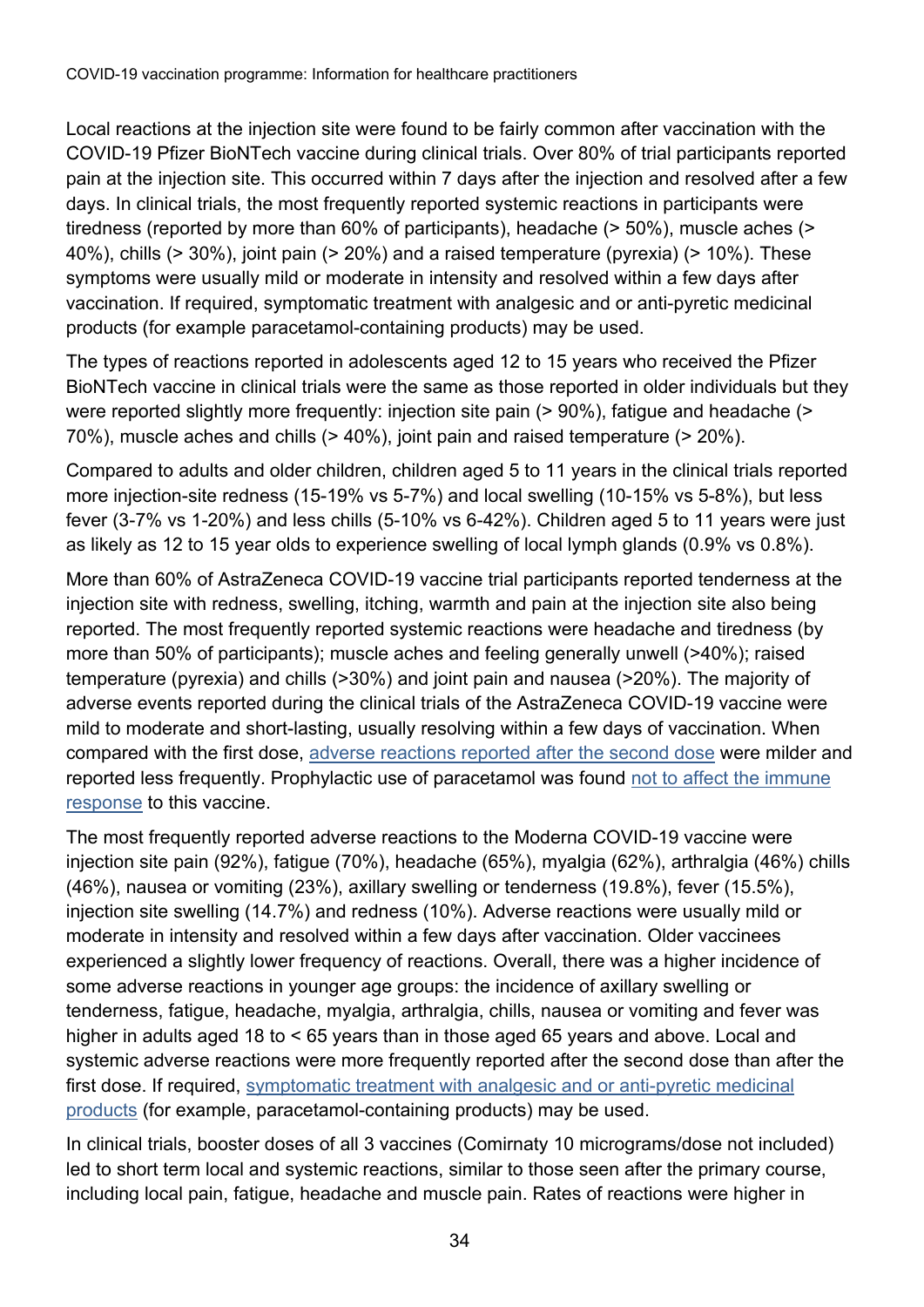people who received a different vaccine for their booster (heterologous booster) than in those who received the same vaccine (homologous booster) and in those aged under 70 years when compared to older recipients.

#### <span id="page-34-0"></span>Reporting adverse reactions

Suspected adverse reactions following administration of COVID-19 vaccine should be reported to the MHRA using the specially established [Coronavirus Yellow Card reporting scheme](https://eur01.safelinks.protection.outlook.com/?url=https%3A%2F%2Fcoronavirus-yellowcard.mhra.gov.uk%2F&data=04%7C01%7CLaura.Craig%40phe.gov.uk%7Cd88ca91103ad4981273808d885924f23%7Cee4e14994a354b2ead475f3cf9de8666%7C0%7C0%7C637406211767076338%7CUnknown%7CTWFpbGZsb3d8eyJWIjoiMC4wLjAwMDAiLCJQIjoiV2luMzIiLCJBTiI6Ik1haWwiLCJXVCI6Mn0%3D%7C2000&sdata=eWsZowAMP3uT91CU420YSEnBaI%2B%2By%2FZTSr59kOQbaSs%3D&reserved=0) (or call 0800 731 6789). Both vaccine recipients and healthcare providers can report any possible adverse reactions observed with these vaccines using the Yellow Card scheme. As new vaccine products, the MHRA have a specific interest in the reporting of adverse drug reactions for COVID-19 vaccines.

Any adverse reaction to a vaccine should be documented in the individual's record and the individual's GP should be informed.

A [weekly summary of yellow card reporting](https://www.gov.uk/government/publications/coronavirus-covid-19-vaccine-adverse-reactions/coronavirus-vaccine-summary-of-yellow-card-reporting) is published by MHRA which includes details of yellow card reports following the receipt of the UK-approved COVID-19 vaccines and analysis of the data.

#### <span id="page-34-1"></span>Differentiating between a reaction to the vaccine and symptoms of COVID-19 disease

Vaccinated individuals should be advised that the COVID-19 vaccine may cause a mild fever which usually resolves within 48 hours. This is a common, expected reaction and isolation is not required unless there are epidemiological or other clinical reasons to suspect SARS-CoV-2 infection.

Feeling generally unwell, shivery, achy and tired were also symptoms commonly reported by vaccine recipients in the clinical trials. Generally these symptoms were found to resolve within 1 to 2 days without treatment but analgesics and or anti-pyretics can be given if necessary to relieve any of these symptoms.

If someone experiences any of the initial key symptoms associated with COVID-19 infection (a high temperature, a new, continuous cough, or a loss or change to sense of smell or taste), or any other symptoms that make them think they might have COVID-19, they should get tested. The COVID-19 vaccine will not interfere with testing for COVID-19 infection.

As has always been recommended, any fever after vaccination should be monitored and if individuals are concerned about their health at any time, they should seek advice from their GP or NHS 111.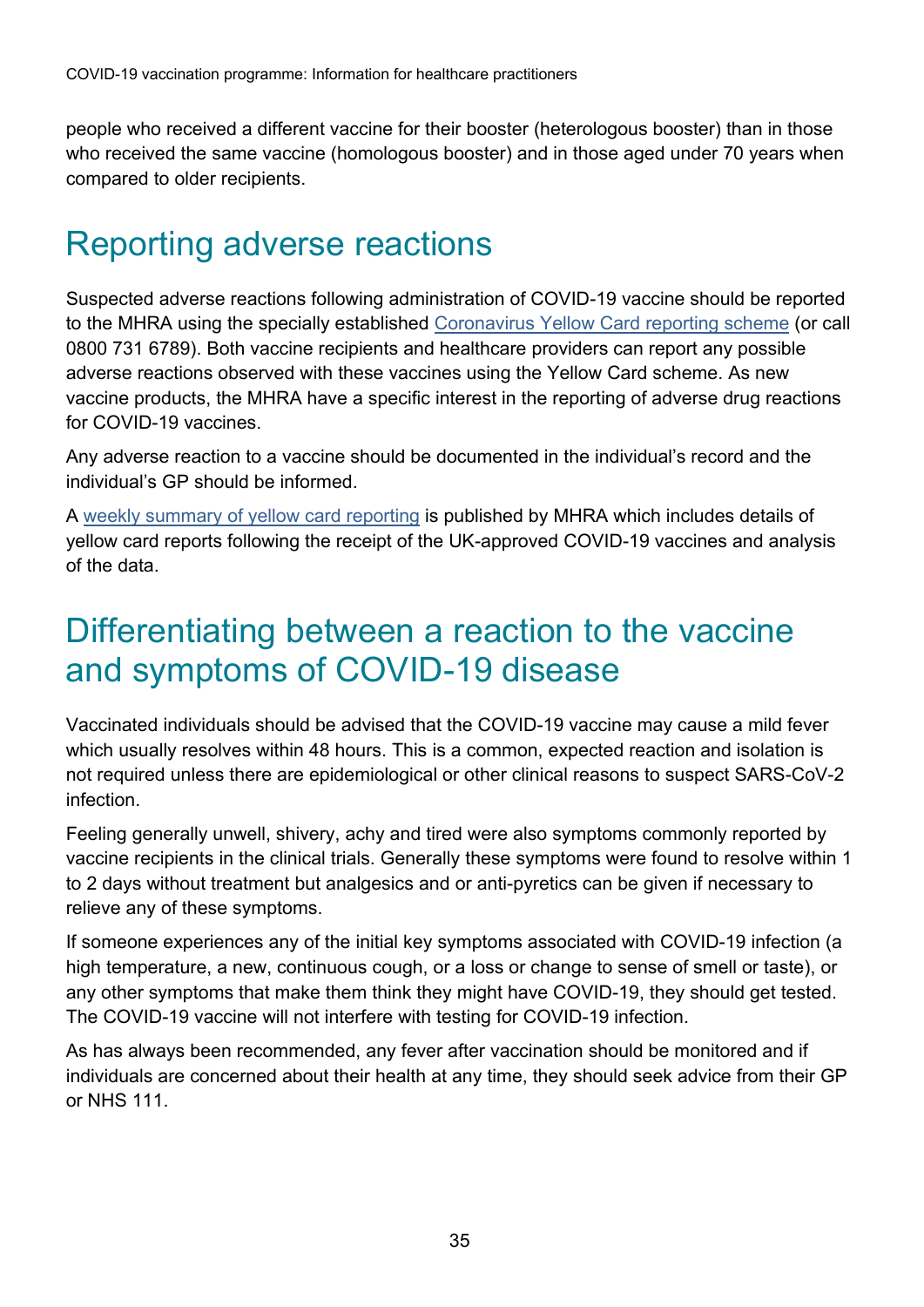# <span id="page-35-0"></span>**COVID-19 vaccine contraindications and precautions**

Relative contraindications to receiving a COVID-19 vaccine are:

- individuals who have had a previous systemic anaphylaxis reaction to a COVID-19 vaccine
- individuals with a prior allergic reaction to any component (excipient) of the COVID-19 vaccine, for example polyethylene glycol

The [Green Book COVID-19 chapter p](https://www.gov.uk/government/collections/immunisation-against-infectious-disease-the-green-book)rovides full details about the contraindications and precautions to COVID-19 vaccine. Everyone involved in the COVID-19 vaccination programme should ensure they have read the latest online version of this Green Book chapter so that they are familiar with all the contraindications and precautions to the COVID-19 vaccines. Where there is any doubt as to whether the vaccine can be given, appropriate advice should be sought from the relevant specialist, or from the local immunisation team or health protection team.

## <span id="page-35-1"></span>Thrombosis and thrombocytopenia syndrome (TTS)

Following widespread use of the AstraZeneca COVID-19 vaccine, a rare condition involving serious thromboembolic events accompanied by thrombocytopenia, has been reported after receipt of this vaccine. The condition presents with unusual venous thrombosis, including cerebral venous sinus thrombosis, portal vein thrombosis, and sometimes arterial thrombosis, with low platelet count and high D-dimer measurements. The condition has similarities to heparin-induced thrombocytopenia and thrombosis (HITT or HIT type 2) and patients usually have positive antibody to platelet factor 4. The majority of the events have occurred between [5](https://pubmed.ncbi.nlm.nih.gov/33835769/)  [and 16 days](https://pubmed.ncbi.nlm.nih.gov/33835769/) following vaccination.

The current reported rate of this event in the UK is around 15.5 cases per million after the first dose, although a higher incidence is seen in younger individuals (21.1 per million doses in those aged 18 to 49 years compared to 11.1 per million doses in those aged 50 years and over). After the second dose the reported rate is much lower, particularly in younger individuals (1.0 per million doses in those aged 18 to 49 years compared to 2.1 per million doses in those aged 50 years and over).

Individuals who experience a clotting episode with concomitant thrombocytopenia following the first dose of AstraZeneca vaccine should be properly assessed. If they are considered to have the reported condition, further vaccination should be deferred until their clotting has completely stabilised. Current evidence supports a decision to complete the primary course or boost patients with a history of TTS with an mRNA vaccine, provided at least 12 weeks has elapsed from the implicated dose.

Individuals who have received the first dose of AstraZeneca vaccine without developing this rare condition are advised to receive the second dose of the same vaccine at the currently recommended interval. To date, there is no signal of an increased risk of this condition after the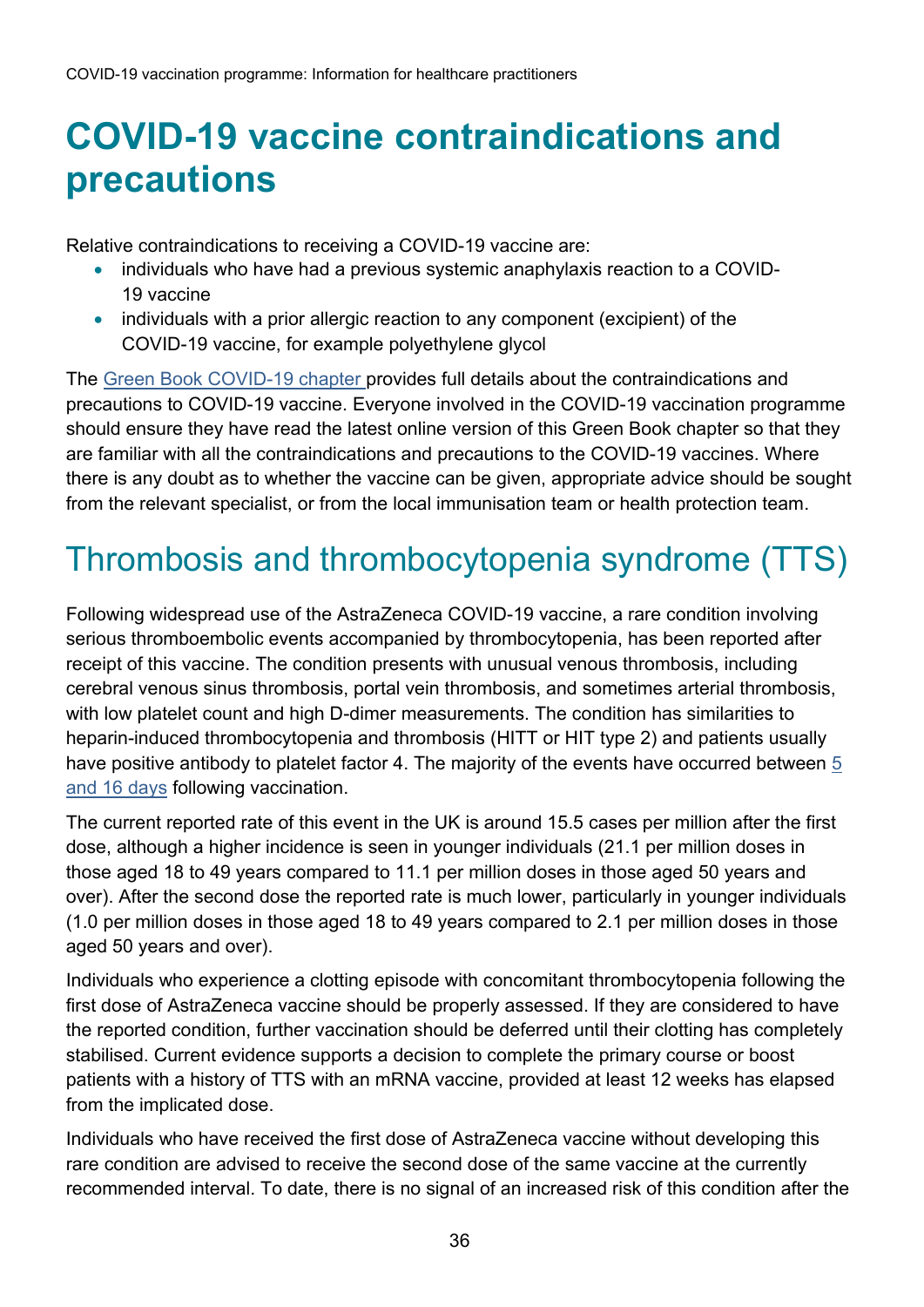second dose and the rate of other reactions is lower at the second dose than after the first dose of this vaccine. Using an alternative product for the second dose is more likely to lead to common side effects.

Caution should also be used when vaccinating individuals who have a history of a previous episode of heparin induced thrombocytopenia and thrombosis (HITT or HIT type 2). The [Information for Healthcare Professionals on COVID-19 Vaccine AstraZeneca a](https://www.gov.uk/government/publications/regulatory-approval-of-covid-19-vaccine-astrazeneca/information-for-healthcare-professionals-on-covid-19-vaccine-astrazeneca-regulation-174#pharmaceutical-particulars)dvises that, as a precautionary measure, administration of the AstraZeneca vaccine in patients with a history of HITT or HIT type 2 should only be considered when the benefit outweighs any potential risks.

The contraindications and precautions to the AstraZeneca vaccine, including the age group recommendations for this vaccine, are detailed in the [COVID-19 chapter of the Green Book.](https://www.gov.uk/government/collections/immunisation-against-infectious-disease-the-green-book) Further detailed information is also available in the Information for healthcare professionals on [blood clotting following COVID-19 vaccination](https://www.gov.uk/government/publications/covid-19-vaccination-blood-clotting-information-for-healthcare-professionals/information-for-healthcare-professionals-on-blood-clotting-following-covid-19-vaccination) document and a [COVID-19 vaccination and](https://assets.publishing.service.gov.uk/government/uploads/system/uploads/attachment_data/file/976880/PHE_COVID-19_AZ_vaccination_guide.pdf)  [blood clotting leaflet is available for patients.](https://assets.publishing.service.gov.uk/government/uploads/system/uploads/attachment_data/file/976880/PHE_COVID-19_AZ_vaccination_guide.pdf) A [JCVI statement on the use of the AstraZeneca](https://www.gov.uk/government/publications/use-of-the-astrazeneca-covid-19-vaccine-jcvi-statement-7-may-2021/use-of-the-astrazeneca-covid-19-azd1222-vaccine-updated-jcvi-statement-7-may-2021)  [COVID-19 vaccine](https://www.gov.uk/government/publications/use-of-the-astrazeneca-covid-19-vaccine-jcvi-statement-7-may-2021/use-of-the-astrazeneca-covid-19-azd1222-vaccine-updated-jcvi-statement-7-may-2021) has also been published.

# <span id="page-36-0"></span>Capillary Leak Syndrome

A small number of cases of capillary leak syndrome have been reported following vaccination with the AstraZeneca vaccine (16 reports in the context of more than 49 million doses given). 3 of those affected had a history of capillary leak syndrome.

Capillary leak syndrome causes fluid and proteins to leak out of the capillaries into surrounding tissues. This may lead to very low blood pressure, low blood albumin levels and thickened blood due to a decrease in plasma volume. Initial symptoms may include tiredness, nausea, abdominal pain, extreme thirst and sudden increase in body weight. Complications can include general swelling, compartment syndrome, kidney failure and stroke.

Individuals with a history of capillary leak syndrome should be carefully counselled about the risks and benefits of vaccination and may be offered an alternative COVID-19 vaccine (that is an mRNA vaccine instead of AstraZeneca).

#### <span id="page-36-1"></span>Minor illness at time vaccination due

Minor illnesses without fever or systemic upset are not valid reasons to postpone immunisation. If an individual is acutely unwell, immunisation may be postponed until they have fully recovered. This is to avoid confusing the differential diagnosis of any acute illness (including COVID-19) by wrongly attributing any signs or symptoms of the illness as being possible reactions to the vaccine.

#### <span id="page-36-2"></span>Vaccination of individuals with a current or previous history of COVID-19 disease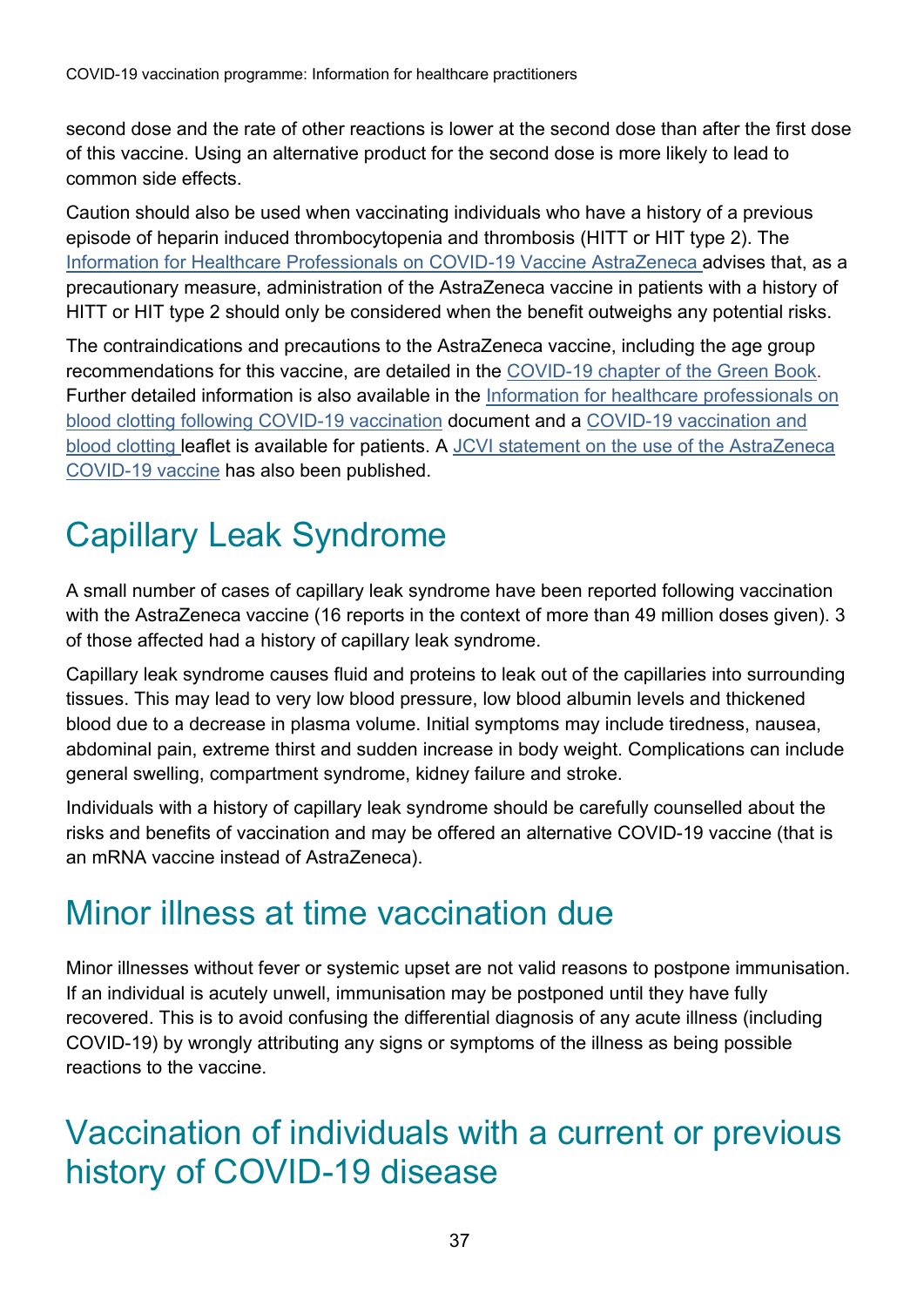Although vaccination of individuals who may be infected or asymptomatic or incubating COVID-19 infection is unlikely to have a detrimental effect on the illness, people currently unwell and experiencing COVID-19 symptoms should not attend vaccination sessions to avoid infecting anyone else in the vaccination centre. As deterioration in some people with COVID-19 can occur up to 2 weeks after infection, ideally vaccination of adults and high risk children should be deferred until they have recovered to around 4 weeks after onset of symptoms or 4 weeks from the first confirmed positive test in those who are asymptomatic to avoid confusing the differential diagnosis. There is no need to defer immunisation in individuals after recovery from a recent episode with compatible symptoms who were not tested unless there are strong clinical and epidemiological features to suggest the episode was COVID-19 infection. The four week interval may be reduced to ensure operational flexibility when rapid protection is required, for example high incidence or circulation of a new variant in a vulnerable population. Currently, the JCVI consider that, in care home residents and the housebound, there may be an advantage in offering vaccination to some individuals with recent confirmed COVID-19, without a four-week deferral, where individuals are clinically stable and when infection control procedures can be maintained. These populations are likely to be highly vulnerable and will facilitate vaccination without the need for multiple visits.

In younger people, after natural infection or a single dose of vaccine, protection from serious complications of COVID-19 infection is likely to be high for a period of months. Limited evidence suggests that countries with longer intervals between primary doses (eight to twelve weeks) may have a lower rate of myocarditis after the second dose. Based on extrapolation from this limited evidence, JCVI have taken a precautionary approach to mitigate the very rare risk of post-vaccine myocarditis. Therefore vaccination should ideally be deferred until twelve weeks from onset (or sample date) in children and young people under 18 years who are not in high risk groups. This interval may be reduced to eight weeks in healthy under 18 year olds when rapid protection is required, for example high incidence or circulation of a new variant in a vulnerable population. Current advice in PIMS-TS cases also suggests that an interval of 12 weeks should be observed, although earlier administration can be considered in those at high risk of infection and/or who are fully recovered. There is no need to defer immunisation in individuals after recovery from a recent episode with compatible symptoms who were not tested unless there are strong clinical and epidemiological features to suggest the episode was COVID-19 infection.

There is no convincing evidence of any safety concerns from vaccinating individuals with a past history of COVID-19 infection, or with detectable COVID-19 antibody so people who have had COVID-19 disease (whether confirmed or suspected) can still receive COVID-19 vaccine. This is because it is not known how long antibodies made in response to natural infection persist and whether immunisation could offer more protection. If antibodies have already been made to the disease following natural infection, receiving COVID-19 vaccine would be expected to boost any pre-existing antibodies.

Children or adults who have tested positive for COVID-19 infection in the previous 28 days and who require other vaccines (such as DTaP/IPV/Hib/HepB-containing or flu vaccines) can receive these vaccines once they have recovered and have completed the required isolation period for COVID-19. If they fulfil these 2 conditions, they do not have to wait 28 days but the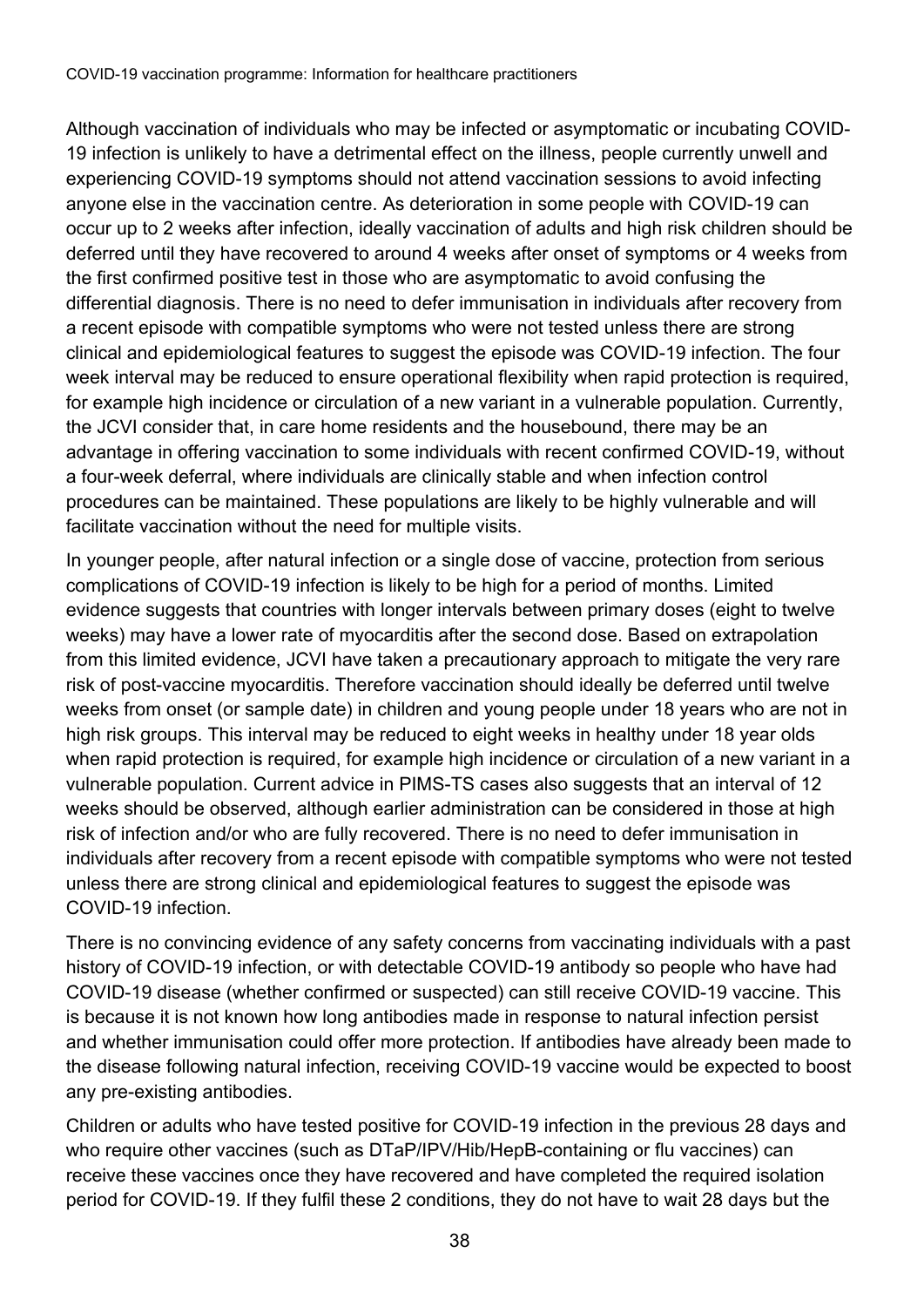parent or carer who brings them for vaccination would need to ensure they are following current COVID-19 guidance and not attend if they are symptomatic or self-isolating.

Recent vaccination with other vaccines such as MMR and Td/IPV-containing vaccines do not affect testing for COVID-19 infection. The lateral flow device (LFD) test looks to detect a protein of the SARS-CoV-2 virus and the polymerase chain reaction (PCR) test looks for genes from the SARS-CoV-2 virus.

## <span id="page-38-0"></span>Vaccination of people experiencing prolonged COVID-19 symptoms ('Long COVID')

Having prolonged COVID-19 symptoms is not a contraindication to receiving COVID-19 vaccine but if the patient is seriously debilitated, still under active investigation, or has evidence of recent deterioration, deferral of vaccination may be considered to avoid incorrect attribution of any change in the person's underlying condition to the vaccine.

#### <span id="page-38-1"></span>Treatments for COVID-19 disease (for example monoclonal antibody, steroids or antiviral medicines) and vaccine administration

Monoclonal antibody preparations containing specific man-made antibodies which bind to the surface of the SARS-CoV-2 virus and stop it from attaching to the body's cells and replicating further have recently been licensed for the treatment and prophylaxis of COVID-19 infection. Primate data suggests that administration of the AstraZeneca combination monoclonal antibody product did not interfere with the subsequent response to active vaccination. Based on this limited evidence, therefore, no specific interval is required between receipt of these products and COVID-19 vaccination, or vice versa. As the use of these products is likely to be prioritised to those who are less able to respond to vaccination, for example immunosuppressed individuals, additional doses of vaccine may be required (see section on administration of COVID-19 vaccine to individuals who are immunosuppressed).

Steroid treatments such as dexamethasone may be given to patients experiencing severe COVID-19 symptoms to suppress the immune response and reduce inflammation. As the currently authorised COVID-19 vaccines are non-live vaccines, the response to these vaccines should not be affected by short-term steroid treatment. In addition, by the time a person who has received steroid treatment for COVID-19 infection is well enough to receive a COVID-19 vaccination, the suppressant effect of the steroid treatment should be gone.

Antiviral medicines prevent further replication of viruses. As none of the currently authorised COVID-19 vaccines contain live replicating virus, response to COVID-19 vaccine will not be affected by prior or recent receipt of anti-viral medication.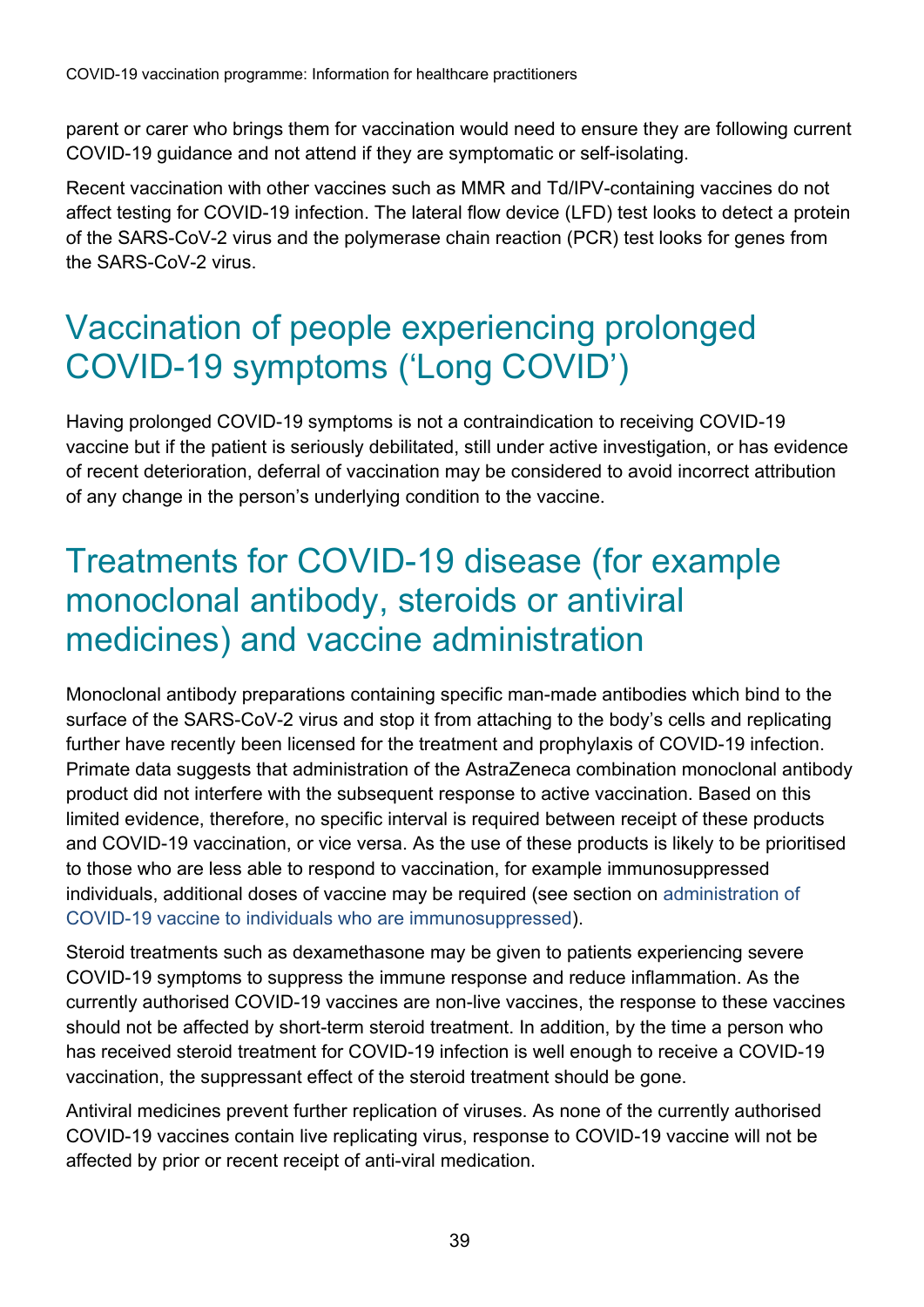Therefore, none of these treatments would contraindicate COVID-19 vaccine. However, it is recommended that following infection, ideally vaccination of adults and children aged 12 to 17 years should be deferred to around 4 weeks after onset of symptoms or 4 weeks from the first confirmed positive specimen in those who are asymptomatic and for 12 weeks for those under 18 years not in high risk groups (see section on vaccination of individuals with a current or previous history of COVID-19 disease).

### <span id="page-39-0"></span>Co-administration of COVID-19 vaccine with other inactivated or live vaccines

Although no data for co-administration of COVID-19 vaccine with other vaccines exists, in the absence of such data, first principles would suggest that interference between inactivated vaccines with different antigenic content is likely to be limited. Based on experience with other vaccines, any potential interference is most likely to result in a slightly attenuated (weaker) immune response to one of the vaccines. There is no evidence of any safety concerns, although it may make the attribution of any adverse events more difficult. Similar considerations apply to co-administration of inactivated (or non-replicating) COVID-19 vaccines with live vaccines such as MMR. In particular, live vaccines which replicate in the mucosa, such as live attenuated influenza vaccine (LAIV) are unlikely to be seriously affected by giving COVID-19 vaccine at the same appointment.

As the Pfizer BioNTech, AstraZeneca and Moderna COVID-19 vaccines are considered inactivated, where individuals in an eligible cohort present having recently received another inactivated or live vaccine, COVID-19 vaccination should still be given. The same applies for most other live and inactivated vaccines where COVID-19 vaccination has been received first or where a patient presents requiring 2 or more vaccines. It is generally better for vaccination to proceed to avoid any further delay in protection and to avoid the risk of the patient not returning for a later appointment. This includes, but is not limited to, vaccines commonly administered around the same time or in the same settings (including influenza and pneumococcal polysaccharide vaccine in those aged over 65 years, pertussis-containing vaccines and influenza vaccines in pregnancy, and LAIV, HPV, MenACWY and Td-IPV vaccines in the schools programmes). The only exceptions to this are the shingles vaccines, where a 7 day interval should ideally be observed. This is based on the potential for an inflammatory response to COVID-19 vaccine to interfere with the response to the live virus in Zostavax in the older population and because of the potential difficulty of attributing systemic side effects to the newer inactivated adjuvanted shingles vaccine, Shingrix.

A UK study of co-administration of AstraZeneca and Pfizer BioNTech COVID-19 vaccines with inactivated influenza vaccines confirmed acceptable immunogenicity and reactogenicity.

Where co-administration does occur, patients should be informed about the likely timing of potential adverse events relating to each vaccine. If the vaccines are not given together, they can be administered at any interval, although separating the vaccines by 1 or 2 days will avoid confusion over systemic side effects.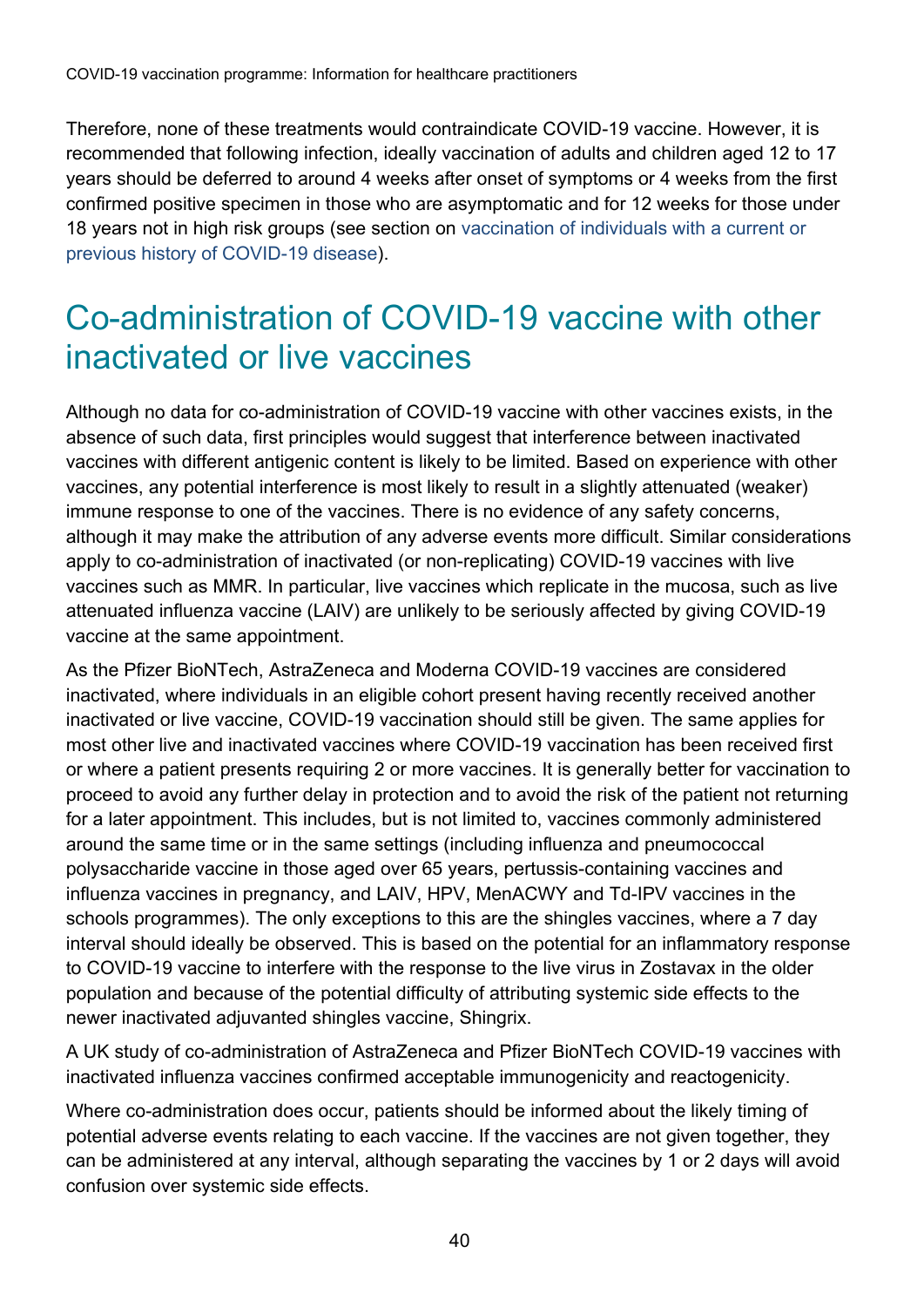If more than one vaccine is given at the same time, they should preferably be given in different limbs. Where this is not possible, they should be given at least 2.5cm apart and the site at which each vaccine was given should be clearly documented in the patient's records.

# <span id="page-40-0"></span>**Legal aspects of vaccine administration**

All vaccines are classified as prescription only medicines (POMS). This means that they are subject to legal restrictions and in order to give them, there needs to be an appropriate legal framework in place before they can be supplied and or administered to eligible people. Additionally, any person who supplies and administers a vaccine must have a legal authority to do so. This legal authority may be in the form of a written patient specific prescription, a Patient Specific Direction (PSD), a Patient Group Direction (PGD) or another process such as a Written Instruction or a Protocol.

#### <span id="page-40-1"></span>Using a Patient Group Direction (PGD) to give COVID-19 vaccine authorised under Regulation 174

In response to certain public health threats, such as the current pandemic, the UK Medicines and Healthcare products Regulatory Agency (MHRA) can temporarily authorise the supply of an unlicensed medicine or vaccine for use, under regulation 174 of The Human Medicines Regulations 2012, when it is satisfied that there is robust evidence to show the safety, quality and effectiveness of the medicine or vaccine.

In October 2020, new legislation amending The Human Medicines Regulations 2012 was passed. Prior to this, PGDs could only be used for licensed medicines. The change to legislation allows medicines which have been temporarily authorised for supply in the UK under regulation 174 to be administered in accordance with a PGD. So registered healthcare professionals who are allowed to work to a PGD may supply and administer COVID-19 vaccines, temporarily authorised under Regulation 174, using a PGD. The workforce that can administer under PGDs has not changed (see ['Patient group directions: who can use them'](http://www.gov.uk/government/publications/patient-group-directions-pgds/patient-group-directions-who-can-use-them)). Registered doctors are appropriate prescribers so have their own prescribing rights and do not need to work under a PGD.

The UKHSA are developing and updating PGDs for the COVID-19 vaccines as they are authorised. See ['Protocols and patient group directions \(PGDs\)'](http://www.gov.uk/government/collections/covid-19-vaccination-programme#protocols-and-patient-group-directions-(pgds)).

#### <span id="page-40-2"></span>Protocols for the supply and or administration of COVID-19 vaccine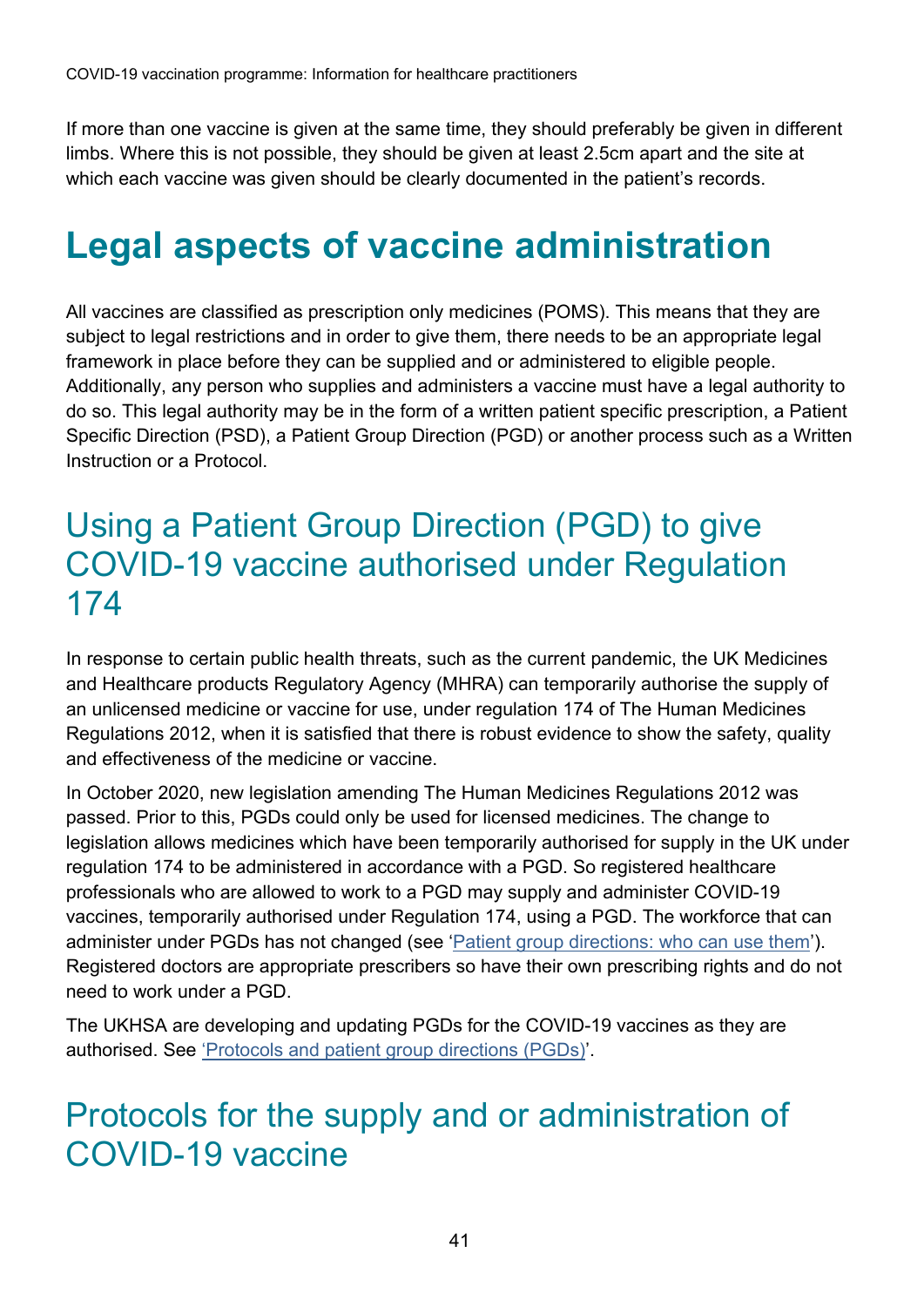In order to ensure that the UK has a sufficiently sized workforce to deliver a COVID-19 vaccine programme, the changes to the Human Medicines Regulations (The Human Medicines (Coronavirus and Influenza) (Amendment) Regulations 2020), also brought about a new regulation (247A). While a disease is pandemic, regulation 247A permits the supply or administration of a medicinal product used for vaccination or immunisation against coronavirus in accordance with a protocol that is approved by ministers. The [national protocols](https://www.gov.uk/government/collections/covid-19-vaccination-programme#protocols-and-patient-group-directions-(pgds)) allow specified classes of people, which need not be limited to registered healthcare professionals, to administer COVID-19 vaccine.

In accordance with regulation 247A, the protocol specifies: the characteristics of and training required for health care workers permitted to administer vaccine under the protocol, the requirement for individuals to be designated and authorised to administer medicines under the protocol by an appropriate manager (in the employing organisation), record keeping requirements (including the requirement to record the name of the person who administers the vaccine) and requirements for the supervision, where appropriate, of the people administering the vaccine.

The protocol also includes information similar to that commonly found in PGDs, for example, who is eligible for vaccination under the protocol and who is not, actions to be taken if the patient is excluded or declines the vaccine, a description of the vaccine, route of administration, dose, frequency, reporting of adverse reactions, recording, storage and disposal.

The protocol may be followed wholly from patient assessment through to post-vaccination by a single person. Alternatively, multiple health care workers may undertake stages in the patient vaccination pathway in accordance with the protocol. Where multiple person models are used, the service provider or contractor must ensure that all elements of the protocol are complied with in the provision of vaccination to each individual. The service provider or contractor is responsible for ensuring that health care workers are trained and competent to safely deliver the activity they are employed to provide under the protocol.

See also: [The legal mechanisms available for giving COVID-19 vaccines and their application](https://www.sps.nhs.uk/articles/the-legal-mechanisms-available-for-giving-covid-19-vaccines-and-their-application/) on the Specialist Pharmacy Service website.

# <span id="page-41-0"></span>**Accountability**

When working to some or all of the protocol, registered healthcare workers are responsible and accountable for their practice. They are accountable to their regulatory body and to their employer.

When administering vaccines under the protocol, non-registered healthcare workers are accountable to their employer. Their employer is responsible for ensuring they are suitably trained, have completed the necessary [competency assessment](https://www.gov.uk/government/publications/covid-19-vaccinator-competency-assessment-tool) and are provided with an appropriate level of supervision when carrying out their duties under the protocol.

# <span id="page-41-1"></span>**Inadvertent vaccine administration errors**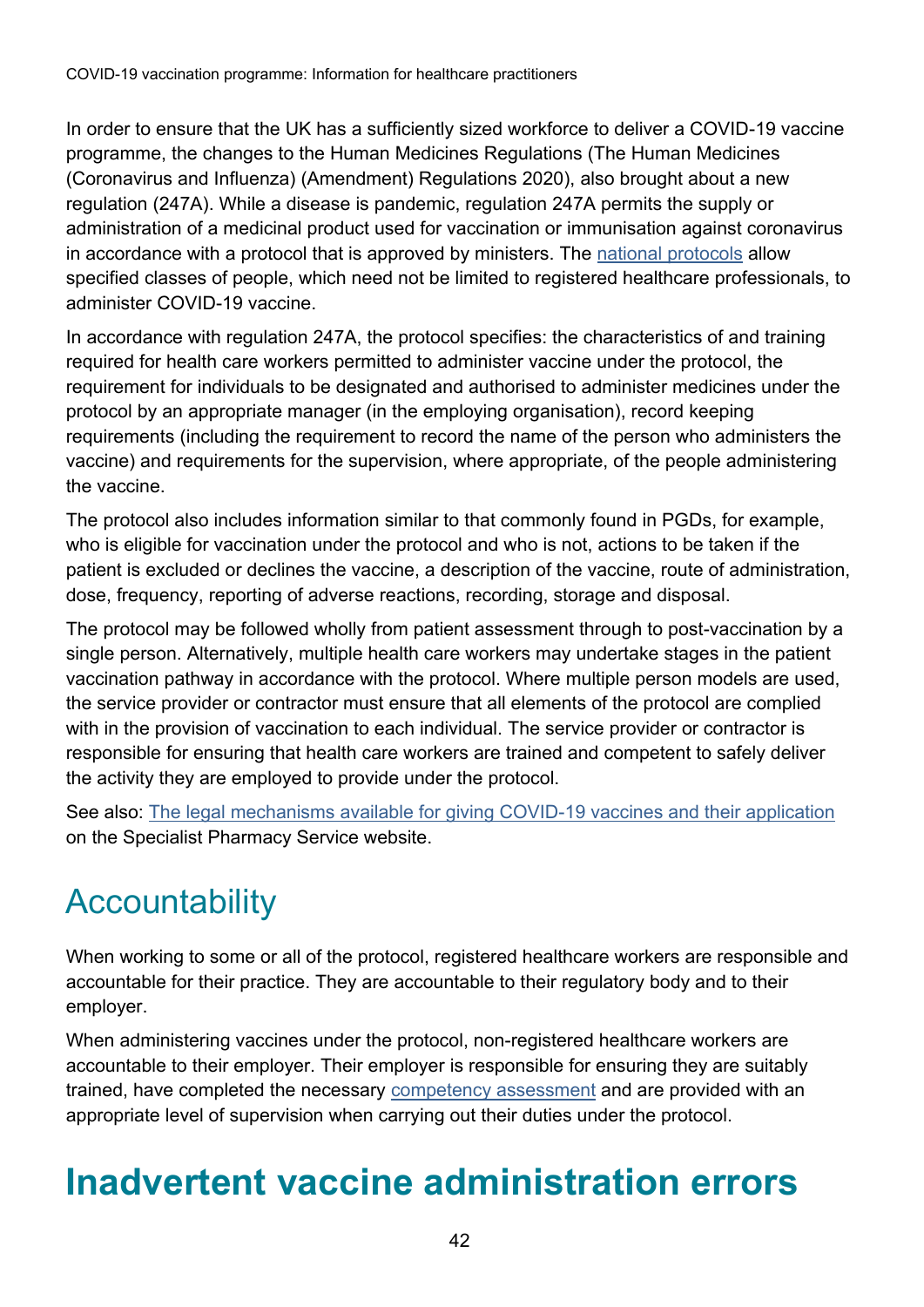### <span id="page-42-0"></span>Inadvertent administration of the whole multi-dose vial of vaccine instead of the recommended dose

In a [Phase I/II study of COVID-19 mRNA vaccine BNT162b1 in adults,](https://www.nature.com/articles/s41586-020-2639-4) different strength doses of the Pfizer BioNTech vaccine were given. The trial showed that a stronger dose (100 micrograms instead of the recommended 30 microgram dose) was not harmful but the recipients experienced more local reactions with very painful arms being reported. Participants who received 58 micrograms of COVID-19 mRNA vaccine in clinical trials did not report an increase in reactogenicity or adverse events. The Moderna vaccine has also been given at higher dose levels in [clinical trials](https://www.clinicaltrialsarena.com/news/first-us-covid-19-vaccine-trial-moderna/) than the dose recommended in the UK vaccination programme.

If a person is given more than the recommended dose, they should be monitored and treated for any symptoms as required. They should be reassured that this is not harmful but that they may be more likely to experience pain in their injected arm.

Any subsequent doses due should still be given as per the recommended schedule.

#### <span id="page-42-1"></span>Inadvertent administration of incomplete dose of vaccine

If less than the full dose of COVID-19 vaccine is inadvertently given, for example, if some vaccine leaks out as it is being administered, a risk assessment should be carried out to determine whether it is necessary to repeat the dose. Trial data for the Pfizer BioNTech and Moderna vaccines showed a good immune response was made to a lower dose of the vaccine than the recommended authorised dose, particularly in younger age groups and as a booster. For Pfizer, a third of the adult dose was as immunogenic in children aged 5 to 11 years as a full adult dose in those aged 16 to 25 years. A half dose of Pfizer vaccine also produced a similar antibody boost as a full dose when used as a booster in adults from a broad age range who had been primed with either AstraZeneca or Pfizer. For this reason, if at least half of the full dose of an mRNA vaccine was administered, the immune response to a primary dose in healthy younger people or to a booster in any age group would be considered adequate except for those with immunosuppression (as defined in the [Green Book COVID-19 chapter\)](http://www.gov.uk/government/collections/immunisation-against-infectious-disease-the-green-book).

Where the volume administered is thought to be less than a half dose of Pfizer or Moderna or in older individuals or those at higher risk, then a risk assessment should be undertaken. The risk assessment should consider how much of the dose it is estimated was given and the individual's age, whether they are immunosuppressed or have an underlying clinical risk condition, whether they have previously had confirmed COVID-19 infection and whether this is the first, second or booster dose. This risk assessment is recommended because of the increased reactogenicity and the risk of myocarditis and pericarditis following mRNA vaccination, notably in younger age groups, which should be weighed against the risk of a lower immune response to the vaccine.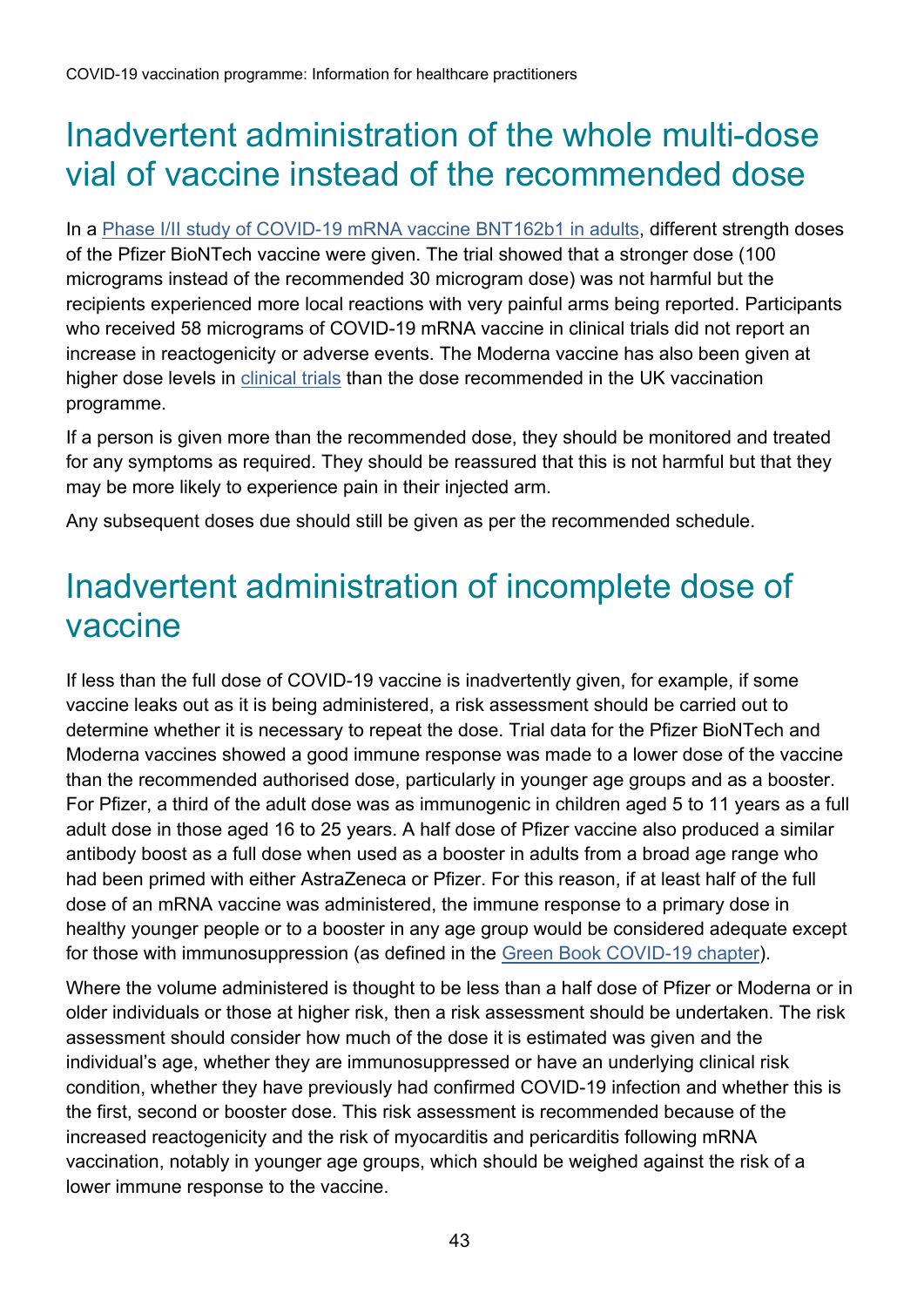Where the risk of under-dosing is considered substantial, it is recommended that a full additional recommended dose should be given immediately. If the error is only realised after the individual leaves the vaccination clinic, it is recommended that the repeat dose should be offered from 48 hours after the possible partial dose was given. The 48 hour wait period is to allow for any reactions experienced following the incomplete dose to resolve before the repeat dose is given. It is recommended that the repeat dose should be given within 7 days of the incomplete dose to minimise the time the individual may be left susceptible to infection. If more than 7 days have elapsed, a further risk assessment will be required to decide on the optimal timing for a repeat dose, considering the individual risk and epidemiological context.

If the dose is repeated, the recipient should be advised of possible side effects and if this was the first primary dose, the 'second' dose of the 2 dose primary schedule (which will actually be the third dose in this case) should still be given at the recommended interval from the additional dose. If this was the second primary dose, the booster dose should still be given at the recommended interval (at least 3 months) from the additional dose.

#### <span id="page-43-0"></span>Inadvertent administration of 10 microgram dose of Pfizer BioNTech vaccine instead of the recommended 30 microgram dose to those 12 years and over

If a young person aged 12 to 15 years is inadvertently given a 10 microgram dose of the Pfizer BioNTech vaccine instead of the recommended 30 microgram dose, this dose can still be counted as a valid dose and does not need to be repeated.

If this was the first dose, children aged 12 years should complete their primary vaccination course with the 10 microgram dose (although the 30 microgram dose is an acceptable alternative if this is the only vaccine available). Those aged 13 to 15 years should be given the 30 microgram dose for their second dose.

Please note that JCVI have advised that those aged 12 years may commence or complete with a 10 microgram dose to align with their peers in the same academic year (where those aged 12 years are being vaccinated alongside those aged 11 years in a school-based COVID-19 vaccination programme).

#### <span id="page-43-1"></span>Administration of a dose of vaccine whose potency may have been adversely affected by an inadvertent storage or preparation error

If a dose of COVID-19 vaccine is given following an incident in which the potency may have been affected, for example, a storage or preparation error, and expert advice has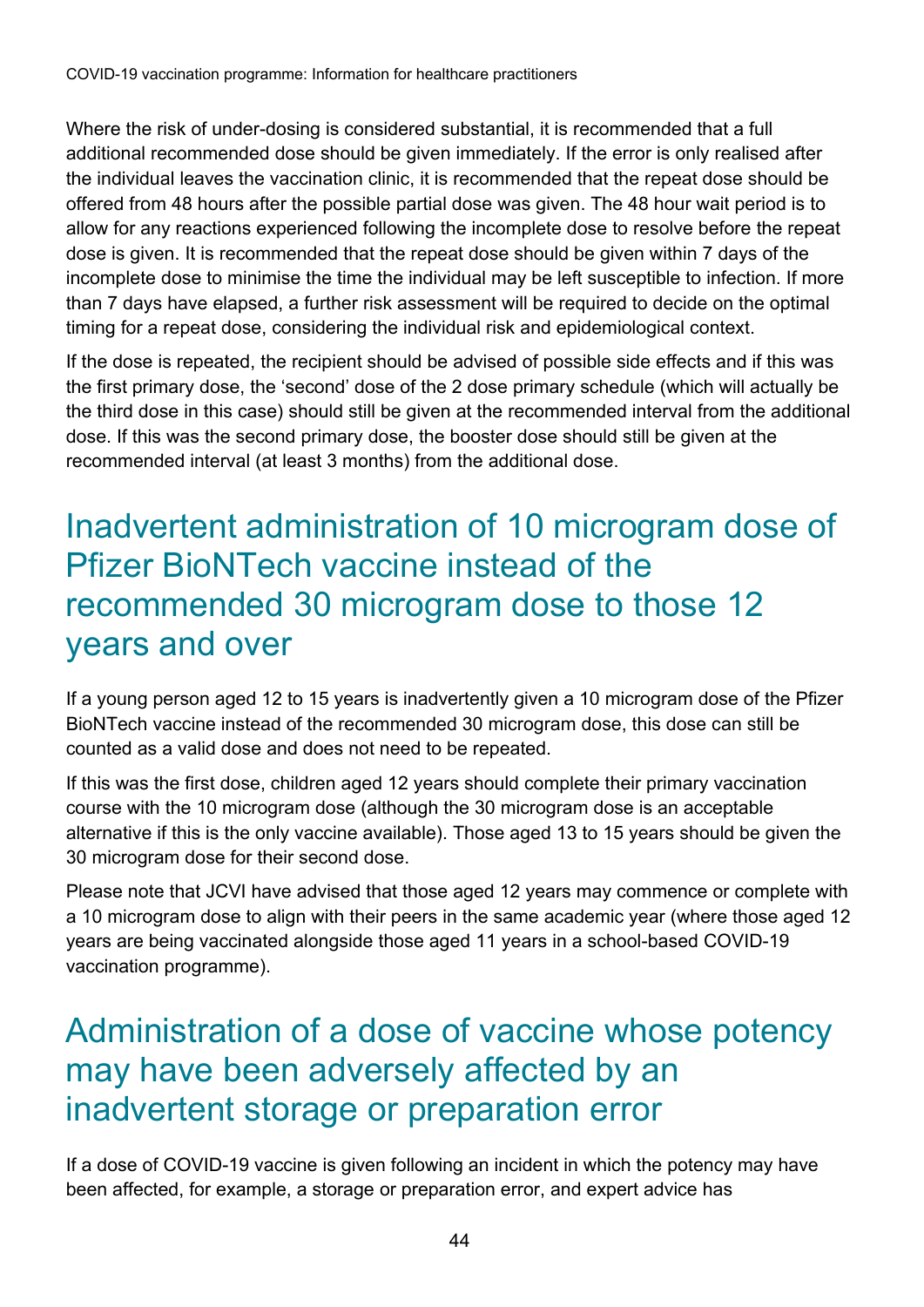recommended that the dose of vaccine should be repeated, this should either be given on the same day as the potentially affected dose was given or, from 48 hours after the potentially affected dose was given. The 48 hour wait period is to allow for any reactions experienced following the potentially affected dose to resolve before the replacement dose is given. It is recommended that the replacement dose should be given within 7 days of the potentially affected dose to minimise the time the individual may be left susceptible to infection. If more than 7 days have elapsed, a further risk assessment will be required to decide on the optimal timing for a repeat dose, considering the individual risk and epidemiological context.

If a repeat dose is given, the recipient should be advised of possible side effects and if this was the first primary dose, the 'second' dose of the 2 dose primary schedule (which will actually be the third dose in this case) should still be given at the recommended interval from the additional dose. If this was the second primary dose, the booster dose should still be given at the recommended interval (at least 3 months) from the additional dose.

### <span id="page-44-0"></span>Inadvertent administration of the diluent only (for COVID-19 vaccines that require dilution)

The diluent for the Pfizer BioNTech vaccines is sodium chloride, which is purified water with a very small amount of salt in it. This diluent is commonly used to dilute other medicines and no adverse reactions would be expected if it was inadvertently administered alone. However, the diluent alone will not evoke an immune response so the person should be given a properly reconstituted dose as soon as the error is realised.

## <span id="page-44-1"></span>Inadvertent administration of over-diluted vaccine

As the amount of active content in a dose of over-diluted vaccine will be less, it is recommended that a risk assessment is carried out to establish what the likely concentration of the vaccine given was and the individual's age, whether they are immunosuppressed or have an underlying clinical risk condition, whether they have previously had confirmed COVID-19 infection and whether this is the first, second or booster dose.

If the vaccine has been significantly over-diluted, the dose should be repeated as soon as the error is realised using a correctly reconstituted vaccine (or from 48 hours later if not repeated on the same day).

#### <span id="page-44-2"></span>COVID-19 vaccine given to a young person less than 12 weeks after COVID-19 infection

Young people aged 12 to 17 years who have inadvertently received a COVID-19 vaccine less than 12 weeks after having COVID-19 infection can be reassured that they will produce an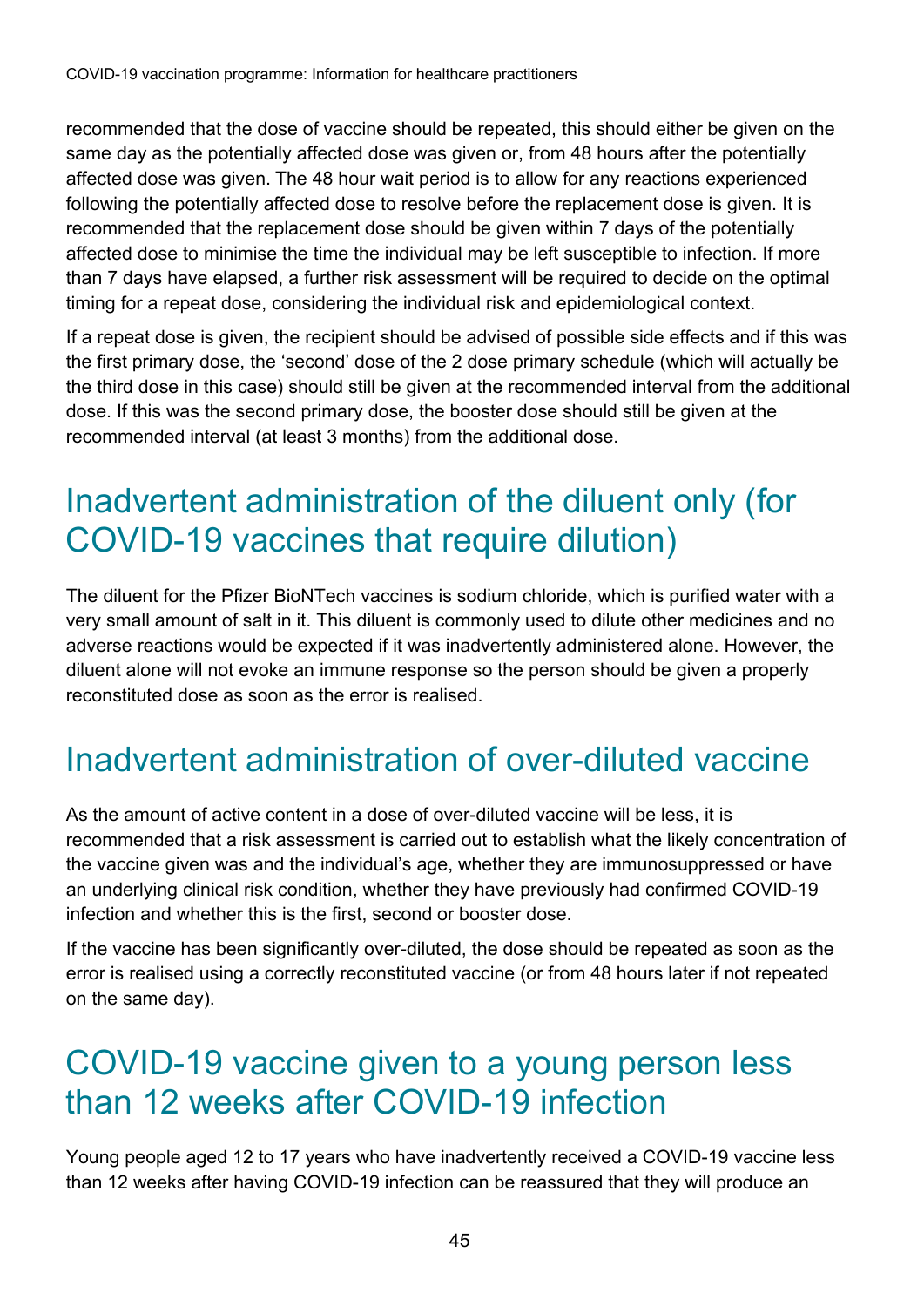adequate immune response to the vaccine. They should be made aware that they may be more likely to have side effects after receiving the vaccine. Most side effects are mild, start within hours of vaccination and resolve within a few days. Paracetamol can be used to manage symptoms.

#### <span id="page-45-0"></span>Second dose inadvertently given at less than the minimum recommended interval

If the second dose of either of the Pfizer BioNTech vaccines are given less than 19 days after the first dose, the dose should be discounted and another dose (a third dose) should be given at least 21 days after the dose given too early. The 19 day interval is the minimum interval that was used in the clinical trials.

If the second dose of the AstraZeneca or Moderna COVID-19 vaccine is given at less than the recommended 28 day interval, but at least 21 days after the first dose, it does not need to be repeated. If the second dose is given less than 21 days after the first, it should be discounted and another dose (a third dose) should be given at least 28 days after the dose given too early.

#### <span id="page-45-1"></span>Longer than recommended interval left between doses

If the vaccine is inadvertently or unavoidably delayed beyond the recommended interval, for example because an individual is unable to attend their vaccination appointment, it is likely that their response to this second dose and their longer term protection will not be adversely affected.

[Data from clinical](https://www.gov.uk/government/publications/regulatory-approval-of-covid-19-vaccine-astrazeneca/information-for-healthcare-professionals-on-covid-19-vaccine-astrazeneca-regulation-174) trials shows that the efficacy of the AstraZeneca vaccine was higher when the second dose was given at, or after 12 weeks, and a [study](http://www.medrxiv.org/content/10.1101/2021.05.15.21257017v1) of people aged over 80 years found that extending the second dose interval to 12 weeks for the Pfizer BioNTech vaccine markedly increased the peak spike-specific antibody response by 3 and a half times compared to those who had their second vaccine at 3 weeks.

If an interval longer than that recommended is left between doses, there is no need to restart the course and the second dose should be given as soon as it can be arranged (preferably using the same vaccine to complete the course if no contraindications). Individuals should be encouraged to receive their second dose on time as this will significantly boost their protection and prevent further hospitalisations and deaths. Timely administration of the second dose is especially important when COVID-19 community infection rates are high or increasing, although deferral after COVID-19 infection is advised (see Vaccination of individuals with a current or previous history of COVID-19 disease above).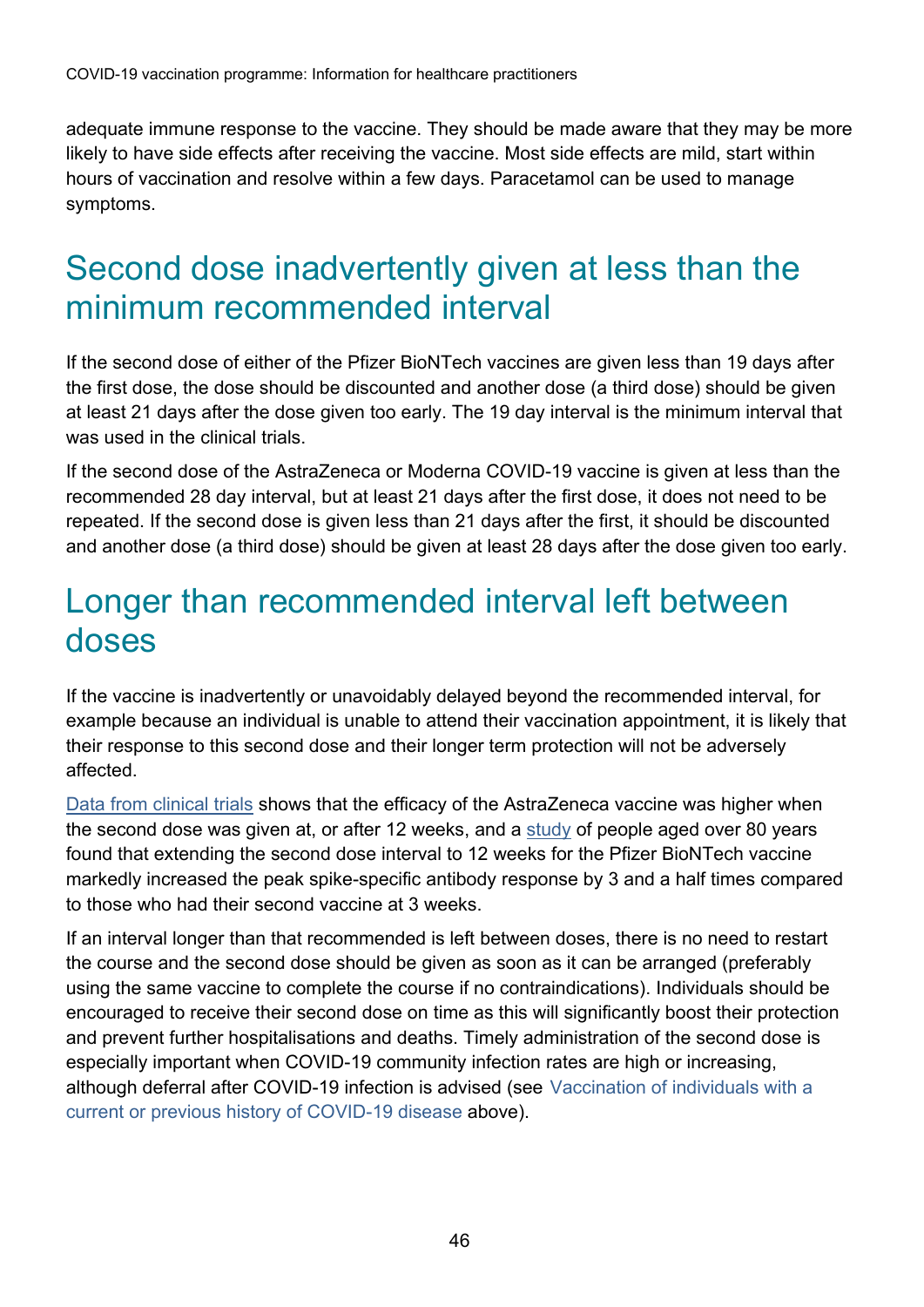#### <span id="page-46-0"></span>Different COVID-19 vaccine inadvertently given for second primary dose than was given for first dose at correct interval

Evidence from trials suggest that those who receive mixed schedules, including mRNA and adenovirus vectored vaccines, make a good immune response, although rates of side effects at the second dose are higher. Reactogenicity and safety data from the [Com-COV clinical trial](https://www.thelancet.com/journals/lancet/article/PIIS0140-6736(21)01115-6/fulltext) showed that mixed schedule recipients were more likely to experience feverishness, chills, fatigue, headache, joint pain, malaise, and muscle ache. Therefore, if an individual is inadvertently given a different vaccine for their second dose than for their first dose, they should be informed that they may experience more side effects than they did following their first dose but that a further dose is not required.

## <span id="page-46-1"></span>Inadvertent administration of a different COVID-19 vaccine at a short interval after the first dose

If a dose of a different COVID-19 vaccine is inadvertently given a few days after the first dose was given, the person should be offered a third dose of vaccine at the currently recommended interval for second doses (8 weeks from when the second dose was given).

If different COVID-19 vaccines are given a minimum of 21 days apart, these doses should be counted as a completed course and no further doses are needed.

### <span id="page-46-2"></span>Half dose of Moderna vaccine given as third dose to an immunosuppressed individual in error

It is recommended that individuals who were immunosuppressed at or around the time they received their first or second primary dose should be offered a third primary dose of vaccine at least 8 weeks after their second dose and that, preferably, the Pfizer BioNTech vaccine or a full dose of the Moderna vaccine should be given for this third dose. However, if a half dose of Moderna vaccine is inadvertently given to an immunosuppressed individual in error, the dose does not need to be repeated as it is expected that a half dose will still produce a good immune response and is expected to be equivalent to that of a full dose of Pfizer. A study by [Choi et al](https://www.nature.com/articles/s41591-021-01527-y) using a half dose of Moderna (50 micrograms) in those who had received a primary course of Moderna (100 micrograms) showed good immunogenicity and a rate of reactions similar to the second dose of Moderna.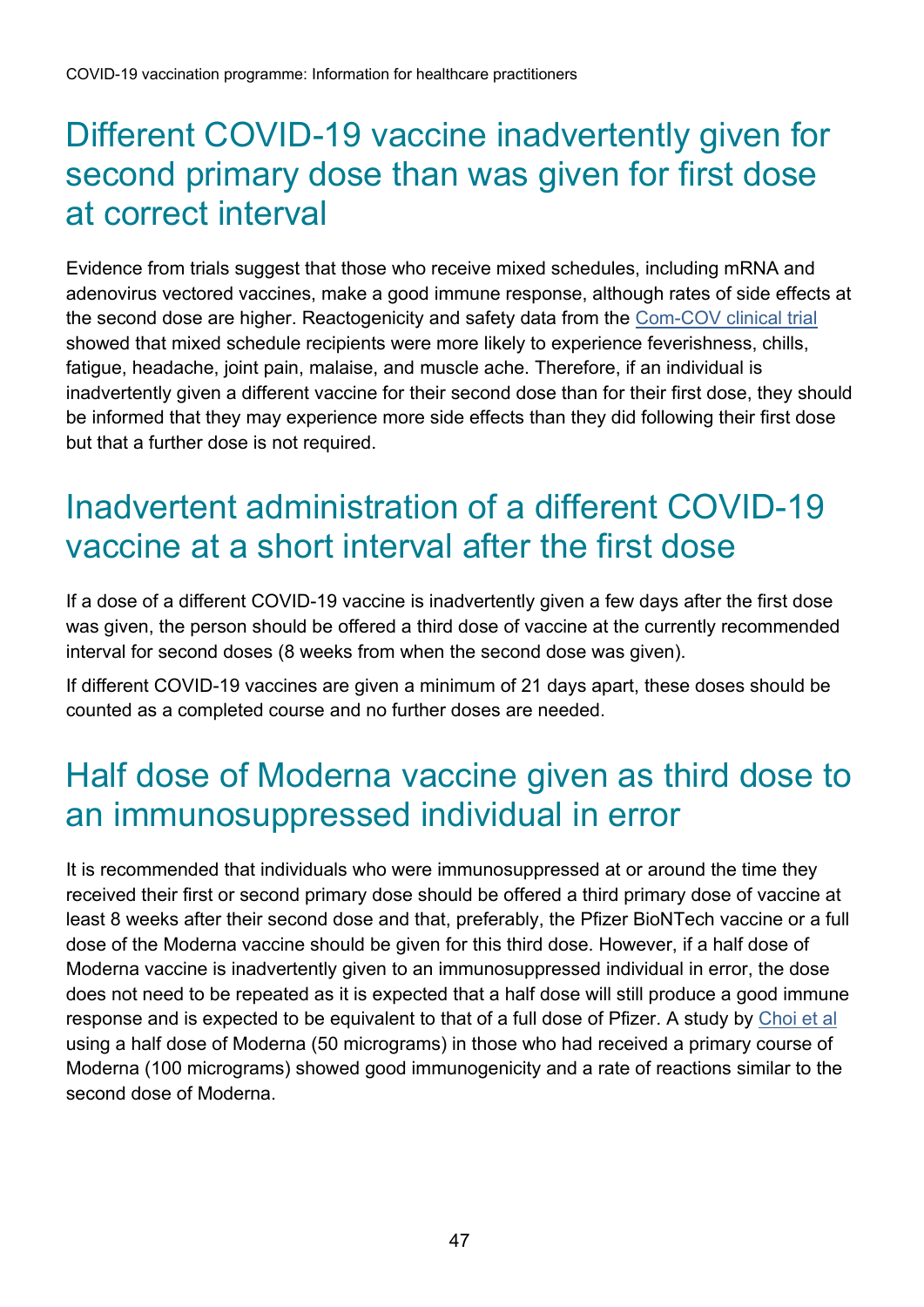### <span id="page-47-0"></span>Moderna vaccine given in error to child or young person under 18 years

Although the Moderna Spikevax vaccine has been approved for use in children from 12 years of age, the Pfizer BioNTech Comirnaty vaccine is currently preferred due to a lower reported rate of myocarditis.

If a child or young person under 18 years of age receives a dose of Moderna vaccine in error, they should complete the course with the Pfizer BioNTech vaccine.

### <span id="page-47-1"></span>Administration of a booster dose less than 3 months after the second dose

The JCVI recommend that booster vaccination should not be given within 3 months of completion of the primary course.

Where the booster dose is inadvertently given earlier than 3 months (12 weeks) from the final primary dose, it should not be counted as a valid booster dose and a further booster dose should be scheduled around 3 months from the dose inadvertently given early.

### <span id="page-47-2"></span>Reporting vaccine errors

Errors or incidents in vaccine storage, preparation or administration should be reported to the vaccination session team leader or the local Screening and Immunisation team. As some errors will require immediate action, they should be reported as soon as possible after they are realised.

They should also be reported to the MHRA, CQC or HSE as appropriate and recorded on STEIS, the NRLA or any locally-established or specially-established COVID-19 vaccine reporting systems. See also NHS E&I [Management of COVID-19 vaccination clinical incidents](https://www.england.nhs.uk/coronavirus/publication/standard-operating-procedure-management-of-covid-19-vaccination-clinical-incidents-and-enquiries/)  [and enquiries SOP.](https://www.england.nhs.uk/coronavirus/publication/standard-operating-procedure-management-of-covid-19-vaccination-clinical-incidents-and-enquiries/)

COVID-19 vaccine inadvertently administered to a pregnant woman should be reported to the UKHSA [Immunisation and Vaccine Preventable Disease Division.](http://www.gov.uk/guidance/vaccination-in-pregnancy-vip)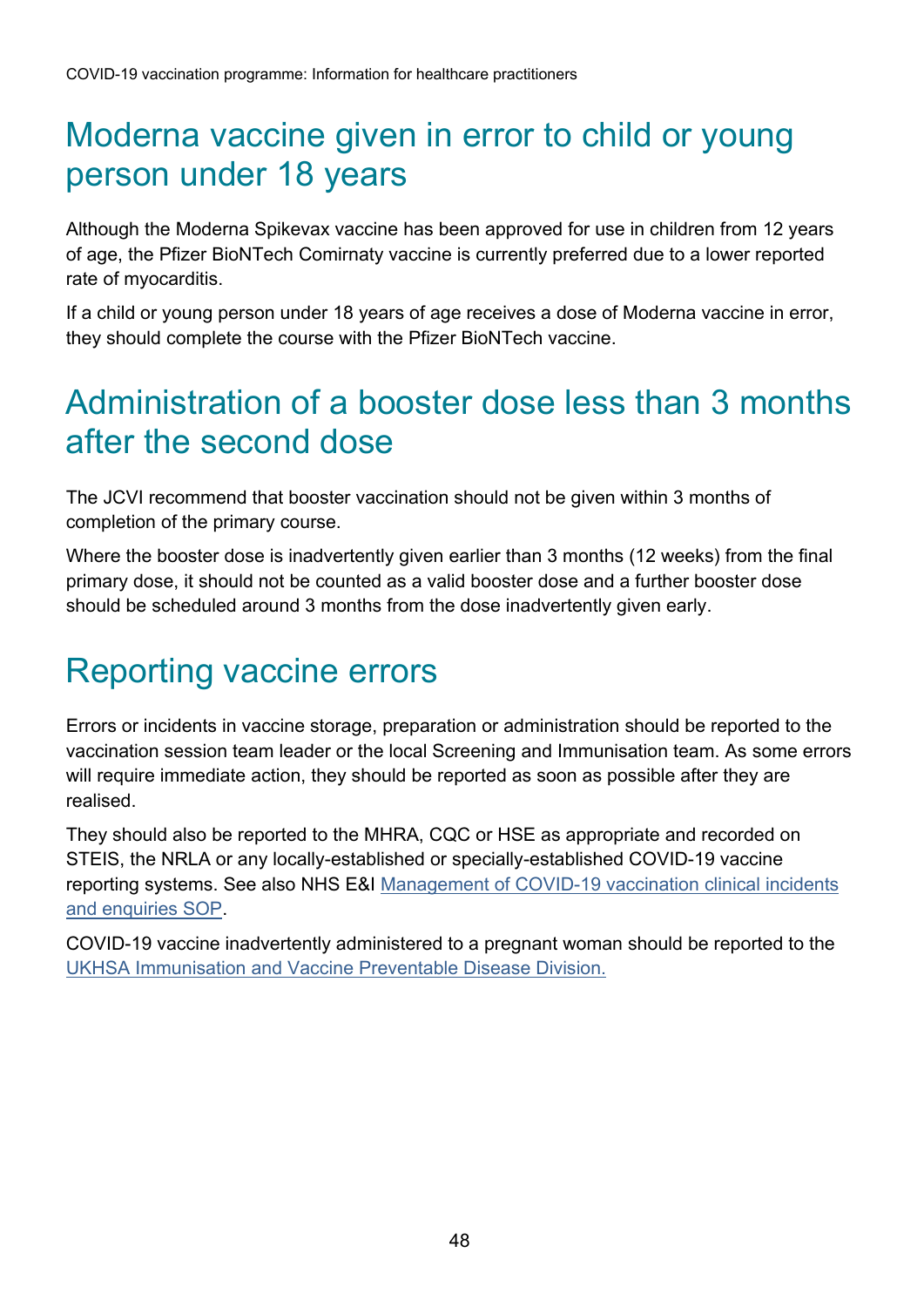# <span id="page-48-0"></span>**Useful links**

British Society of Immunology. [A guide to vaccinations for COVID-19](http://www.immunology.org/public-information/guide-vaccinations-for-covid-19) and [other useful](http://www.immunology.org/coronavirus)  [coronavirus resources.](http://www.immunology.org/coronavirus)

[GOV.UK Coronavirus \(COVID-19\) in the UK](https://coronavirus.data.gov.uk/) The official UK government website for data and insights on coronavirus (COVID-19).

[Green Book COVID-19 chapter](http://www.gov.uk/government/collections/immunisation-against-infectious-disease-the-green-book)

[Health Publications](https://www.healthpublications.gov.uk/Home.html) website – to order COVID-19 vaccine programme leaflets, posters, record cards, stickers and also download BSL videos to support people who are deaf. You can also order braille, large print, translated resources in 19 languages and Easy read versions

[LSHTM COVID-19 vaccine tracker](https://vaclshtm.shinyapps.io/ncov_vaccine_landscape/)

[MHRA weekly summary of Yellow Card reports](http://www.gov.uk/government/publications/coronavirus-covid-19-vaccine-adverse-reactions)

[Product information for the COVID-19 mRNA Vaccine BNT162b2](http://www.gov.uk/government/publications/regulatory-approval-of-pfizer-biontech-vaccine-for-covid-19)

[Product information for the COVID-19 Vaccine AstraZeneca \(Vaxzevria\)](http://www.gov.uk/government/publications/regulatory-approval-of-covid-19-vaccine-astrazeneca)

[Product information for the COVID-19](http://www.gov.uk/government/publications/regulatory-approval-of-covid-19-vaccine-moderna) Vaccine Moderna (Spikevax)

Royal College of Nursing [COVID-19 vaccination page](http://www.rcn.org.uk/clinical-topics/public-health/immunisation/covid-19-vaccination)

Royal College of Midwives Guidance [for maternity staff on COVID-19 vaccination](http://www.rcm.org.uk/guidance-for-maternity-staff/)

Royal College of Obstetricians and Gynaecologists [COVID-19 vaccines, pregnancy and](https://www.rcog.org.uk/en/guidelines-research-services/coronavirus-covid-19-pregnancy-and-womens-health/covid-19-vaccines-and-pregnancy/covid-19-vaccines-pregnancy-and-breastfeeding/)  [breastfeeding](https://www.rcog.org.uk/en/guidelines-research-services/coronavirus-covid-19-pregnancy-and-womens-health/covid-19-vaccines-and-pregnancy/covid-19-vaccines-pregnancy-and-breastfeeding/)

Specialist Pharmacy Services [COVID-19 Vaccines](http://www.sps.nhs.uk/home/covid-19-vaccines/)

UKHSA [Coronavirus vaccination programme resources](http://www.gov.uk/government/collections/immunisation)

[Vaccine update: issue 315, December 2020, COVID-19 special edition](http://www.gov.uk/government/publications/vaccine-update-issue-315-december-2020-covid-19-special-edition) and [Vaccine update:](https://www.gov.uk/government/publications/vaccine-update-issue-322-june-2021-covid-19-phase-2-special-edition)  [issue 322, June 2021, COVID-19 phase 2 special edition](https://www.gov.uk/government/publications/vaccine-update-issue-322-june-2021-covid-19-phase-2-special-edition)

WHO COVID-19 Worldwide Dashboard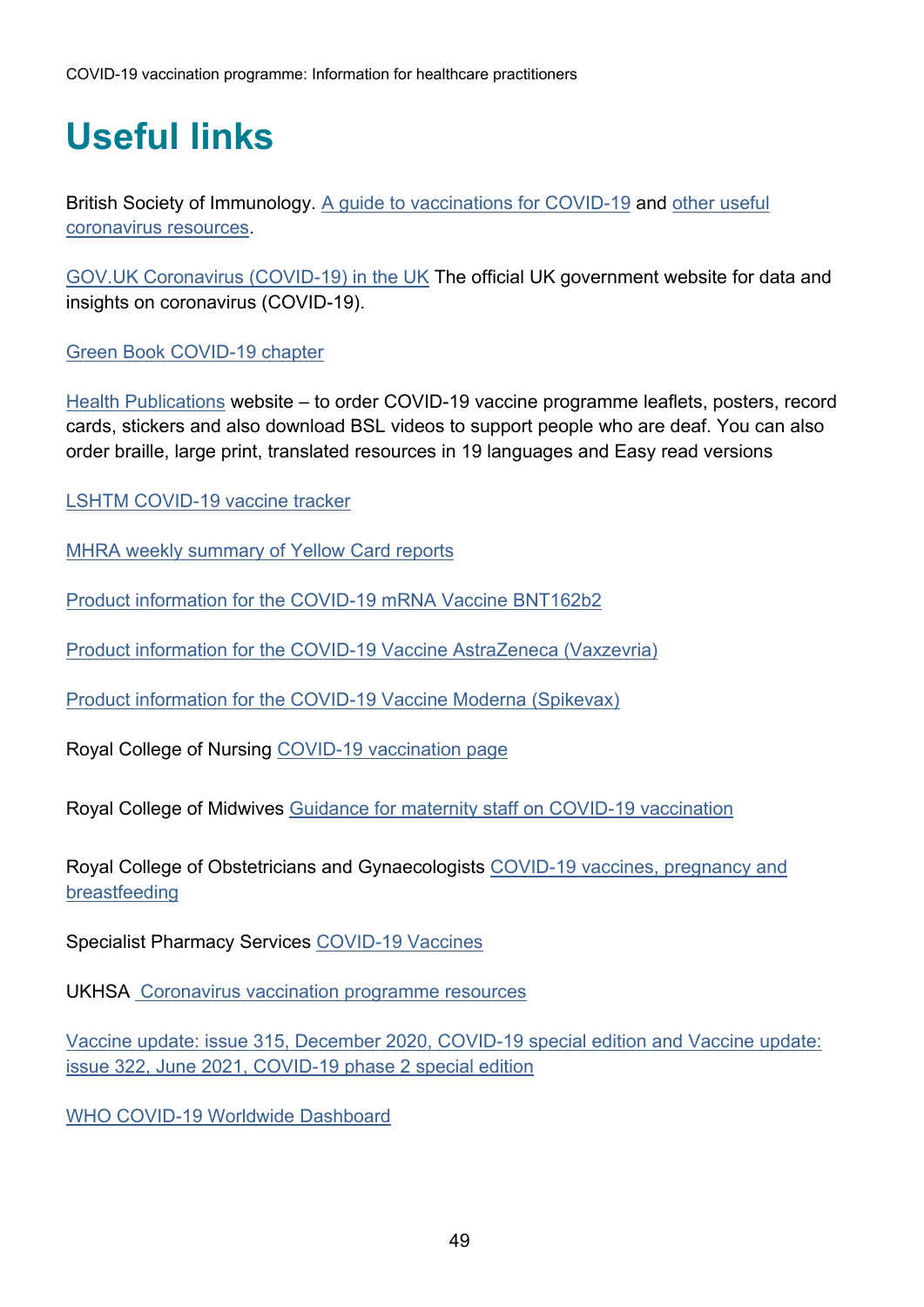# **Appendix 1. Vaccine interchangeability guidance**

<span id="page-49-0"></span>

| $\sim$ and $\sim$ and $\sim$ yours. Our during on page in formation direct to yours,<br><b>Vaccine</b><br>manufacturer | <b>Vaccine</b><br>names (if<br>applicable)       | <b>Type</b>                                              | <b>Efficacy</b><br>(whole<br>course)* | <b>Approval</b>                         | Manufacturer's<br>authorised<br>schedule         | <b>UKHSA advice</b>                                                                                                                                                                                                                             | <b>UK</b><br>alternative                            |  |
|------------------------------------------------------------------------------------------------------------------------|--------------------------------------------------|----------------------------------------------------------|---------------------------------------|-----------------------------------------|--------------------------------------------------|-------------------------------------------------------------------------------------------------------------------------------------------------------------------------------------------------------------------------------------------------|-----------------------------------------------------|--|
| AstraZeneca                                                                                                            | Vaxzevria<br>AZD1222                             | Recombinant<br>adenovirus<br>vector (ChAdOx)<br>vs spike | 80% 1                                 | <b>MHRA</b><br><b>EMA</b><br><b>OHW</b> | $18$ yrs+, 2<br>doses, 4 to 12<br>weeks apart    | If partial primary<br>vaccination:<br>• complete course<br>with same vaccine                                                                                                                                                                    | Any suitable<br>locally<br>available<br>alternative |  |
| <b>Pfizer BioNTech</b>                                                                                                 | Comirnaty<br><b>BNT162b2</b>                     | mRNA vs spike                                            | $95\%$ <sup>2</sup>                   | <b>MHRA</b><br>EMA, FDA<br><b>WHO</b>   | $12$ yrs+, 2<br>doses, at least 3<br>weeks apart | if possible (or<br>closest alternate)<br>with at least 8<br>week interval from<br>previous dose<br>$\bullet$ if more than 8<br>weeks since first<br>dose, complete<br>course as soon as<br>possible<br>If complete primary<br>course given less | Moderna**                                           |  |
| Institute of India                                                                                                     | Covishield                                       | Identical to<br>AstraZeneca                              | 80%                                   | <b>WHO</b>                              | $18$ yrs+, 2<br>doses, 4 to 12<br>weeks apart    |                                                                                                                                                                                                                                                 | AstraZeneca                                         |  |
| Moderna                                                                                                                | Spikevax<br>COVID-19<br>Vaccine<br>mRNA-<br>1273 | mRNA vs spike                                            | $94.1\%$ <sup>3</sup>                 | <b>MHRA</b><br>EMA, FDA<br><b>WHO</b>   | $12$ yrs+ $**$ , 2<br>doses, 4 weeks<br>apart    |                                                                                                                                                                                                                                                 |                                                     |  |
| Novavax                                                                                                                | Nuvaxovid<br>NVX-<br>CoV2373                     | Recombinant<br>spike protein with<br>novel adjuvant      | 89.7% 4                               | <b>MHRA</b><br><b>EMA</b><br><b>WHO</b> | $18$ yrs+, 2<br>doses, 3 weeks<br>apart          | than 3 months ago:<br>$\bullet$ no further<br>immediate vaccine                                                                                                                                                                                 | Any suitable<br>locally                             |  |

(For those over 18 years. See advice on page 17 for children under 18 years)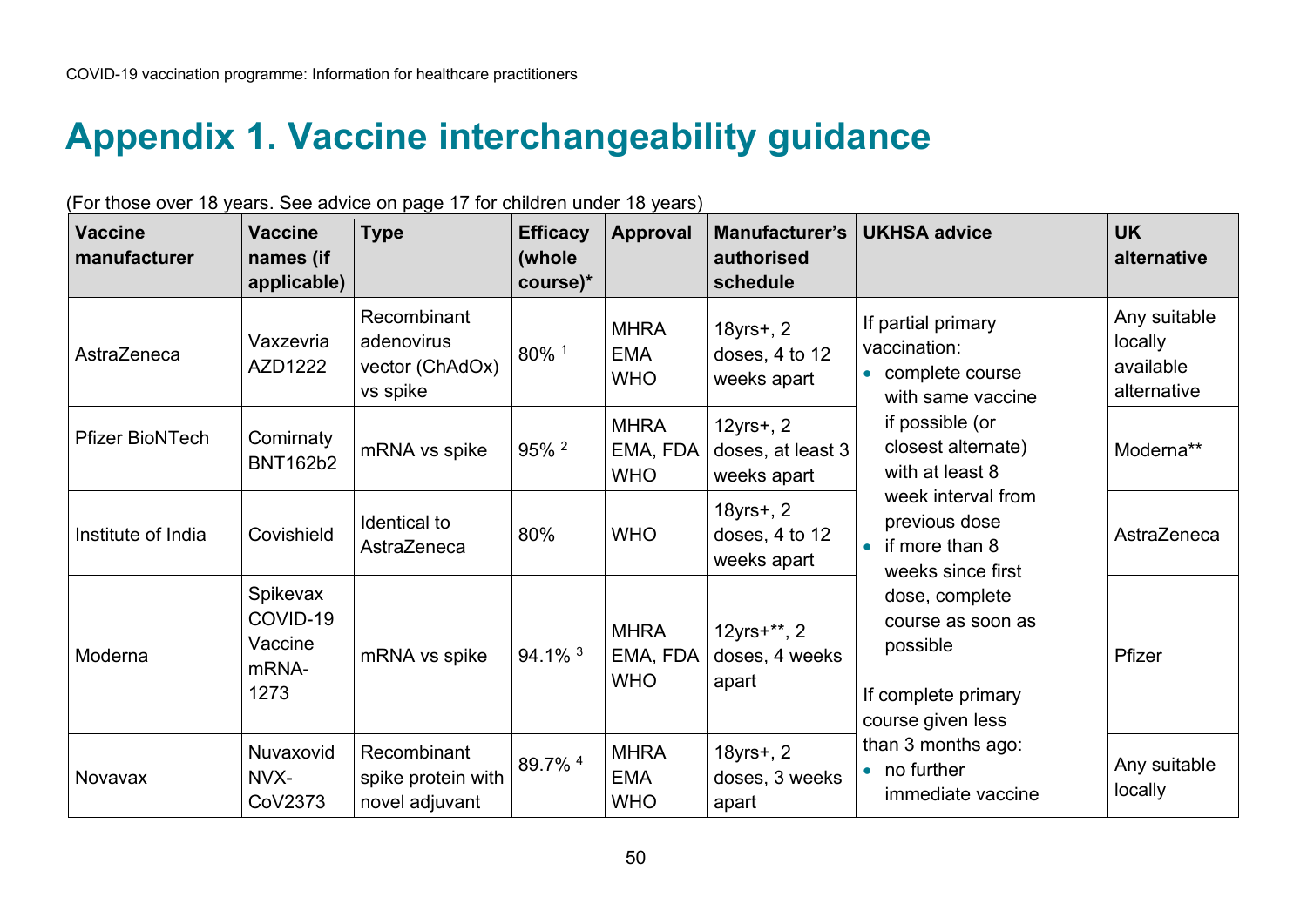| <b>Vaccine</b><br>manufacturer                                            | <b>Vaccine</b><br>names (if<br>applicable)                            | <b>Type</b>                                                    | <b>Efficacy</b><br>(whole<br>course)* | <b>Approval</b>                       | <b>Manufacturer's</b><br>authorised<br>schedule | <b>UKHSA advice</b>                                                                                                                                                                                                                                                                                        | <b>UK</b><br>alternative                            |  |  |  |                                               |
|---------------------------------------------------------------------------|-----------------------------------------------------------------------|----------------------------------------------------------------|---------------------------------------|---------------------------------------|-------------------------------------------------|------------------------------------------------------------------------------------------------------------------------------------------------------------------------------------------------------------------------------------------------------------------------------------------------------------|-----------------------------------------------------|--|--|--|-----------------------------------------------|
|                                                                           | Covovax                                                               |                                                                |                                       |                                       |                                                 | needed unless<br>severely                                                                                                                                                                                                                                                                                  | available<br>alternative                            |  |  |  |                                               |
| Janssen/ Johnson<br>and Johnson                                           | COVID-19<br>Vaccine<br>Janssen<br>JNJ-<br>78436735<br>Ad26.COV<br>2.S | Recombinant<br>adenovirus<br>(Ad26) vector vs<br>spike         | 66.9% 5                               | <b>MHRA</b><br>EMA, FDA<br><b>WHO</b> | 18yrs+, single<br>dose                          | immunosuppresse<br>d at or around<br>time 1st or 2nd<br>dose given in<br>which case 3rd<br>primary dose<br>should be given<br>from 8 weeks after<br>$2nd$ dose<br>Booster dose for<br>both groups:<br>• enrol for booster<br>in UK if eligible<br>and give minimum<br>3 months after<br>final primary dose |                                                     |  |  |  | Not required<br>as single<br>dose<br>schedule |
| <b>Gamaleya National</b><br>Centre of<br>Epidemiology and<br>Microbiology | Sputnik V<br>Gam-<br>COVID-Vac                                        | Recombinant<br>adenovirus<br>(Ad26 and Ad5)<br>vector vs spike | $91.6\%$ <sup>6</sup>                 |                                       | 18yrs+, 2<br>doses, 3 weeks<br>apart            |                                                                                                                                                                                                                                                                                                            | Any suitable<br>locally<br>available<br>alternative |  |  |  |                                               |
| <b>Bharat Biotech</b>                                                     | Covaxin                                                               | Whole<br>inactivated<br>coronavirus                            | 77.8% 7                               | <b>WHO</b>                            | 2 doses, 4<br>weeks apart                       |                                                                                                                                                                                                                                                                                                            | Any suitable<br>locally<br>available<br>alternative |  |  |  |                                               |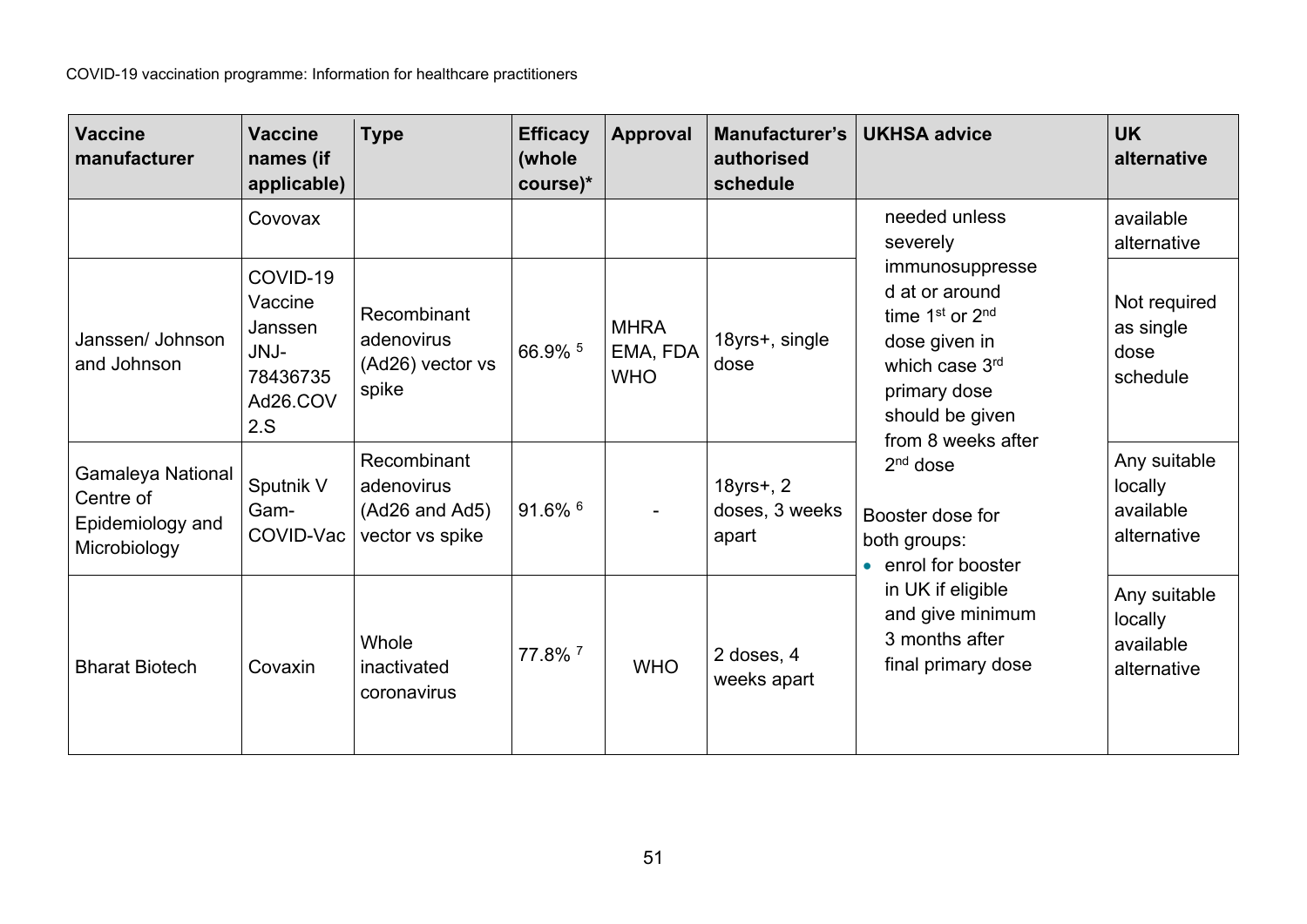| <b>Vaccine</b><br>manufacturer                                     | <b>Vaccine</b><br>names (if<br>applicable)                  | <b>Type</b>                                            | <b>Efficacy</b><br>(whole<br>course)* | <b>Approval</b> | Manufacturer's<br>authorised<br>schedule                       | <b>UKHSA advice</b>                                                                                                                                                                                                                                                                                                                                                                                                                                                                                            | <b>UK</b><br>alternative                            |                                                     |
|--------------------------------------------------------------------|-------------------------------------------------------------|--------------------------------------------------------|---------------------------------------|-----------------|----------------------------------------------------------------|----------------------------------------------------------------------------------------------------------------------------------------------------------------------------------------------------------------------------------------------------------------------------------------------------------------------------------------------------------------------------------------------------------------------------------------------------------------------------------------------------------------|-----------------------------------------------------|-----------------------------------------------------|
| Gamaleya National<br>Centre of<br>Epidemiology and<br>Microbiology | Sputnik<br>Light                                            | Recombinant<br>adenovirus<br>(Ad26) vector vs<br>spike | 79.4% 8                               |                 | 18yrs+, single<br>dose                                         | If vaccinated with 1 dose:<br>provide 1 dose of<br>$\bullet$<br>UK approved<br>vaccine 8 weeks<br>after previous<br>dose<br>enrol for booster<br>in UK if eligible<br>and give minimum<br>3 months after<br>final primary dose<br>If vaccinated with 2 doses<br>and 2 <sup>nd</sup> dose was less than<br>3 months ago:<br>provide 1 dose of<br>UK approved<br>vaccine 8 weeks<br>after previous<br>dose<br>enrol for booster<br>in UK if eligible<br>and give minimum<br>3 months after<br>final primary dose |                                                     | Any suitable<br>locally<br>available<br>alternative |
| CanSino Biologics                                                  | Ad5-nCoV<br>Convidecia                                      | Recombinant<br>adenovirus<br>vector (Ad5) vs<br>spike  | 65.7% 9                               |                 | 18yrs+, single<br>dose                                         |                                                                                                                                                                                                                                                                                                                                                                                                                                                                                                                | Any suitable<br>locally<br>available<br>alternative |                                                     |
| Sinopharm<br>(Beijing)                                             | COVID-19<br>vaccine<br><b>BIBP</b><br><b>BBIBP-</b><br>CorV | Whole<br>inactivated<br>coronavirus                    | 78.1% 10                              | <b>WHO</b>      | 18yrs+, 2 doses<br>(3 in some<br>cases), 3 to 4<br>weeks apart |                                                                                                                                                                                                                                                                                                                                                                                                                                                                                                                |                                                     | Any suitable<br>locally<br>available<br>alternative |
| Sinopharm<br>(Wuhan)                                               | WIBP-CorV                                                   | Whole<br>inactivated<br>coronavirus                    | 72.8% 10                              |                 | 18yrs+, 2 doses<br>3 to 4 weeks<br>apart                       |                                                                                                                                                                                                                                                                                                                                                                                                                                                                                                                | Any suitable<br>locally<br>available<br>alternative |                                                     |
| Sinovac Biotech                                                    | CoronaVac                                                   | Whole<br>inactivated<br>coronavirus                    | 50 to<br>83.5% 11                     | <b>WHO</b>      | 18yrs+, 2<br>doses, 2 to 4<br>weeks apart                      |                                                                                                                                                                                                                                                                                                                                                                                                                                                                                                                | Any suitable<br>locally<br>available<br>alternative |                                                     |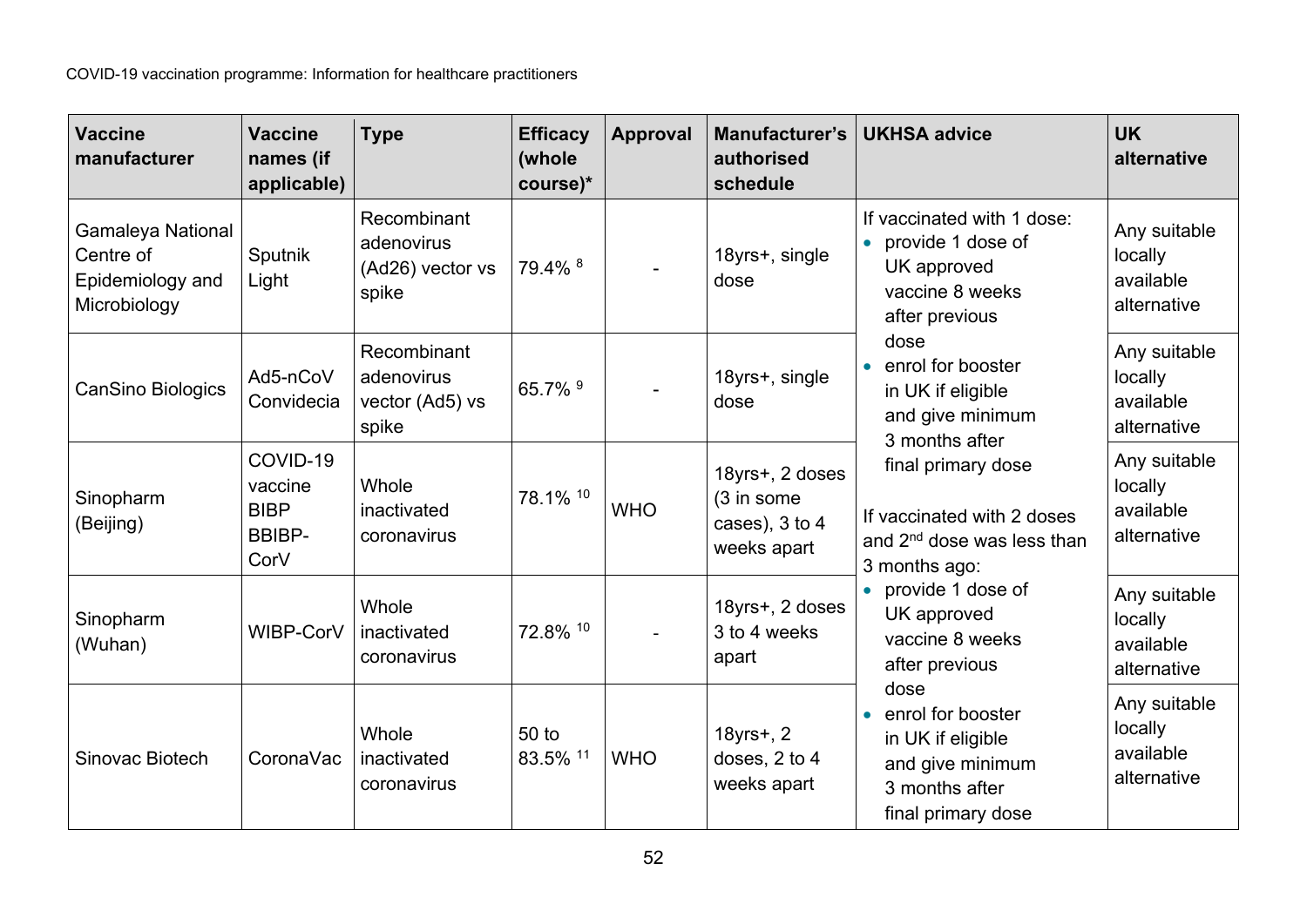| <b>Vaccine</b><br>manufacturer | <b>Vaccine</b><br>names (if<br>applicable) | <b>Type</b> | <b>Efficacy</b><br>(whole<br>course)* | Approval | Manufacturer's   UKHSA advice<br>authorised<br>schedule |                                                                                                                                                                                                                                                                                            | <b>UK</b><br>alternative |
|--------------------------------|--------------------------------------------|-------------|---------------------------------------|----------|---------------------------------------------------------|--------------------------------------------------------------------------------------------------------------------------------------------------------------------------------------------------------------------------------------------------------------------------------------------|--------------------------|
|                                |                                            |             |                                       |          |                                                         | If vaccinated with 2 doses<br>and 2 <sup>nd</sup> dose was more than<br>3 months ago:<br>• give an additional dose<br>of UK approved vaccine<br>now. For those eligible<br>for a booster, this will<br>count as their booster<br>dose and no further<br>doses are currently<br>recommended |                          |
|                                |                                            |             |                                       |          |                                                         | If vaccinated with 3 primary<br>doses:<br>• enrol for booster<br>in UK if eligible<br>and give minimum<br>3 months after<br>final primary dose                                                                                                                                             |                          |

\*All trials use different criteria for what counts as an infection which can lead to variations in results for effectiveness so trials should not be compared. However, all vaccines will reduce hospitalisations and deaths. Effectiveness will also vary by country depending on virus strain circulating at the time.

\*\*although authorised for use from 12 years, Moderna vaccine is not currently recommended for individuals under 18 years in the UK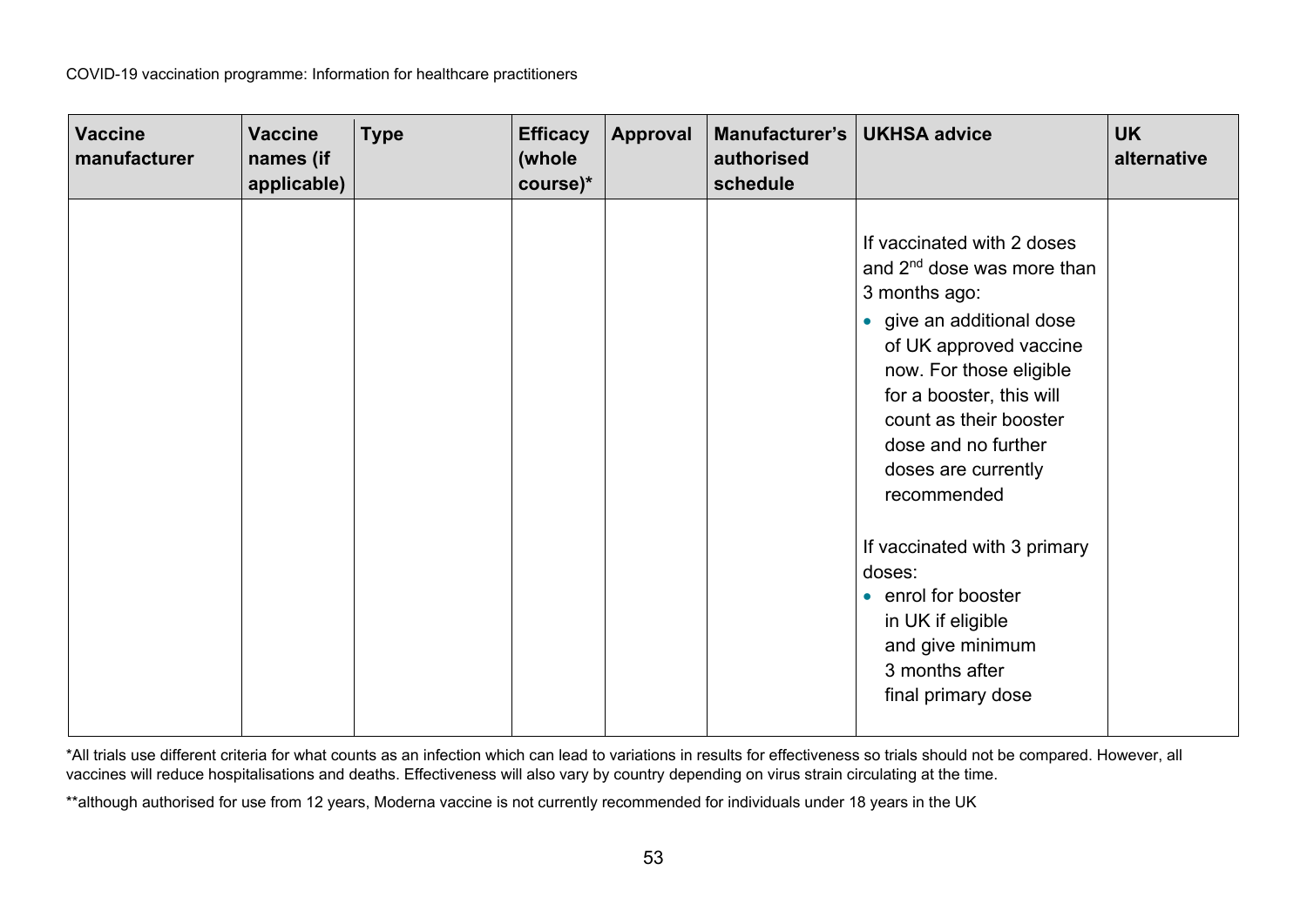If the vaccine received overseas is not listed in the table, a full course of the appropriate vaccine recommended for the individual in the UK (which may depend on their age) should be given.

### References for table

- 1 [Information for Healthcare Professionals on COVID-19 Vaccine AstraZeneca \(Vaxzevria\)](https://www.gov.uk/government/publications/regulatory-approval-of-covid-19-vaccine-astrazeneca/information-for-healthcare-professionals-on-covid-19-vaccine-astrazeneca-regulation-174#pharmaceutical-particulars) 25 June 2021
- 2 [Information for Healthcare Professionals on Pfizer/BioNTech COVID-19 vaccine](http://www.gov.uk/government/publications/regulatory-approval-of-pfizer-biontech-vaccine-for-covid-19/information-for-healthcare-professionals-on-pfizerbiontech-covid-19-vaccine) 4 June 2021
- 3 [Summary of Product Characteristics for COVID-19 Vaccine Moderna \(Spikevax\)](http://www.gov.uk/government/publications/regulatory-approval-of-covid-19-vaccine-moderna/information-for-healthcare-professionals-on-covid-19-vaccine-moderna) 19 April 2021
- 4 [Safety and Efficacy of NVX-CoV2373 COVID-19 Vaccine](https://www.nejm.org/doi/full/10.1056/NEJMoa2116185?query=featured_home) New England Journal of Medicine 23 September 2021; 385:1172-1183
- 5 [Summary of Product Characteristics for COVID-19 Vaccine Janssen](https://www.gov.uk/government/publications/regulatory-approval-of-covid-19-vaccine-janssen/summary-of-product-characteristics-for-covid-19-vaccine-janssen) 28 May 2021
- 6 [Safety and efficacy of an rAd26 and rAd5 vector-based heterologous prime-boost COVID-19 vaccine: an interim analysis of a randomised](http://www.thelancet.com/journals/lancet/article/PIIS0140-6736(21)00234-8/fulltext)  [controlled phase 3 trial in Russia](http://www.thelancet.com/journals/lancet/article/PIIS0140-6736(21)00234-8/fulltext) The Lancet 20 February 2021; 397(10275):671-681
- 7 [Efficacy, safety, and lot to lot immunogenicity of an inactivated SARS-CoV-2 vaccine \(BBV152\): a, double-blind, randomised, controlled](https://www.medrxiv.org/content/10.1101/2021.06.30.21259439v1)  [phase 3 trial](https://www.medrxiv.org/content/10.1101/2021.06.30.21259439v1) 2 July 2021
- 8 [Russia authorises use of single-dose COVID-19 vaccine Sputnik](https://www.pharmaceutical-technology.com/news/russia-authorises-sputnik-light/) Light Pharmaceutical Technology 7 May 2021
- <span id="page-53-0"></span>9 [CanSinoBIO's COVID-19 vaccine 65.7% effective in global trials, Pakistan official says](https://www.reuters.com/article/us-health-coronavirus-vaccine-pakistan/cansinobios-covid-19-vaccine-65-7-effective-in-global-trials-pakistan-official-says-idUSKBN2A81N0) Reuters 8 February 2021
- 10 [Effect of 2 Inactivated SARS-CoV-2 Vaccines on Symptomatic COVID-19 Infection in Adults: A Randomized Clinical](https://www.ncbi.nlm.nih.gov/pmc/articles/PMC8156175/) Trial. JAMA. 2021;326(1):35-45
- 11 [Interim recommendations for use of the inactivated COVID-19 vaccine, CoronaVac, developed by Sinovac](https://apps.who.int/iris/bitstream/handle/10665/341454/WHO-2019-nCoV-vaccines-SAGE-recommendation-Sinovac-CoronaVac-2021.1-eng.pdf) WHO 24 May 2021

Further information about the current approval or authorisation status of different COVID-19 vaccines available in other countries is available from the Regulatory Affairs Professionals Society (RAPS) [COVID-19 vaccine tracker.](https://www.raps.org/news-and-articles/news-articles/2020/3/covid-19-vaccine-tracker)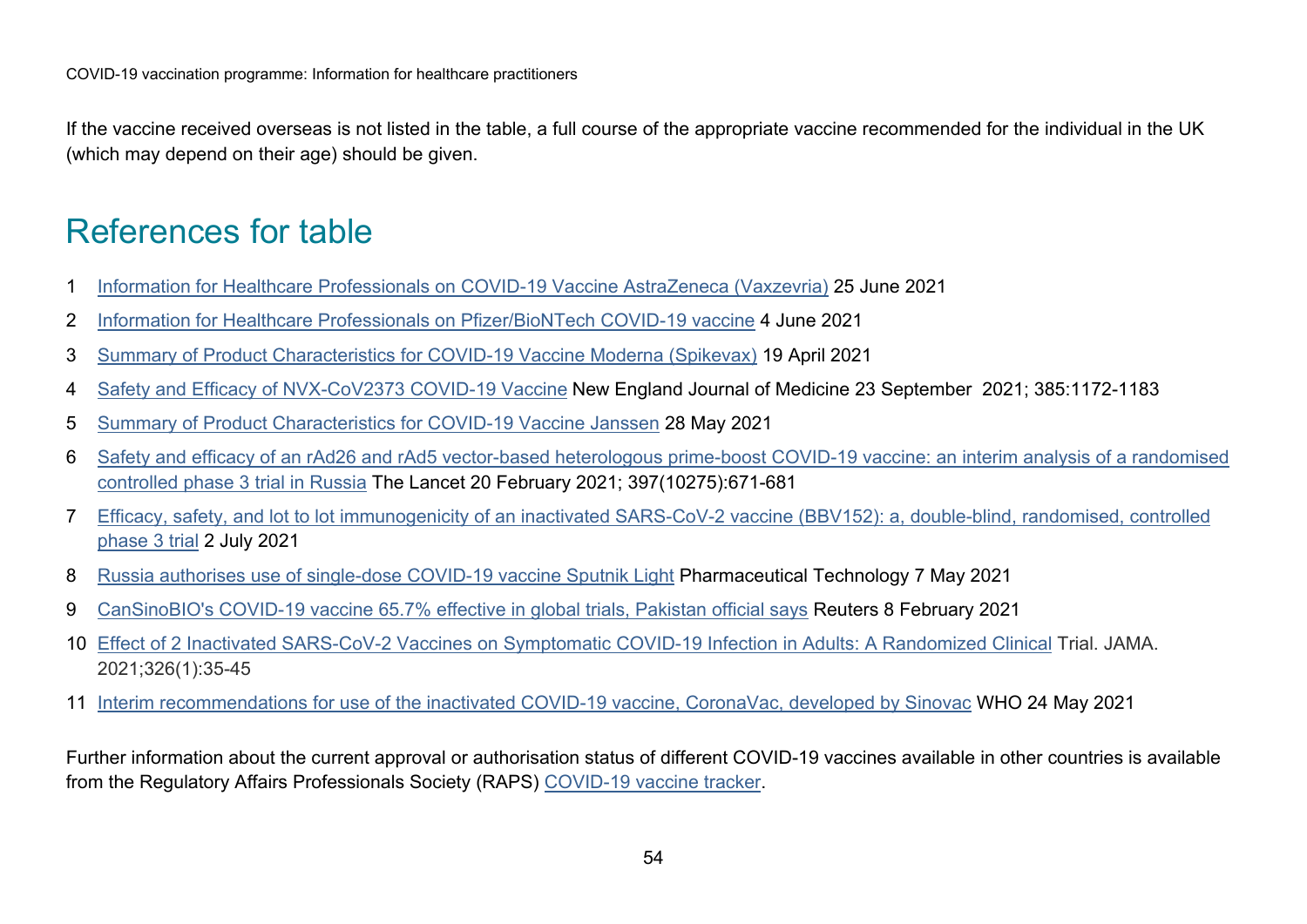# <span id="page-54-0"></span>**Appendix 2. Storage and preparation of the COVID-19 Pfizer BioNTech Comirnaty 30 micrograms/dose vaccine**

#### <span id="page-54-1"></span>Vaccine composition

In addition to the highly purified messenger RNA (tozinameran), the Pfizer BioNTech (Comirnaty) COVID-19 vaccine contains:

- ALC-0315 =  $(4-hydroxybutyl)$  azanediyl)bis (hexane-6,1-diyl)bis(2hexyldecanoate)
- ALC-0159 = 2- $[$ (polyethylene glycol)-2000]-N,N-ditetradecylacetamide
- 1,2-Distearoyl-sn-glycero-3-phosphocholine
- cholesterol
- potassium chloride
- potassium dihydrogen phosphate
- sodium chloride
- disodium hydrogen phosphate dihydrate
- sucrose
- water for injections
- sodium hydroxide (for pH-adjustment)
- hydrochloric acid (for pH-adjustment)

#### <span id="page-54-2"></span>Vaccine presentation

The Pfizer BioNTech COVID-19 vaccine packs contain 195 vials of vaccine.

The vaccine is contained in a multidose clear glass vial. The vial has a rubber (bromobutyl) stopper, aluminium seal and a flip-off plastic cap. Bromobutyl is a synthetic rubber – the vial stopper does not contain latex.

Each vial contains 0.45 ml of vaccine and should be diluted with 1.8 ml of Sodium Chloride 0.9% Solution for Injection (also referred to as normal saline). Once diluted, each reconstituted vaccine will supply 6 doses of 0.3 ml.

If the dose-sparing needles and syringes being supplied with the vaccine are used, it should be possible to obtain 6 full 0.3ml doses from the vial. If standard syringes and needles are used, there may not be sufficient volume to extract a sixth dose from a single vial. Care should be taken to ensure a full 0.3 ml dose will be administered to the patient from the same vial. If the amount of vaccine remaining in the vial cannot provide a full dose of 0.3 ml, discard the vial and any excess volume. Do not pool excess vaccine from multiple vials.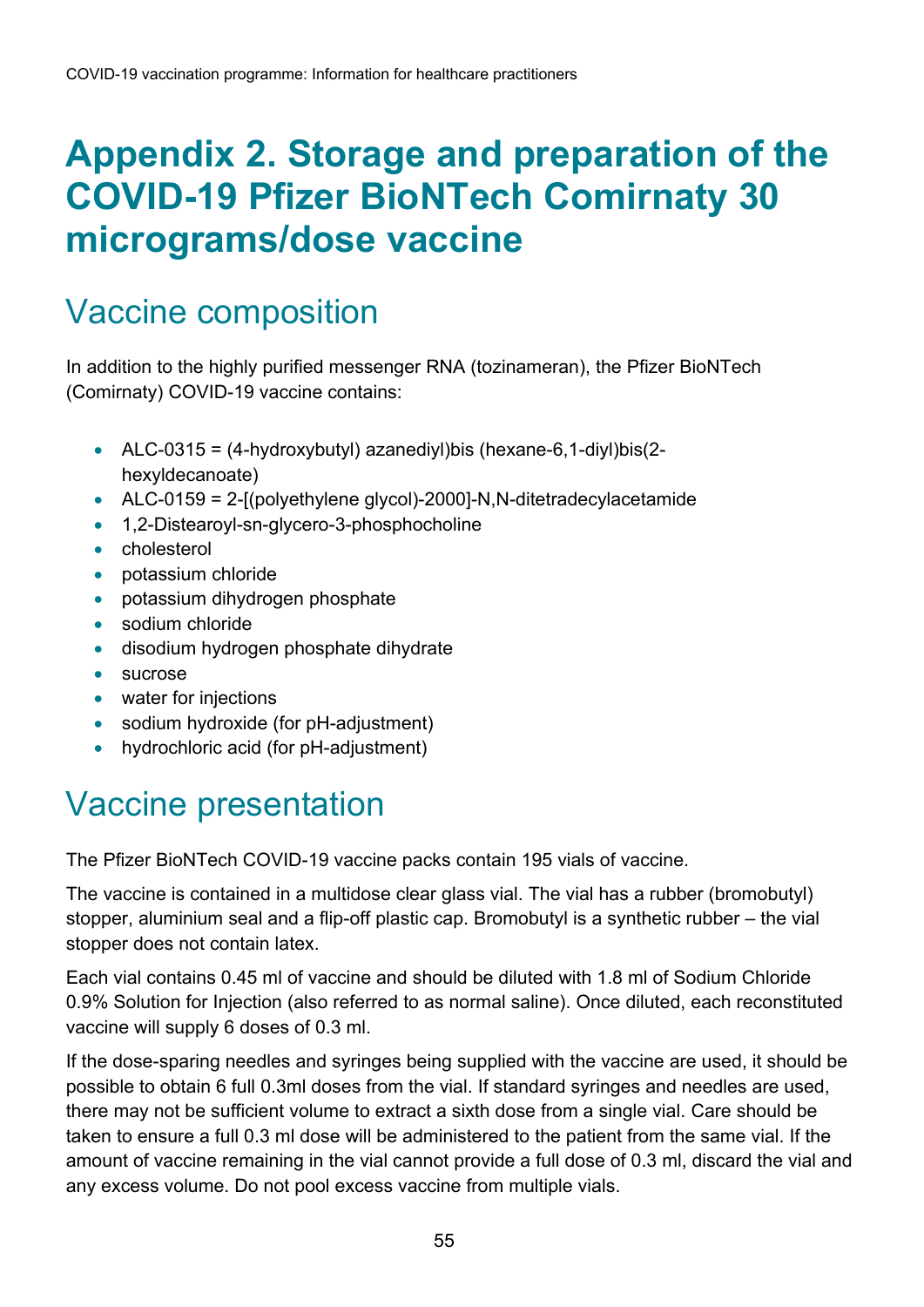# <span id="page-55-0"></span>Diluent for reconstitution

A separate ampoule containing a minimum of 2 ml of Sodium Chloride 0.9% Solution for Injection is required for vaccine reconstitution. Each ampoule of diluent is single use and any remaining diluent must be discarded after 1.8 ml has been withdrawn, regardless of the ampoule volume.

There are no special storage requirements for the diluent and this can be stored with other ambient products (needles and syringes) in a dry environment away from direct sunlight.

# <span id="page-55-1"></span>**Ordering**

Pre-authorised NHS Trusts should order the Pfizer BioNTech COVID-19 vaccine via the [ImmForm platform.](https://portal.immform.phe.gov.uk/Logon.aspx?returnurl=%2f) PCN designated sites need to use the Foundry system to order vaccines. Ordering is only available for pre-authorised sites.

Each pack of vaccine ordered should automatically generate an order for the required number of packs of diluent, dilution syringes and needles and combined syringes and needles for vaccine administration for that vaccine pack. Information leaflets for vaccine recipients will also be provided with each vaccine pack. Patient vaccination record cards should be ordered directly from the [Health Publications website.](https://www.healthpublications.gov.uk/Home.html)

Longer length (38mm) needles are recommended for morbidly obese individuals to ensure the vaccine is injected into muscle. These can be ordered from ImmForm when ordering vaccine if required in addition to the 25mm needles and syringes that will be supplied.

# <span id="page-55-2"></span>**Storage**

The Pfizer BioNTech COVID-19 vaccine will be delivered frozen to healthcare facilities with ultra low temperature (ULT) freezers. The following is provided for information only as those handling vaccines at ultra-low temperatures should have received specific additional training for this and should be working to detailed standard operating procedures:

- vaccine packs will be shipped inside isothermic boxes (validated boxes which will maintain a constant temperature for a specified period of time) inside a cardboard box
- the isothermic box will also contain dry ice which should be disposed of carefully following local protocols
- upon delivery, the vaccine packs should be removed from the isothermic boxes and transferred to a suitable ULT freezer to ensure ongoing storage between -90°C to -60°C
- the vaccine should be kept upright, in its original packaging and away from prolonged light exposure
- shelf-life is 9 months at -90°C to -60°C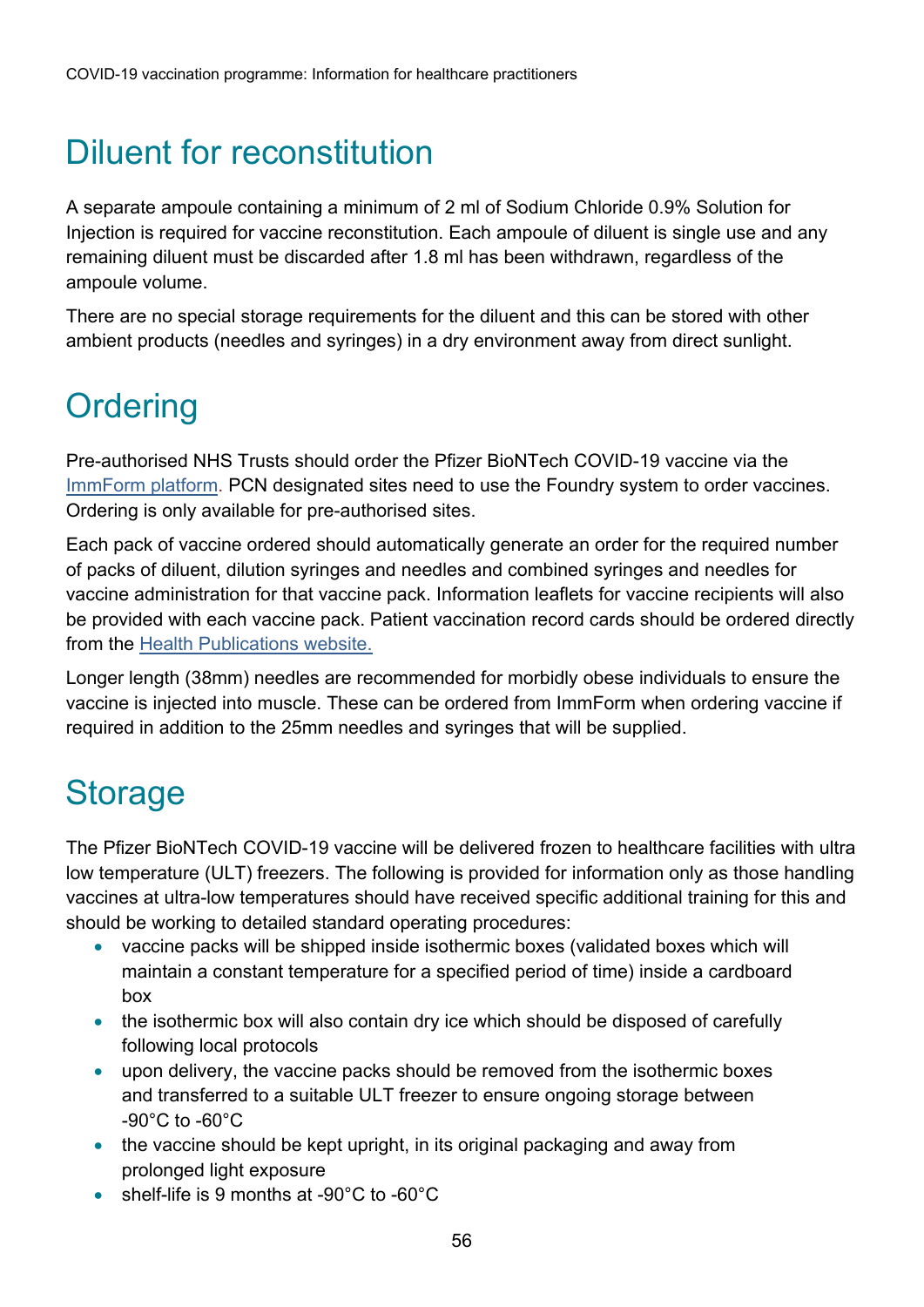# <span id="page-56-0"></span>**Thawing**

When required, frozen vials should be transferred to 2°C to 8°C to thaw; a 195 vial pack may take 3 hours to thaw at this temperature.

Frozen vials may be thawed at temperatures up to 30°C for 30 minutes for immediate use. They must not be kept at room temperature (up to 30°C) for any longer than 2 hours prior to dilution.

Once thawed, the vaccine should not be re-frozen.

### <span id="page-56-1"></span>Delivery in a thawed state

The Pfizer BioNTech COVID-19 30 micrograms/dose vaccine may be delivered to where it is going to be administered thawed but refrigerated between +2 and +8°C:

- refrigerated vaccine must be transferred immediately to a vaccine fridge on arrival and stored in a carefully monitored temperature range of +2 and +8°C
- when removed from the freezer, the thawed, unopened, undiluted vaccine has a maximum shelf life of up to 1 month at  $+2$  and  $+8^{\circ}$ C
- the vaccine pack has a space on the label on the front which should state the expiry date on it
- vaccine should be stored in the original package to protect it from light. Exposure to room light should be minimised and exposure to direct sunlight and ultraviolet light should be avoided

#### <span id="page-56-2"></span>Storage and use of the vaccine

The Pfizer BioNTech Comirnaty 30 micrograms/dose COVID-19 vaccine has very specific storage, reconstitution and 'use within' requirements.

All those involved in the delivery of the COVID-19 vaccination programme must be aware of the recommended storage requirements.

The vaccine must not be given if you are not confident that it has been stored or reconstituted as recommended by the manufacturer or as advised by a vaccine expert.

If the vaccine is stored incorrectly:

- label and isolate affected vaccines in the fridge and do not use until further notice
- <span id="page-56-3"></span>• seek advice from the manufacturer or a source of expert advice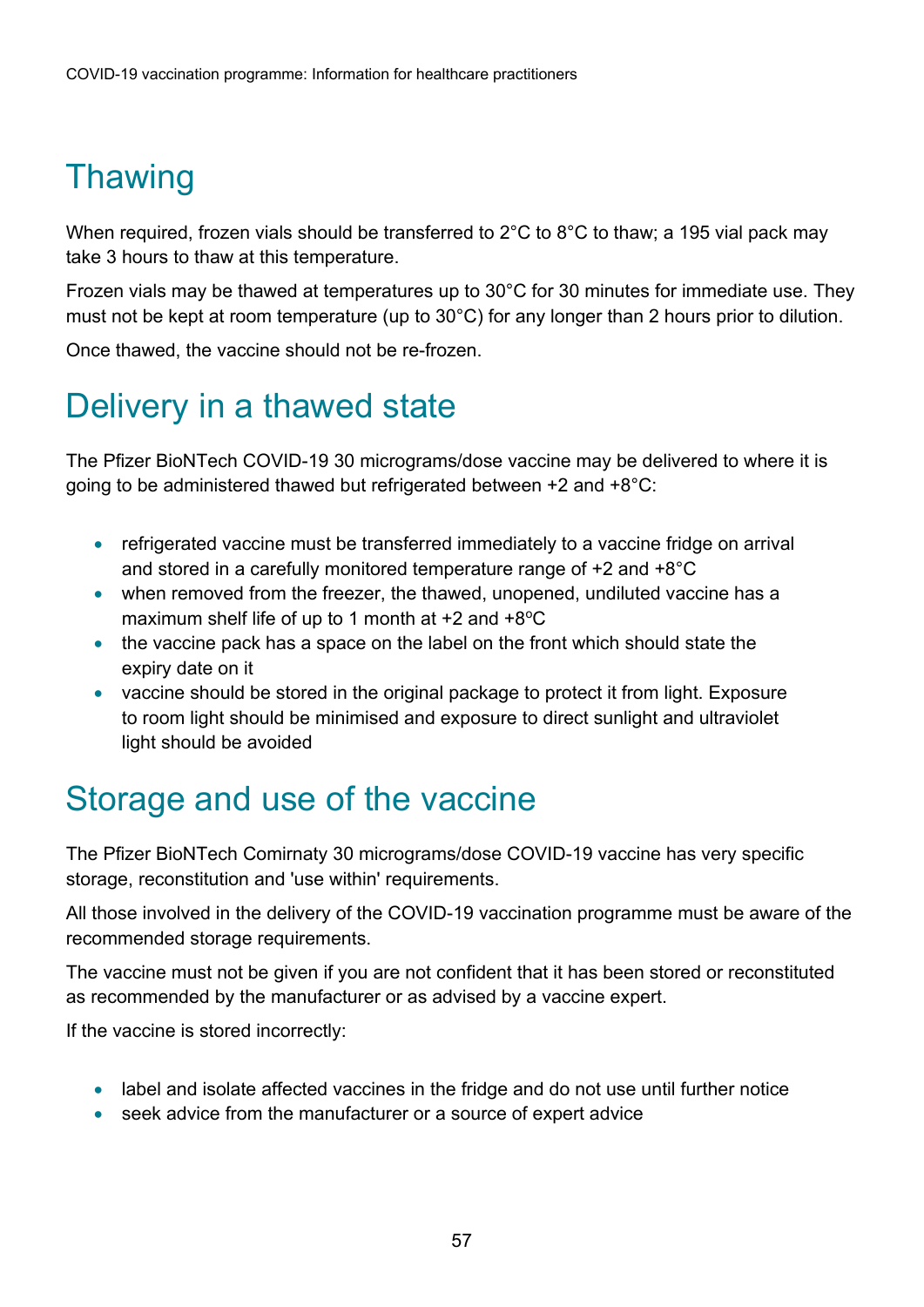## Equipment required to reconstitute the vaccine

The equipment is required for reconstitution is:

- one Pfizer BioNTech Comirnaty 30 micrograms/dose COVID-19 vaccine multidose vial (purple cap)
- one plastic ampoule of Sodium Chloride 0.9% Solution for Injection this will be supplied separately in multiple presentations (different manufacturers and different sized ampoules); it does not need to be kept in the fridge
- an alcohol swab, needle and syringe to reconstitute combined needles and syringes are being supplied at the same time as the vaccine

# <span id="page-57-0"></span>Reconstituting the vaccine

- clean hands with alcohol-based gel or soap and water
- assemble 1 ampoule of Sodium Chloride 0.9% Solution for Injection, a single use alcohol swab, and the combined needle and syringe provided for dilution
- from cold storage, remove 1 vial of vaccine
- if removing the multidose vaccine vial directly from a ULT freezer, allow the vaccine to thaw as described above
- if removing the multidose vaccine vial from cold storage between  $+2$  and  $+8^{\circ}$ C, check that it has not been stored there for longer than 1 month
- allow the vaccine to come to room temperature, then gently invert the vial 10 times prior to dilution. One inversion means turning the vial upside down and back again; do not shake – this could affect the potency of the vaccine
- check the expiry date and the appearance of the vaccine. Prior to dilution, the thawed vaccine may contain white to off-white opaque amorphous particles – return the vial to the manufacturer if the appearance of the vaccine does not match this description
- clean the vial stopper with the single use antiseptic swab and allow to air dry fully
- invert the ampoule containing the Sodium Chloride 0.9% Solution for Injection diluent and withdraw 1.8ml slowly to avoid formation of bubbles
- discard the diluent ampoule and any remaining diluent in it do not use any other type of diluent
- add diluent slowly to the vaccine vial you may feel some pressure in the vial as you add the diluent; equalise the vial pressure by withdrawing 1.8 ml of air into the empty diluent syringe before removing the needle from the vial
- after the needle has been removed from the vial, dispose of the dilution needle and syringe into a yellow sharps bin
- gently invert the diluted solution 10 times do not shake
- the diluted vaccine should be an off-white solution with no particulates visible. Discard the diluted vaccine if particulates or discolouration are present
- the date and time of discard should be clearly recorded on the vial label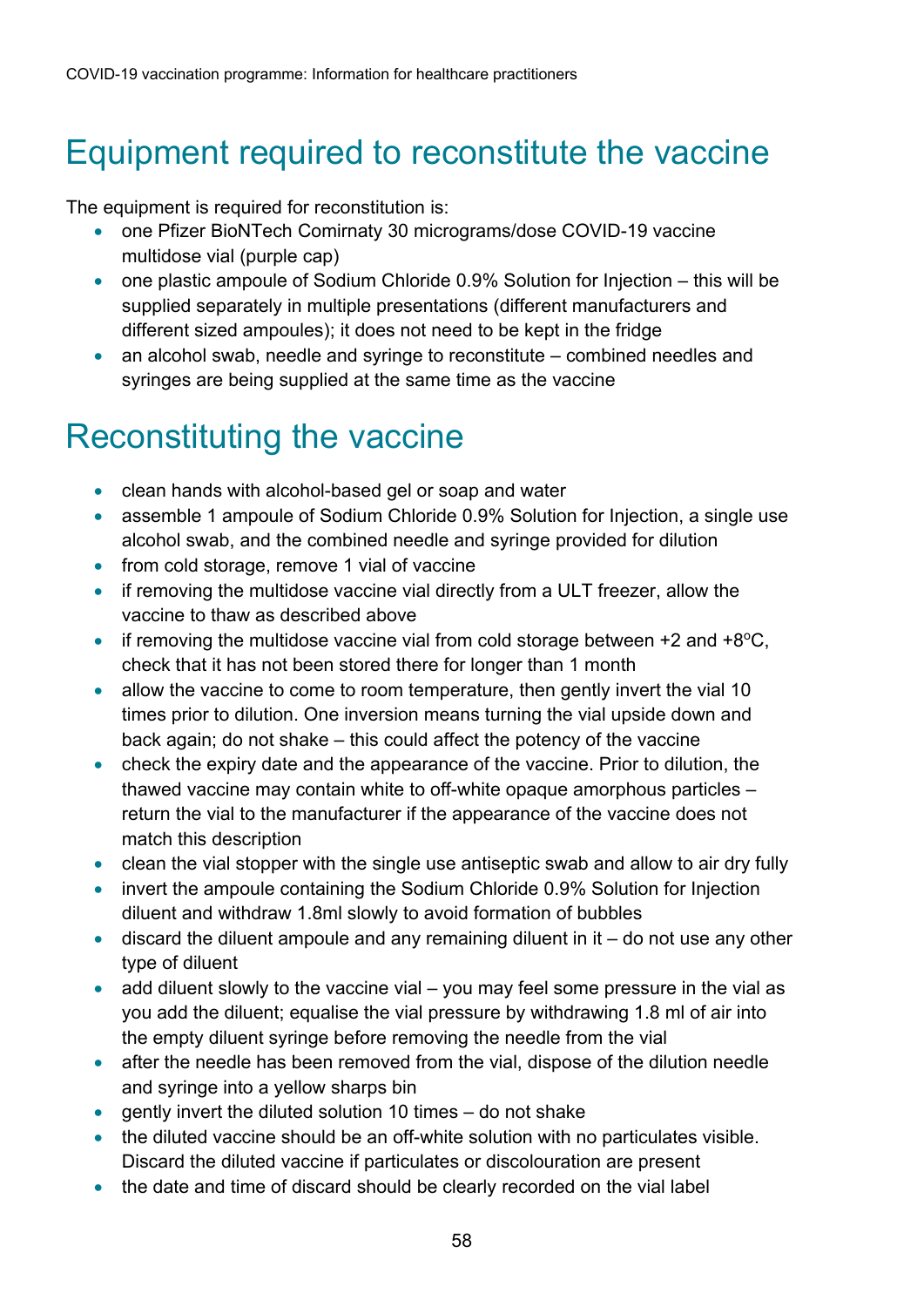After dilution the vaccine should be used as soon as is practically possible.

Reconstituted vaccine can be stored between 2°C and 30°C but must be used within 6 hours following dilution.

You can find out more about the [Comirnaty vaccine](http://www.comirnatyeducation.co.uk/) and watch a video showing how to reconstitute and prepare the vaccine for use.

#### <span id="page-58-0"></span>Vaccine dose preparation

- if the vaccine has previously been reconstituted, check that it is still within the 6 hour allowed time period from when it was reconstituted
- visually inspect the vaccine for appearance and particles each time a dose is drawn up
- clean top of vial with a single use antiseptic swab and allow to air dry fully
- unwrap one of the 1ml combined 23g/25mm blue hub needle and syringes provided (recommended needle length depends on body mass of patient. Longer length (38mm) needles are recommended for morbidly obese individuals to ensure the vaccine is injected into muscle. These can be ordered from ImmForm when ordering vaccine if required in addition to the 25mm length needles and syringes that will be supplied)
- insert the needle vertically into the centre ring of the vaccine vial stopper. Nonvertical insertion of the needle into the stopper can result in the needle scraping rubber off the inner wall of the small channel of the stopper
- do not twist or rotate the needle once inserted as this may cause a particle to be cored out of the stopper
- withdraw a dose of 0.3 ml of diluted product for each vaccination. Take particular care to ensure the correct dose is drawn up as a partial dose may not provide protection
- any air bubbles should be removed before removing the needle from the vial in order to avoid losing any of the vaccine dose
- the same needle and syringe should be used to draw up and administer the dose of vaccine to prevent under dosing of the vaccine to the person
- <span id="page-58-1"></span>• the needle should only be changed between the vial and the patient if it is contaminated or damaged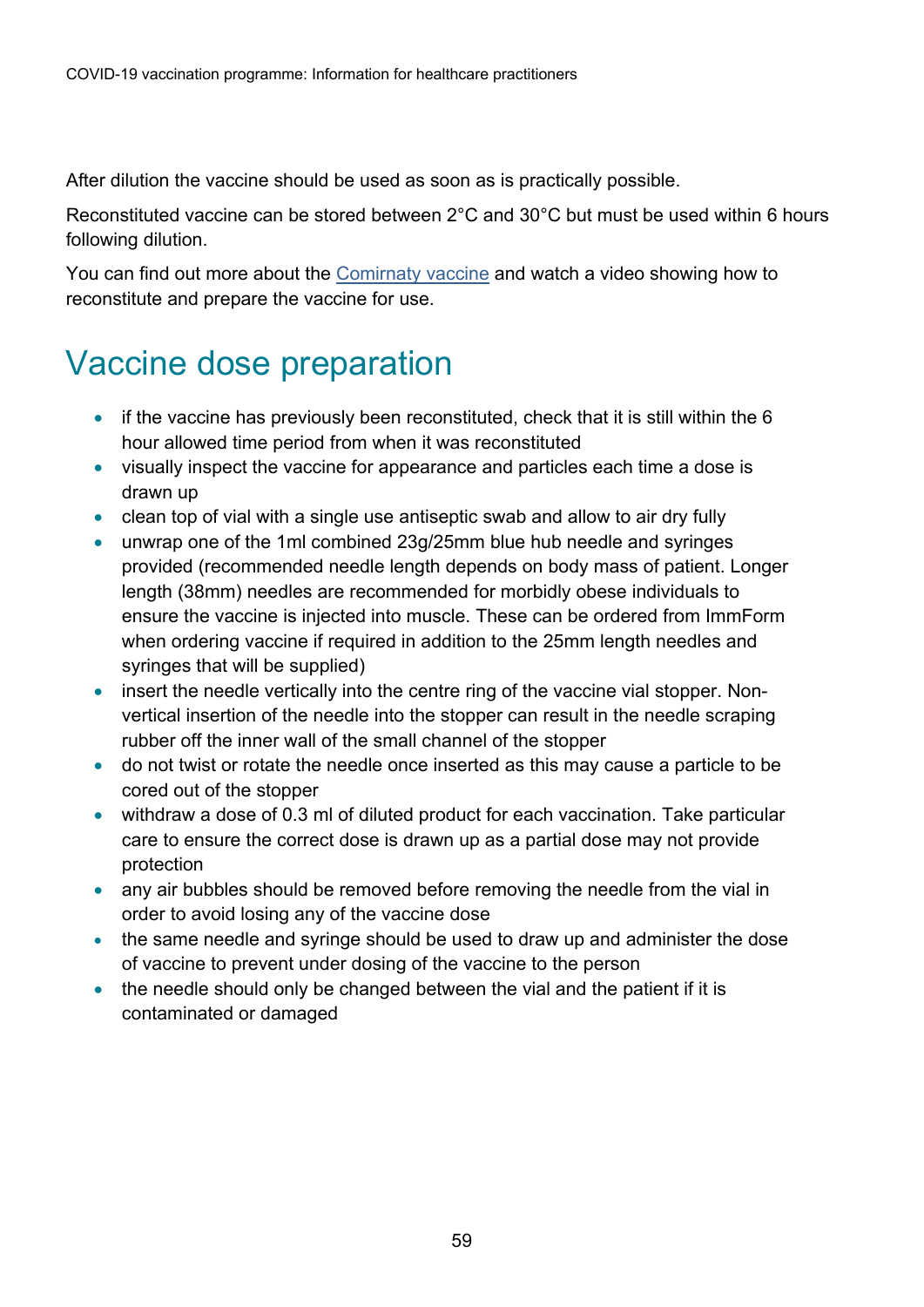#### Dose and schedule

The dose of Pfizer BioNTech Comirnaty 30 micrograms/dose COVID-19 vaccine for adults and eligible adolescents for the priming and booster doses is 0.3 ml.

The primary course consists of 2 doses with a minimum 21 day interval between doses (but see COVID-19 vaccines schedule section above).

The booster dose should be given to eligible individuals at least 3 months after the final primary dose.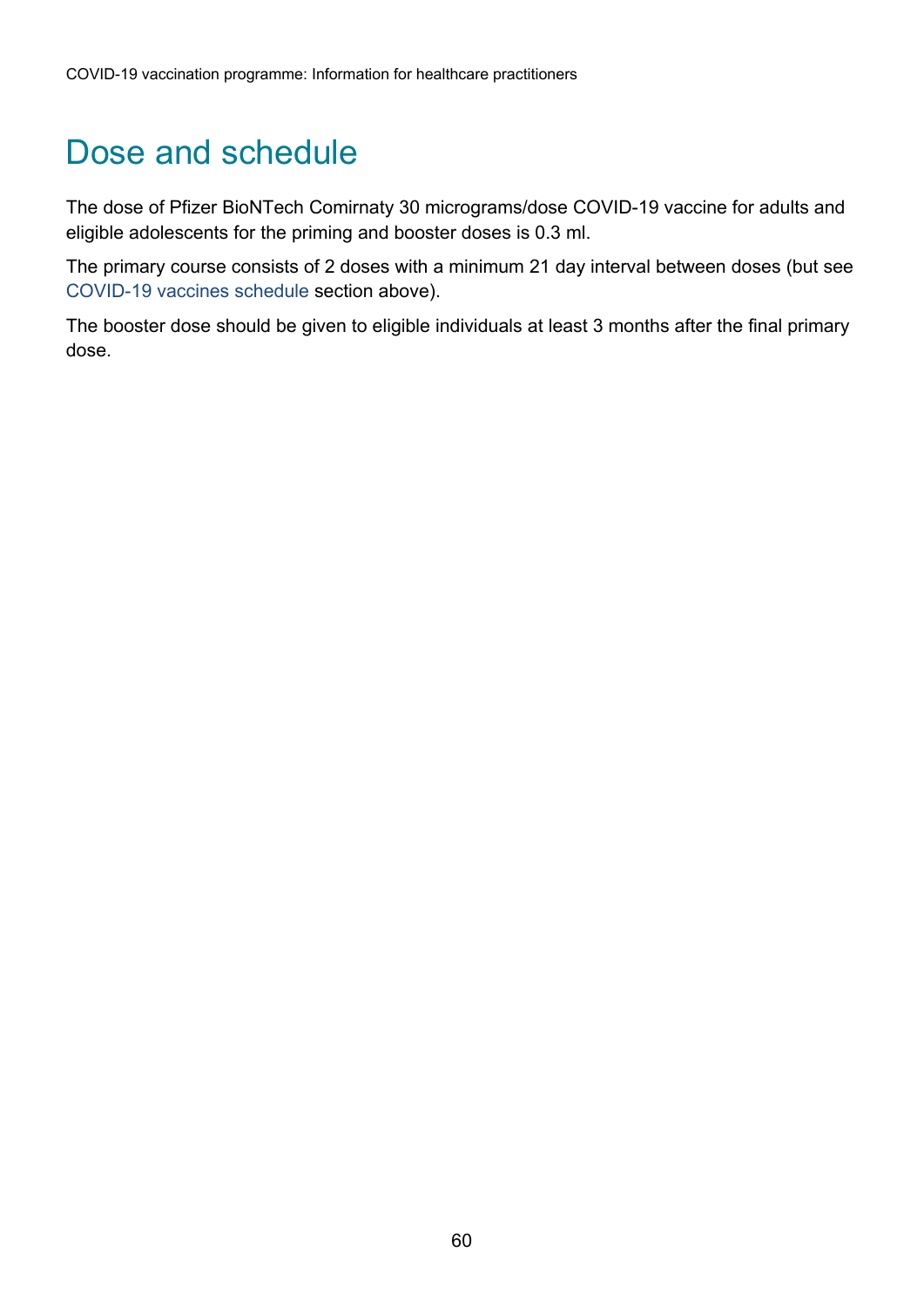# <span id="page-60-0"></span>**Appendix 3. Storage and preparation of the AstraZeneca COVID-19 vaccine (Vaxzevria)**

# <span id="page-60-1"></span>Vaccine composition

The AstraZeneca COVID-19 vaccine contains recombinant, replication-deficient chimpanzee adenovirus vector encoding the SARS-CoV-2 Spike (S) glycoprotein.

It also contains:

- L-Histidine
- L-Histidine hydrochloride monohydrate
- magnesium chloride hexahydrate
- polysorbate 80
- ethanol
- sucrose
- sodium chloride
- disodium edetate dihydrate
- water for injections

The vaccine does not contain preservative and it does not contain any components of animal origin.

## <span id="page-60-2"></span>Presentation

COVID-19 Vaccine AstraZeneca is presented in a multidose vial containing a solution which should be colourless to slightly brown, clear to slightly opaque and free of particles. It does not require reconstitution. The vial has a halobutyl rubber stopper and is sealed with an aluminium overseal. There is no latex in the vial stopper (bung).

AstraZeneca COVID-19 vaccine is delivered in packs that contain 10 vials.

2 different presentations of the AstraZeneca vaccine will be provided:

- 80 dose packs (10 4ml vials with at least 8 doses per vial)
- 100 dose packs (10 5ml vials with at least 10 doses per vial)

Only one product presentation will be available to order at one time. The majority of the vaccine provided will be the 8 doses per vial presentation but the 10 doses per vial presentation may also be provided. Vaccinators must check how many doses the vial they are using contains so that vaccine is not wasted.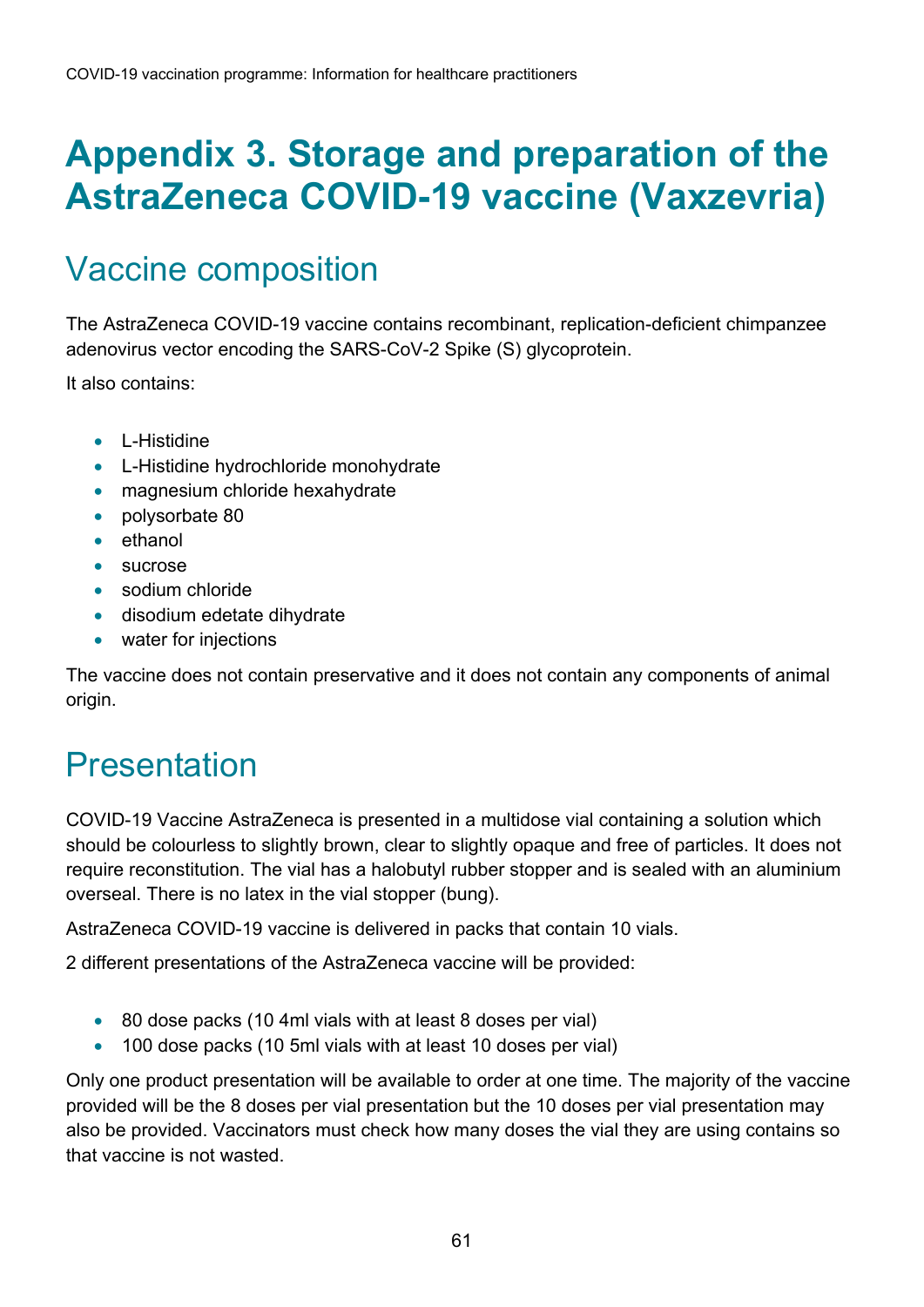Each vial contains at least the number of doses stated. After withdrawing 8 or 10 full 0.5ml doses from the vial (depending on vial size), it may be possible to withdraw an additional full dose if the dose-sparing needles and syringes being provided with the vaccine are being used. Care should be taken to ensure a full 0.5 ml dose will be administered to the patient from the same vial. Where a full 0.5ml dose cannot be extracted, the remaining contents should be discarded.

# <span id="page-61-0"></span>**Ordering**

NHS Trusts should order the AstraZeneca COVID-19 vaccine via the ImmForm platform. PCN designated sites need to use the Foundry system to order vaccines. Ordering is only available for pre-authorised sites.

Combined 1ml fixed-needle (23g or 25g, 25mm length) dose-sparing syringes for administration will be available to order separately on ImmForm, as will syringes and longer-length (38mm) needles for administration to those who are morbidly obese.

Each carton of vaccine vials will include one Healthcare Professional Information sheet and one pad of the corresponding number of Patient Information Leaflets. Patient vaccination record cards should be ordered directly from the [Health Publications website.](https://www.healthpublications.gov.uk/Home.html)

Vaccinators are advised to [read the latest administration instructions in the product information.](http://www.gov.uk/government/publications/regulatory-approval-of-covid-19-vaccine-astrazeneca)

## <span id="page-61-1"></span>**Storage**

Upon delivery, COVID-19 Vaccine AstraZeneca should be transferred to a fridge immediately and stored between +2°C and +8°C. Vials should be kept upright in their box (mulberry colour panel is the bottom) and away from direct sunlight to prevent prolonged light exposure.

Once the vial bung is punctured, the vaccine must be used as soon as possible and within 6 hours of first puncture (during which time it can be stored between at +2°C to +25°C).

As the vaccine does not contain preservative, any unused vaccine must be discarded if not used within this 6 hour time period.

#### <span id="page-61-2"></span>Vaccine dose preparation

COVID-19 Vaccine AstraZeneca does not require reconstitution.

- before drawing up a dose of vaccine from the multidose vial, clean hands with alcohol-based gel or soap and water
- each multi-dose vial should be clearly labelled with the date and time of expiry (which should be 6 hours from when it was first punctured)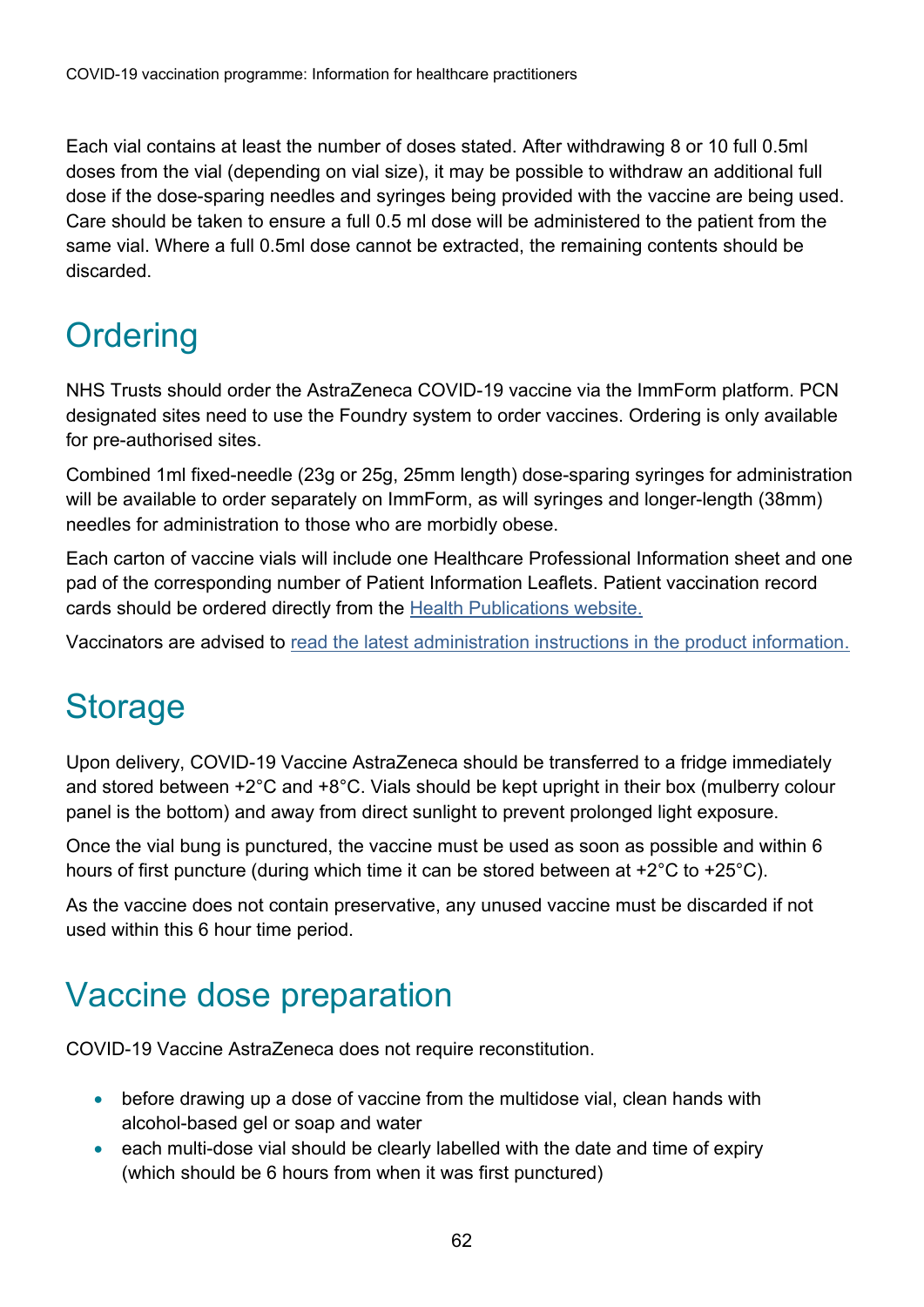- do not use the vaccine if the time of first puncture was more than 6 hours previously
- check the appearance of the vaccine. It should be colourless to slightly brown, clear to slightly opaque and free of any particles – discard the vaccine if particulates or discolouration are present
- do not shake the vaccine vial
- the vial bung should be wiped with an alcohol swab and allowed to air-dry fully
- a 1ml dose-sparing syringe with a 23g or 25g, 25mm fixed-needle should be used to draw up and administer the AstraZeneca vaccine
- separate 38mm length needles and syringes should be used for morbidly obese patients to ensure the vaccine can be injected into the muscle
- withdraw a dose of 0.5 ml for each vaccination take particular care to ensure the correct dose is drawn up as a partial dose may not provide protection
- any air bubbles should be removed before removing the needle from the vial in order to avoid losing any of the vaccine dose

#### <span id="page-62-0"></span>Dose and schedule

A single dose is 0.5ml.

2 doses of AstraZeneca vaccine are required for the primary course with a minimum 28 day interval between doses (but see COVID-19 vaccines schedule above).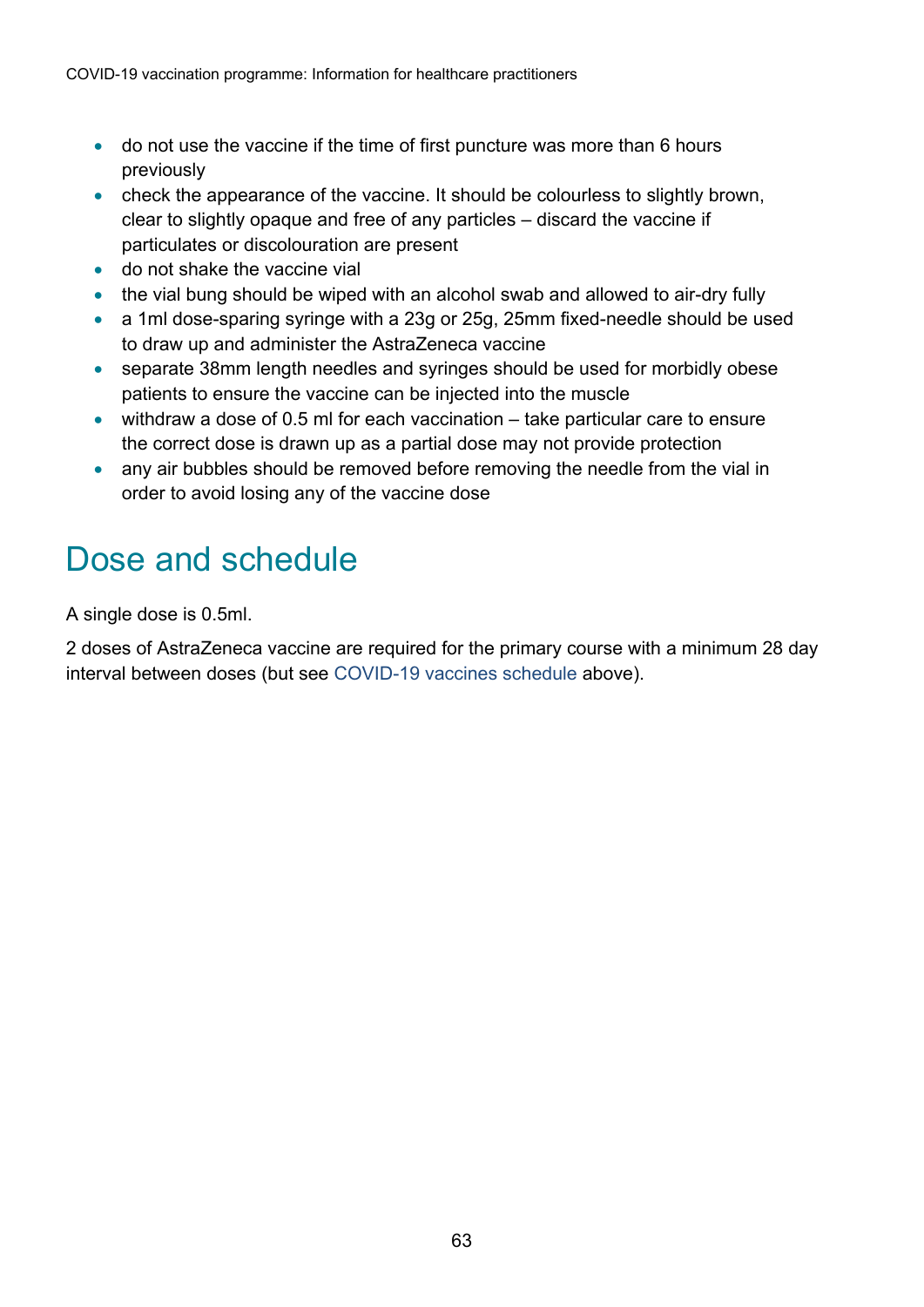# <span id="page-63-0"></span>**Appendix 4. Storage and preparation of the Moderna COVID-19 vaccine (Spikevax)**

# <span id="page-63-1"></span>Vaccine composition

The Moderna COVID-19 vaccine (Spikevax) contains single-stranded RNA embedded in lipid nanoparticles.

It also contains:

- lipid SM-102
- cholesterol
- 1,2-distearoyl-sn-glycero-3-phosphocholine (DSPC)
- 1,2-Dimyristoyl-rac-glycero-3-methoxypolyethylene glycol-2000 (PEG2000-DMG)
- trometamol (Tris)
- trometamol hydrochloride (Tris HCl)
- acetic acid
- sodium acetate trihydrate
- sucrose
- water for injections

The vaccine does not contain preservative and it does not contain any animal products.

## <span id="page-63-2"></span>Presentation

The Moderna COVID-19 vaccine is presented in a multidose vial containing a solution which should be white to off-white and may contain white or translucent product-related particulates. It does not require reconstitution. The vial has a chlorobutyl rubber stopper and is sealed with an aluminium overseal. There is no latex in the vial stopper (bung).

The Moderna vaccine is delivered in cartons which each contain 10 multidose vials.

# <span id="page-63-3"></span>**Ordering**

NHS Trusts should order the Moderna (Spikevax) COVID-19 vaccine via the ImmForm platform. PCN designated sites need to use the Foundry system to order vaccines. Ordering is only available for pre-authorised sites.

Combined 1ml fixed-needle (23 gauge, 25mm length) dose-sparing syringes for administration are available to order separately on ImmForm, as are syringes and longer-length (38mm) needles for administration to those who are morbidly obese.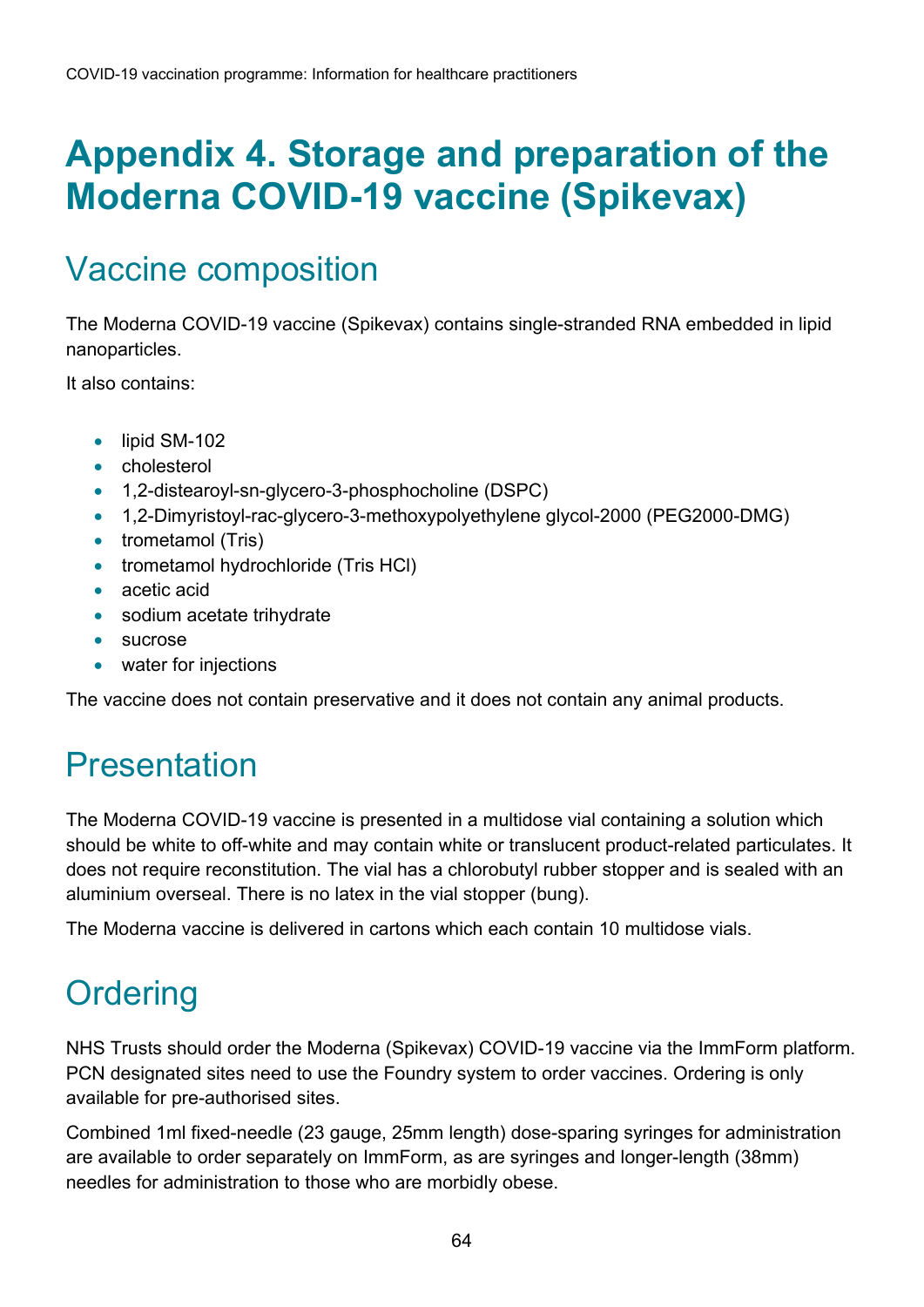Patient Information leaflets are also provided with each vaccine pack. Patient vaccination record cards should be ordered directly from the **Health Publications website.** 

# <span id="page-64-0"></span>Delivery in frozen state

The Moderna COVID-19 vaccine will be delivered frozen to healthcare facilities with the appropriate freezers to store the vaccine vials between -25°C to -15°C until ready for use.

Thaw in refrigerated conditions between +2°C to +8°C for 2½ hours. Let each vial stand at room temperature for 15 minutes before administering. To note: whilst this is the thawing advice stated in the Moderna (Spikevax) vaccine's [Summary of Product Characteristics,](https://www.gov.uk/government/publications/regulatory-approval-of-covid-19-vaccine-moderna) in practice it has been found to take significantly longer than this to thaw. The [Specialist Pharmacy Service](https://www.sps.nhs.uk/articles/unpacking-of-frozen-covid-19-vaccine-moderna-and-transfer-to-fridges-to-thaw-in-trusts-and-vaccination-centres-without-freezers/)  [Standard Operating Procedure 'Unpacking of frozen Moderna \(Spikevax\) COVID-19 Vaccine](https://www.sps.nhs.uk/articles/unpacking-of-frozen-covid-19-vaccine-moderna-and-transfer-to-fridges-to-thaw-in-trusts-and-vaccination-centres-without-freezers/)  [and transfer to fridges to thaw'](https://www.sps.nhs.uk/articles/unpacking-of-frozen-covid-19-vaccine-moderna-and-transfer-to-fridges-to-thaw-in-trusts-and-vaccination-centres-without-freezers/) states that the vials may take up to 24 hours to thaw in a fridge.

Alternatively, thaw at room temperature between +15°C to +25°C for one hour.

Once thawed, the vaccine cannot be re-frozen and may be stored refrigerated at +2°C to +8°C, protected from light, for up to 30 days if not used (if it has not been opened and the bung has not been punctured by a needle).

Shelf-life is 9 months at -25°C to -15°C.

## <span id="page-64-1"></span>Delivery in thawed state

The COVID-19 Vaccine Moderna (Spikevax) may be delivered to where it is going to be administered thawed but refrigerated between +2°C and +8°C.

Refrigerated vaccine must be transferred immediately to a vaccine fridge on arrival and stored in a carefully monitored temperature range of +2°C and +8°C.

Once thawed, the unopened vaccine may be stored refrigerated at +2°C to +8°C, protected from light, for up to a maximum of 30 days.

The vaccine pack should have a label on the front stating the time it was removed from the freezer into storage at +2°C to +8°C and the date and time by which it must be discarded 30 days later if it has not been used.

The unopened vaccine may be stored at +8°C to +25°C for up to 24 hours after removal from refrigerated conditions.

#### <span id="page-64-2"></span>Use of the vaccine once bung punctured

Once the vial bung is punctured, the vaccine must be used as soon as possible and within 6 hours of first puncture (during which time it can be stored between +2°C to +25°C).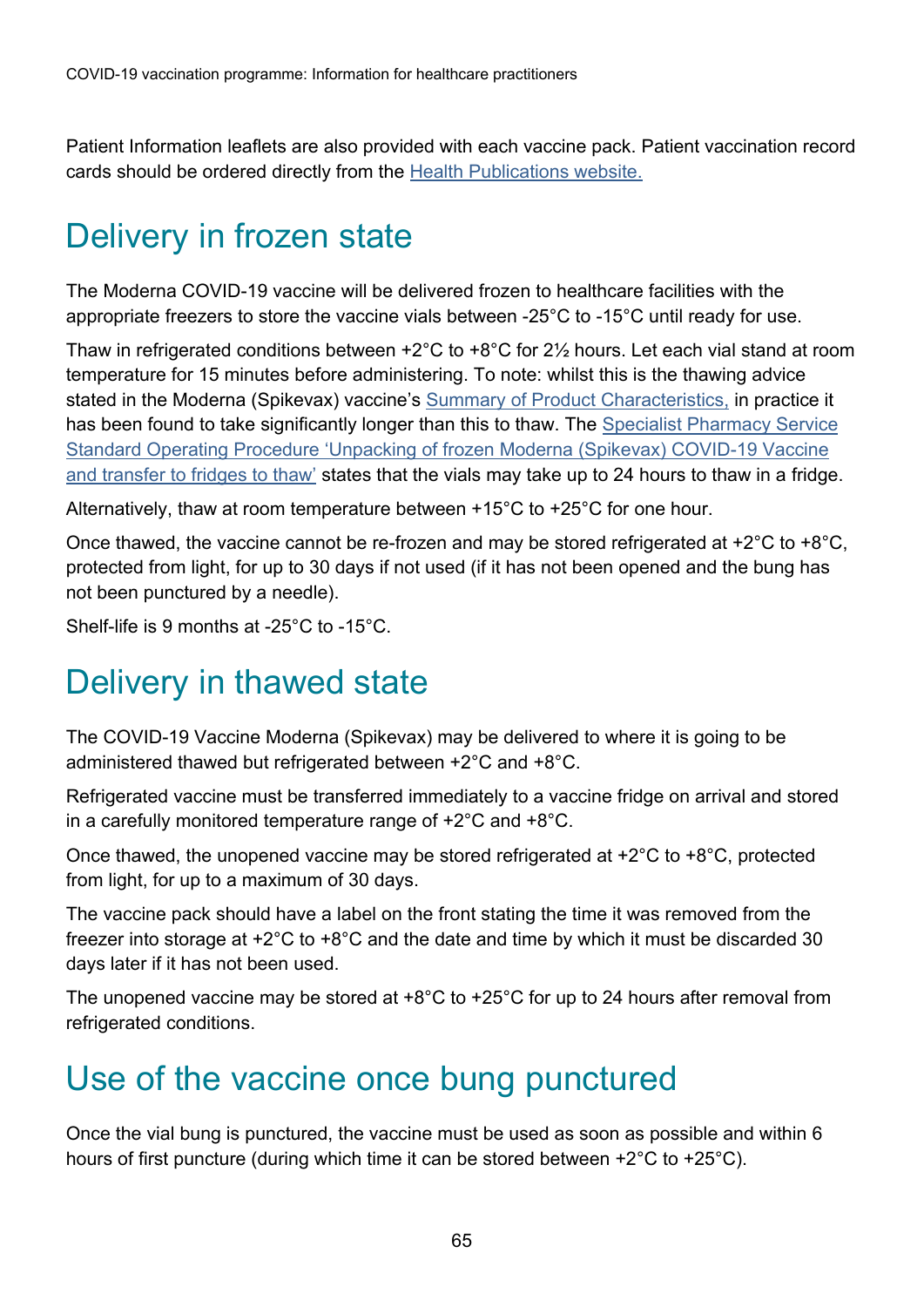As the vaccine does not contain preservative, any unused vaccine must be discarded if not used within this 6 hour time period.

## <span id="page-65-0"></span>Vaccine dose preparation

Moderna COVID-19 vaccine (Spikevax) does not require reconstitution. The vaccine comes ready to use once thawed.

- before drawing up a dose of vaccine from the multidose vial, clean hands with alcohol-based gel or soap and water
- each multi-dose vial should be clearly labelled with the date and time of expiry (which should be 6 hours from when it was first punctured)
- do not use the vaccine if the time of first puncture was more than 6 hours previously
- check the appearance of the vaccine. It should be white to off-white and may contain white or translucent product-related particulates. If other particulate matter or discolouration are present, the vaccine should not be administered
- swirl the vial gently after thawing and between each dose withdrawal. Do not shake the vaccine vial
- the vial bung should be wiped with an alcohol swab and allowed to air-dry fully.
- a 1ml dose-sparing syringe with a 23g, 25mm fixed-needle should be used to draw up and administer the Moderna (Spikevax) vaccine (these will be provided with the vaccine)
- separate 38mm length needles and syringes should be used for morbidly obese patients to ensure the vaccine can be injected into the muscle
- withdraw a dose of 0.5ml for each primary vaccination or 0.25ml for a booster vaccination. Take particular care to ensure the correct dose is drawn up
- pierce the stopper at a different site each time a dose is withdrawn from the vial.
- any air bubbles should be removed before removing the needle from the vial in order to avoid losing any of the vaccine dose

#### <span id="page-65-1"></span>Dose and schedule

The priming dose of Spikevax is 0.5ml.

The primary course consists of 2 doses with a minimum 28-day interval between doses (but see COVID-19 vaccines schedule above).

The dose of Spikevax for booster vaccination is 0.25ml and this should be given to eligible individuals at least 3 months after the final primary dose.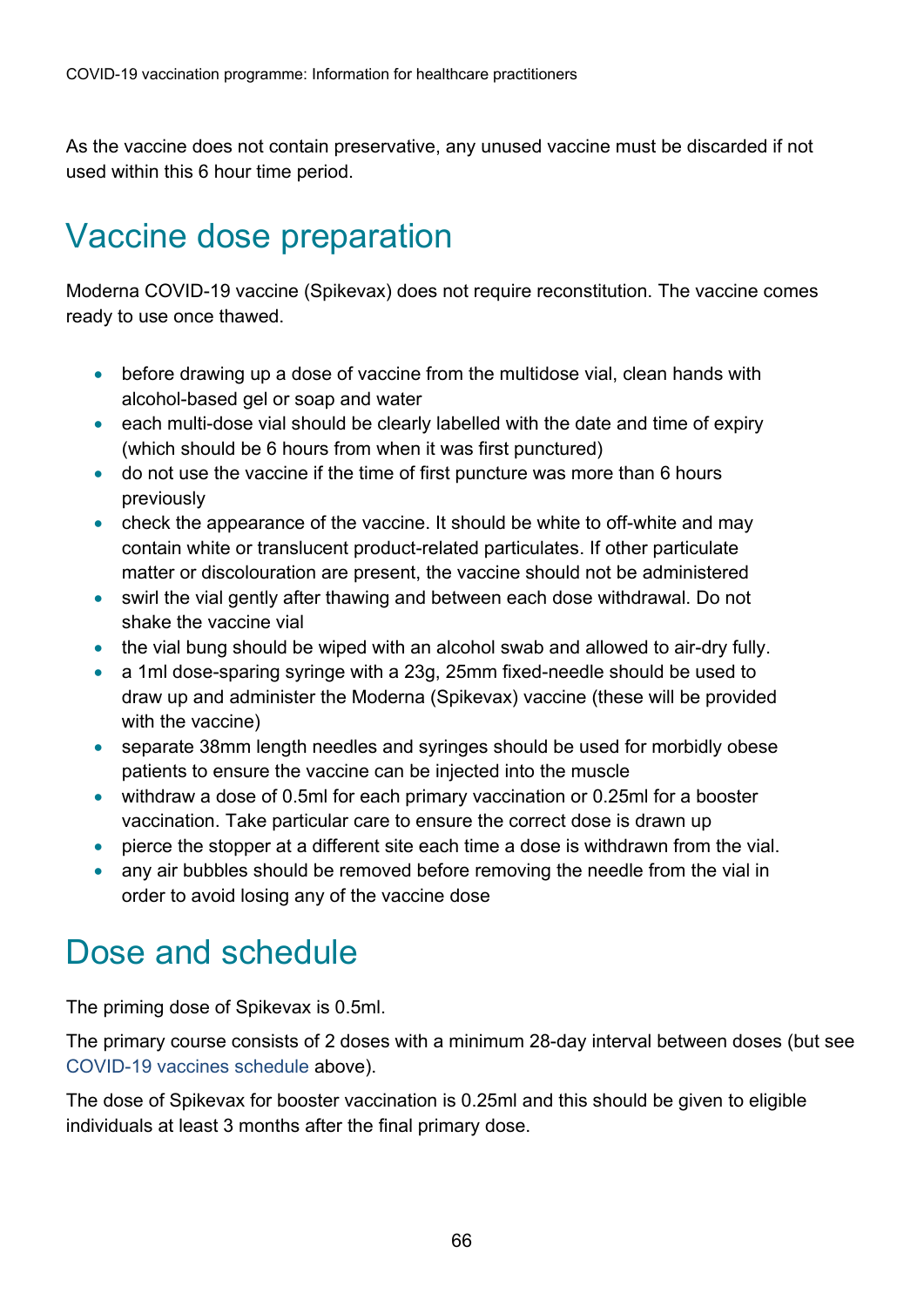# <span id="page-66-0"></span>**Appendix 5. Storage and preparation of the Pfizer BioNTech Comirnaty 10 micrograms/dose COVID-19 vaccine**

#### <span id="page-66-1"></span>Vaccine composition

The Pfizer BioNTech Comirnaty 10 micrograms/dose COVID-19 vaccine contains messenger RNA (tozinameran) embedded in lipid nanoparticles. Tozinameran is a single-stranded mRNA which encodes the viral spike (S) protein of SARS-CoV-2.

In addition to the highly purified mRNA, the Pfizer-BioNTech COVID-19 vaccine also contains:

- ((4-hydroxybutyl)azanediyl)bis(hexane-6,1-diyl)bis(2-hexyldecanoate) (ALC-0315)
- 2-[(polyethylene glycol)-2000]-N,N-ditetradecylacetamide (ALC-0159)
- 1,2-Distearoyl-sn-glycero-3-phosphocholine (DSPC)
- cholesterol
- trometamol
- trometamol hydrochloride
- sucrose
- water for injections

The first 4 components listed are used to form the lipid nanoparticles which encapsulate the mRNA.

The vaccine does not contain preservative and it does not contain any animal products.

#### <span id="page-66-2"></span>**Presentation**

The Comirnaty 10 micrograms/dose COVID-19 vaccine is supplied in packs containing 10 vials of vaccine.

The vaccine is contained in a multidose clear glass vial. The vial has a rubber (bromobutyl) stopper, aluminium seal and an orange flip-off plastic cap. Bromobutyl is a synthetic rubber – it does not contain latex.

Each vial contains 1.3ml of vaccine and should be diluted with 1.3ml of Sodium Chloride 0.9% Solution for Injection (also referred to as normal saline). Once diluted, each reconstituted vaccine vial will supply 10 doses of 0.2 ml. The diluent is supplied separately to the vaccine.

The dose-sparing needles and syringes being provided with the vaccine should be used in order to extract 10 full doses from the vial. If standard syringes and needles are used, there may not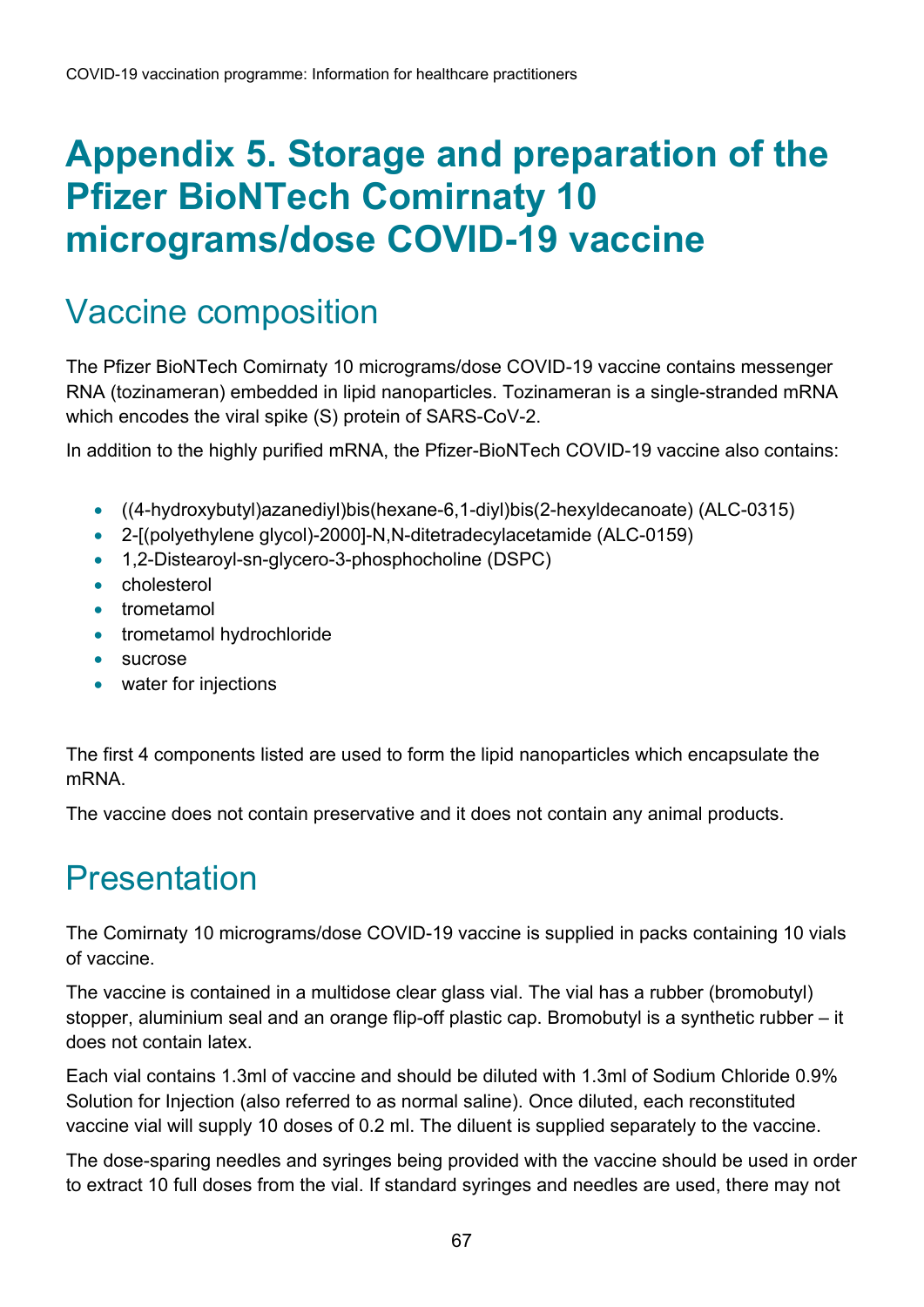be sufficient volume to extract 10 doses from a single vial. Care should be taken to ensure a full 0.2 ml dose will be administered to the child from the same vial. If the amount of vaccine remaining in the vial cannot provide a full dose of 0.2 ml, discard the vial and any excess volume. Do not pool excess vaccine from multiple vials.

### <span id="page-67-0"></span>**Storage**

Whilst the Comirnaty 10 microgram/dose Pfizer-BioNTech COVID-19 vaccine can be stored frozen for 6 months at -90°C to -60°C, it will be delivered to vaccinators in a thawed state. Once thawed, the vaccine should not be re-frozen.

When removed from the freezer, the thawed, unopened, undiluted vaccine has a maximum shelf life of up to 10 weeks at +2°C and +8°C within the 6 month shelf life.

Upon moving the vaccine from the freezer to 2°C to 8°C storage (thawing), the vaccine will have been re-labelled with an updated expiry date on the outer carton and the vaccine should be used or discarded by this date.

There are no special storage requirements for the diluent and this can be stored with other ambient products (needles and syringes) in a dry environment away from direct sunlight.

### <span id="page-67-1"></span>Thawed vials

When received thawed and refrigerated at 2°C to 8°C, the vaccine must be transferred immediately to a vaccine fridge on arrival and stored in a carefully monitored temperature range of  $+2^{\circ}$ C to  $+8^{\circ}$ C.

The expiry date on the outer carton should have been updated to reflect the refrigerated expiry date for the thawed, unopened, undiluted vaccine.

Prior to use, the unopened vaccine can be stored for up to 12 hours at temperatures up to 30°C.

Vaccine should be stored in the original package to protect it from light. Exposure to room light should be minimised and exposure to direct sunlight and ultraviolet light should be avoided. Thawed vials can be handled in room light conditions.

#### <span id="page-67-2"></span>Vaccine reconstitution

- Comirnaty 10 micrograms/dose should be prepared using aseptic technique to ensure the sterility of the prepared vaccine
- clean hands with alcohol-based gel or soap and water
- assemble one ampoule of Sodium Chloride 0.9% Solution for Injection, a single use alcohol swab and one of the 2ml combined needle and syringes supplied for dilution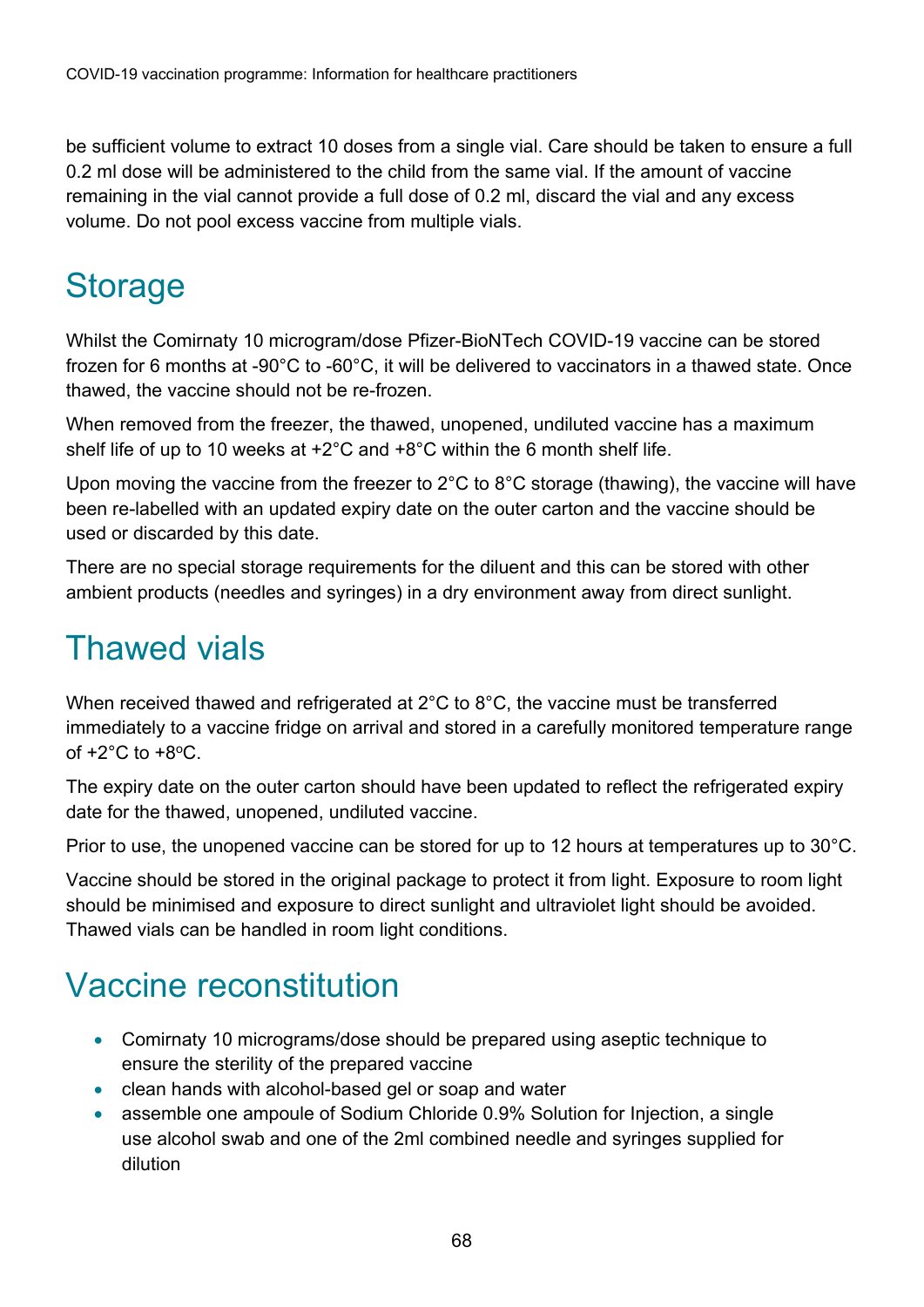- remove one vial of vaccine from the vaccine fridge. Ensure it is the orangecapped 10 micrograms/dose formulation and check the expiry date
- gently invert the vial 10 times prior to dilution. One inversion means turning the vial upside down and back again. Do not shake – this could affect the potency of the vaccine
- check the appearance of the vaccine. Prior to dilution, the thawed vaccine may contain white to off-white opaque amorphous (of no particular defined shape) particulates. Return the vial to the manufacturer if the appearance of the vaccine does not match this description
- clean the vial stopper with the single use alcohol-swab and allow to air dry fully
- invert the ampoule containing the Sodium Chloride 0.9% Solution for Injection diluent and withdraw 1.3ml slowly to avoid formation of bubbles
- discard the diluent ampoule and any remaining diluent in it. Do not use any other type of diluent
- add diluent to the vaccine vial. You may feel some pressure in the vial as you add the diluent. Equalise the vial pressure by withdrawing 1.3 ml of air into the empty diluent syringe before removing the needle from the vial
- remove the needle from the vial and dispose of dilution needle and syringe into yellow sharps bin
- gently invert the diluted solution 10 times. One inversion means turning the vial upside down and back again. Do not shake – this could affect the potency of the vaccine
- the diluted vaccine should be a white to off-white solution with no particulates visible. Do not use the diluted vaccine if particulates or discolouration are present
- the diluted vial should be clearly labelled with the date and time of discard which should be 12 hours from the time of dilution
- discard any unused vaccine within 12 hours after dilution
- after dilution the vaccine should be used as soon as is practically possible
- Reconstituted vaccine can be stored between 2°C and 30°C but must be used within 12 hours following dilution

#### <span id="page-68-0"></span>Vaccine dose preparation

- if the vaccine has previously been reconstituted, check the discard time on the label to ensure that it is still within the 12-hour allowed time period from when it was reconstituted
- visually inspect the vaccine for appearance and particles each time a dose is drawn up
- do not shake the diluted vaccine. If refrigerated, allow the diluted vaccine to come to room temperature prior to use
- using aseptic technique, clean the top of the vial with a single-use alcohol swab and allow to air dry fully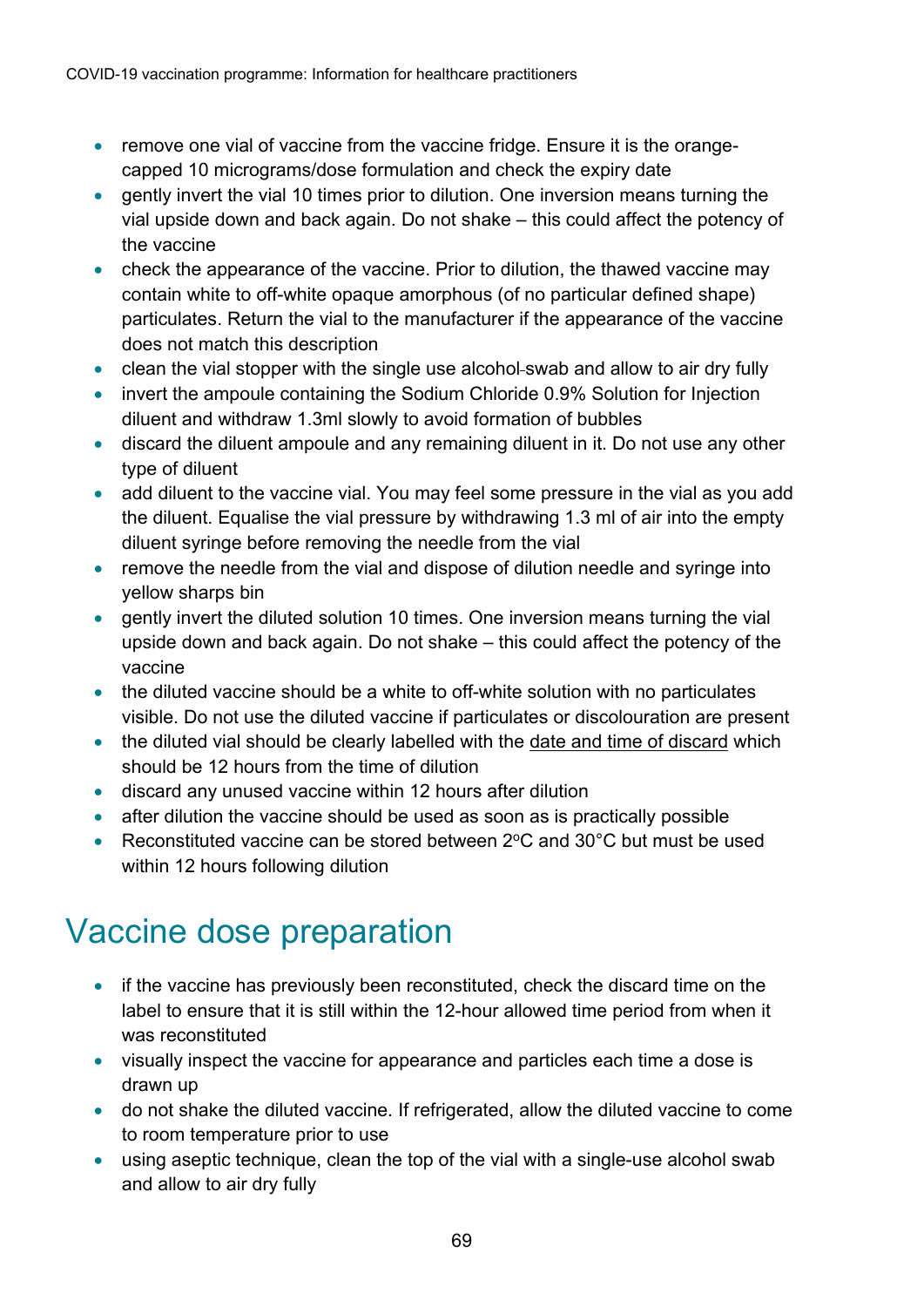- unwrap one of the 1 ml combined 23 g/25 mm blue hub needle and syringes provided (recommended needle length depends on body mass. Longer length (38 mm) needles are available for morbidly obese children to ensure the vaccine is injected into muscle)
- insert the needle vertically into the centre ring of the vaccine vial stopper.
- do not twist or rotate the needle once inserted as this may cause a particle to be cored out of the stopper
- withdraw a dose of 0.2 ml of diluted product for each vaccination. Take particular care to ensure the correct dose is drawn up
- any air bubbles should be removed before removing the needle from the vial in order to avoid losing any of the vaccine dose
- the same needle and syringe should be used to draw up and administer the dose of vaccine to prevent under dosing
- the needle should only be changed between the vial and the patient if it is contaminated or damaged

#### <span id="page-69-0"></span>Dose and schedule

The amount to be given for each dose of the Pfizer BioNTech Comirnaty 10 microgram COVID-19 vaccine to eligible children aged 5 to 11 years is 0.2 ml.

The primary course consists of 2 doses with a minimum 21-day interval between doses. However, the JCVI have recommended that the second primary dose of COVID-19 vaccine should be routinely scheduled 8 weeks after the first dose unless there is a specific reason to give it earlier.

Third doses for 5- to 11-year-old children who were severely immunosuppressed at the time of their first or second primary dose are recommended. Booster doses are not currently recommended.